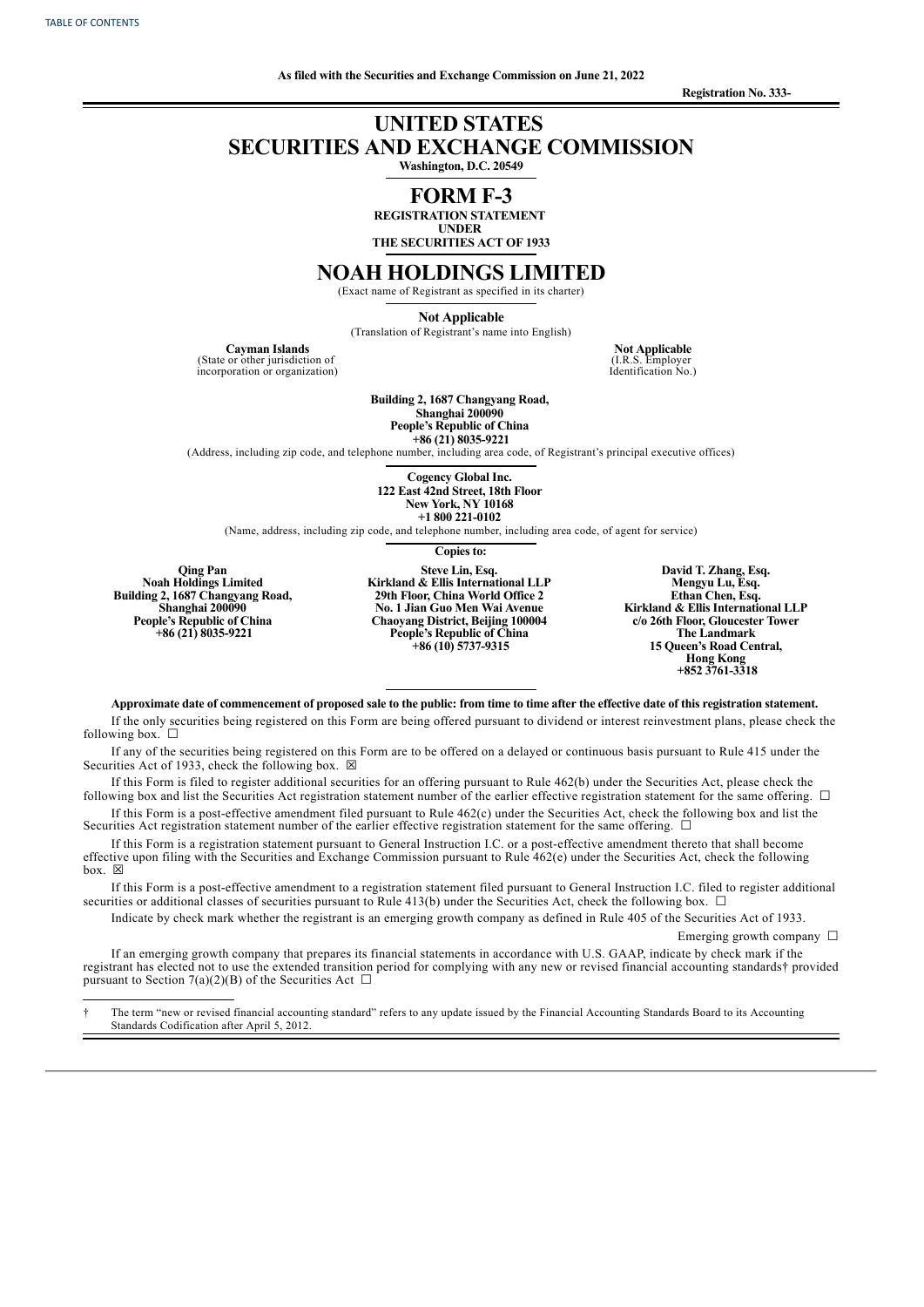#### **PROSPECTUS**



# **NOAH HOLDINGS LIMITED**

## **Class A Ordinary Shares**

We may from time to time in one or more offerings offer and sell our Class A ordinary shares, including Class A ordinary shares represented by American depositary shares, or ADSs.

In addition, from time to time, selling shareholders (if any) to be named in a prospectus supplement may offer and sell our Class A ordinary shares or ADSs held by them. We will not receive any proceeds from the sale of our Class A ordinary shares or ADSs by the selling shareholders (if any).

We will provide specific terms of any offering in a supplement to this prospectus. Any prospectus supplement may also add, update, or change information contained in this prospectus. You should carefully read this prospectus and the applicable prospectus supplement as well as the documents incorporated or deemed to be incorporated by reference in this prospectus before you purchase any of the securities offered hereby.

These securities may be offered and sold in the same offering or in separate offerings; to or through underwriters, dealers, and agents; or directly to purchasers. The names of any underwriters, dealers, or agents involved in the sale of our securities, their compensation and any options to purchase additional securities held by them will be described in the applicable prospectus supplement. For a more complete description of the plan of distribution of these securities, see the section entitled "Plan of Distribution" of this prospectus.

The ADSs are listed on the New York Stock Exchange under the symbol "NOAH." On June 17, 2022 the last reported sale price of the ADSs on the New York Stock Exchange was US\$16.26 per ADS.

Investing in our securities involves a high degree of risk. You should carefully consider the risks described under "Risk Factors" starting on page [14](#page-17-0) of this prospectus, included in any prospectus supplement or in the **documents incorporated by reference into this prospectus before you invest in our securities.**

Noah Holdings Limited is a Cayman Islands holding company. We operate our domestic asset management business under the contractual arrangements. In our domestic asset management business, we act as the general partner of relevant investment funds which investment portfolio includes, among others, investments in third-party managed funds and equity investments into private companies. The PRC government regulates certain businesses through strict business licensing requirements and laws and regulations, including restrictions on foreign investment. These third-party managed funds or investee companies may target or operate certain business that are subject to foreign investment restrictions, which may require that investors shall not be foreign-invested enterprises ("FIEs") or their foreign ownership percentage shall be limited to a specified ceiling to the extent permitted by relevant foreign investment regulations. We adopted the contractual arrangements because if we were to conduct our domestic asset management business through our PRC subsidiaries which are FIEs, we may lose the accessibility to the investments in certain businesses that are subject to foreign investment restrictions. Therefore, we rely on the contractual arrangements that we entered into with Noah Investment and its shareholders to carry out our domestic asset management business through Noah Investment and its subsidiaries (the "Consolidated Affiliated Entities").

The contractual arrangements allow us to consolidate the financial results of Noah Investments and its operating subsidiaries. Our Consolidated Affiliated Entities, Noah Investment and its subsidiaries, generated RMB816.5 million, RMB935.5 million and RMB1,466.7 million in net revenues (after intra-group eliminations) in 2019, 2020 and 2021, respectively, which contributed 24.1%, 28.3% and 34.2% of our total net revenues in the respective years. In addition, we hold the required licenses and permits necessary to conduct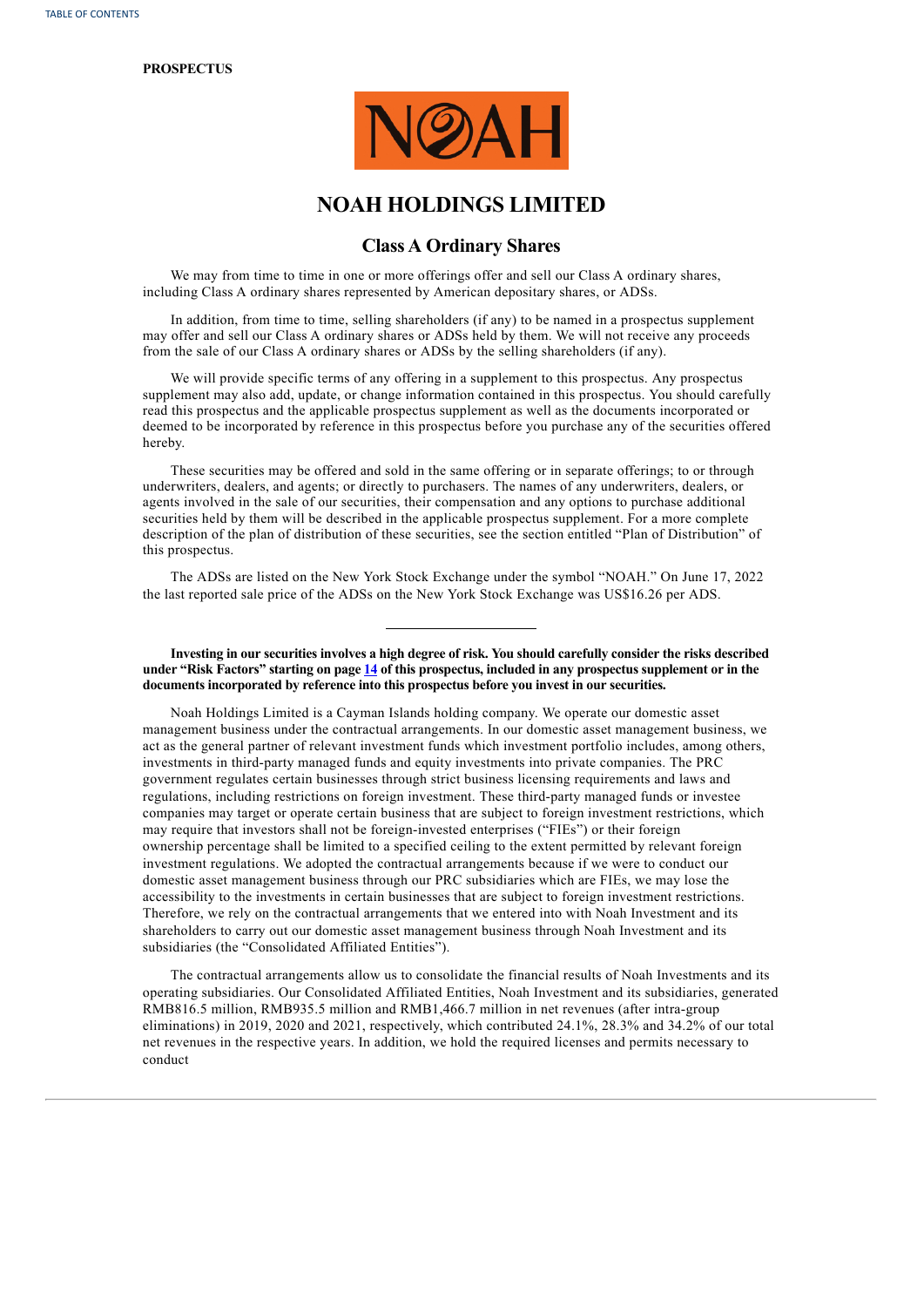our asset management business in China through our Consolidated Affiliated Entities. As used in this prospectus, each of "we," "us," "our company," "our group," "our" and "Noah" refer to Noah Holdings Limited, its subsidiaries and Consolidated Affiliated Entities. Investors of our ADSs are not purchasing equity interest in our Consolidated Affiliated Entities in China but instead are purchasing equity interest in a Cayman Islands holding company with no direct equity ownership of our Consolidated Affiliated Entities.

Our corporate structure is subject to risks associated with the contractual arrangements with our Consolidated Affiliated Entities. The contractual arrangements may not be as effective as direct ownership in providing us with control over our Consolidated Affiliated Entities and we may incur substantial costs to enforce the terms of the arrangements. Additionally, there are substantial uncertainties regarding the interpretation and application of current and future PRC laws and regulations. It is uncertain whether any new PRC laws or regulations relating to the contractual arrangements will be adopted or if adopted, what they would provide. If the corporate structure and the contractual arrangements are deemed by relevant regulatory authority or court to be illegal or invalid, either in whole or in part, we may lose control of our Consolidated Affiliated Entities and have to modify such structure to comply with regulatory requirements. Further, if the corporate structure and the contractual arrangements are found to be in violation of any existing or future PRC laws or regulations, the relevant regulatory authority would have broad discretion to take action in dealing with the violation or failure, in which case, we could be subject to severe penalties, including being prohibited from continuing its operations or unwinding the contractual arrangements. Since PRC administrative and court authorities have significant discretion in interpreting and implementing statutory provisions and contractual terms, it may be difficult to evaluate the outcome of administrative and court proceedings and the level of legal protection we enjoy. Our Cayman Islands holding company, our subsidiaries and Consolidated Affiliated Entities, and investors of our company face uncertainty about potential future actions by the PRC government that could affect the enforceability of the contractual arrangements with our Consolidated Affiliated Entities and, consequently, significantly affect the financial performance of our Consolidated Affiliated Entities and our company as a whole. For a detailed description of the risks associated with our corporate structure, see "Item 3. Key Information — D. Risk Factors — Risks Related to Corporate Structure" in our annual report on Form 20-F for the fiscal year ended December 31, 2021, or our 2021 Form 20-F, which is [incorporated](http://www.sec.gov/ix?doc=/Archives/edgar/data/1499543/000110465922042988/noah-20220331x20f.htm) herein by reference.

We face various legal and operational risks and uncertainties associated with being based in and having our operations primarily in China and the complex and evolving PRC laws and regulations. The PRC government has significant authority to exert influence on the ability of a China-based company, like us, to conduct its business, accept foreign investments or be listed on United States or other foreign exchange outside of China. For example, we face risks associated with regulatory approvals on offerings conducted overseas by and foreign investment in China-based issuers, the use of our Consolidated Affiliated Entities, anti-monopoly regulatory actions, and oversight on cybersecurity and data privacy. In addition, since our auditor is located in China, a jurisdiction where the PCAOB has been unable to conduct inspections without the approval of the Chinese authorities, our auditor is currently not inspected by the PCAOB. As a result, our ADSs may be delisted under the Holding Foreign Companies Accountable Act. The delisting of our ADSs, or the threat of their being delisted, may materially and adversely affect the value of your investment. Additionally, the inability of the PCAOB to conduct inspections deprives our investors with the benefits of such inspections. Also, the PRC governmental authorities have recently indicated an intent to exert more oversight and control over offerings that are conducted overseas and/or foreign investment in China-based issuers. Any such action could result in a material adverse change in our operations and the value of our ADSs, significantly limit or completely hinder our ability to offer or continue to offer securities to investors. In addition, implementation of industry-wide regulations directly targeting our operations could cause the value of our securities to significantly decline. For a detailed description of risks related to doing business in China, see "Item 3. Key Information — D. Risk Factors — Risks Related to Doing Business in China" in our 2021 Form 20-F.

The Holding Foreign Companies Accountable Act, or the HFCA Act, was enacted on December 18, 2020. The HFCA Act states if the SEC determines that we have filed audit reports issued by a registered public accounting firm that has not been subject to inspection by the Public Company Accounting Oversight Board (United States), or the PCAOB, for three consecutive years beginning in 2021, the SEC shall prohibit our shares or ADSs from being traded on a national securities exchange. The PCAOB identified our auditor as one of the registered public accounting firms that the PCAOB is unable to inspect or investigate completely. On April 12, 2022, we were identified by the SEC under the HFCA Act as having filed audit reports issued by a registered public accounting firm that cannot be inspected or investigated completely by the PCAOB in connection with our filing of the annual report on Form 20-F for the fiscal year ended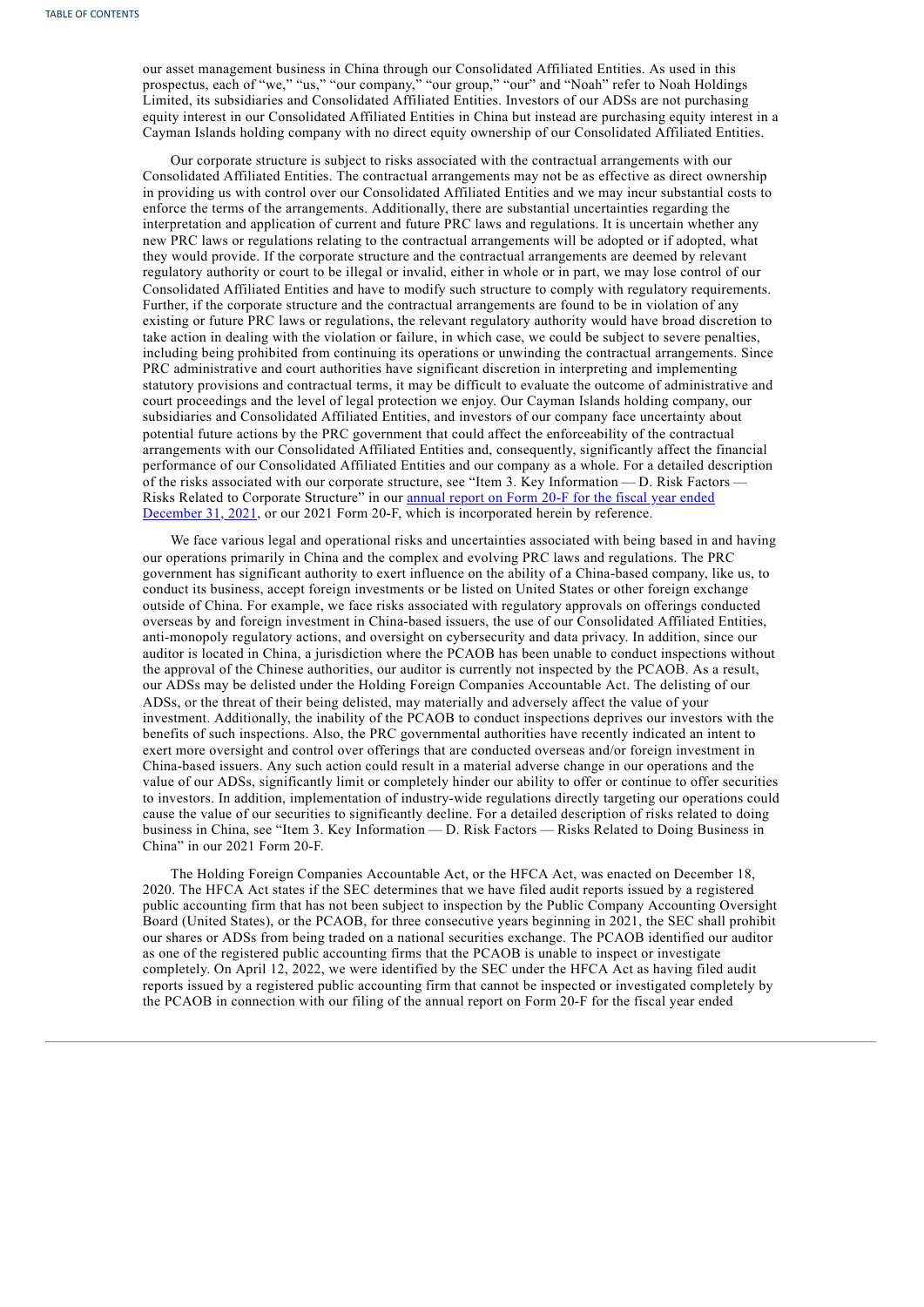December 31, 2021. For more details, see "Item 3. Key Information — D. Risk Factors — Risks Related to Doing Business in China — Our ADSs may be delisted under the Holding Foreign Companies Accountable Act if the PCAOB is unable to inspect auditors who are located in China. The delisting of our ADSs, or the threat of their being delisted, may materially and adversely affect the value of your investment. Additionally, the inability of the PCAOB to conduct inspections deprives our investors with the benefits of such inspections" in our 2021 Form 20-F.

Noah Holdings Limited is a Cayman Islands holding company. We rely on the contractual arrangements to carry out our domestic asset management business through the Consolidated Affiliated Entities. Under PRC law, we may provide funding to our PRC subsidiaries only through capital contributions or loans, and to the Consolidated Affiliated Entities only through loans, subject to the satisfaction of applicable government registration and approval requirements. If our PRC subsidiaries incur debt on their own behalf in the future, the instruments governing the debt may restrict their ability to pay dividends or make other distributions to us. In addition, our PRC subsidiaries are required to make appropriations to certain statutory reserve funds, which are not distributable as cash dividends except in the event of a solvent liquidation of the companies. For more details, see "Our Company — Transfer of Funds and Other Assets between Our Company, Its Subsidiaries and the Consolidated Affiliated Entities" in this prospectus.

This prospectus may not be used to offer or sell any securities unless accompanied by a prospectus supplement.

**Neither the United States Securities and Exchange Commission nor any state securities commission has approved or disapproved of these securities or determined if this prospectus is truthful or complete. Any representation to the contrary is a criminal offense.**

<span id="page-3-0"></span>**The date of this prospectus is June 21, 2022.**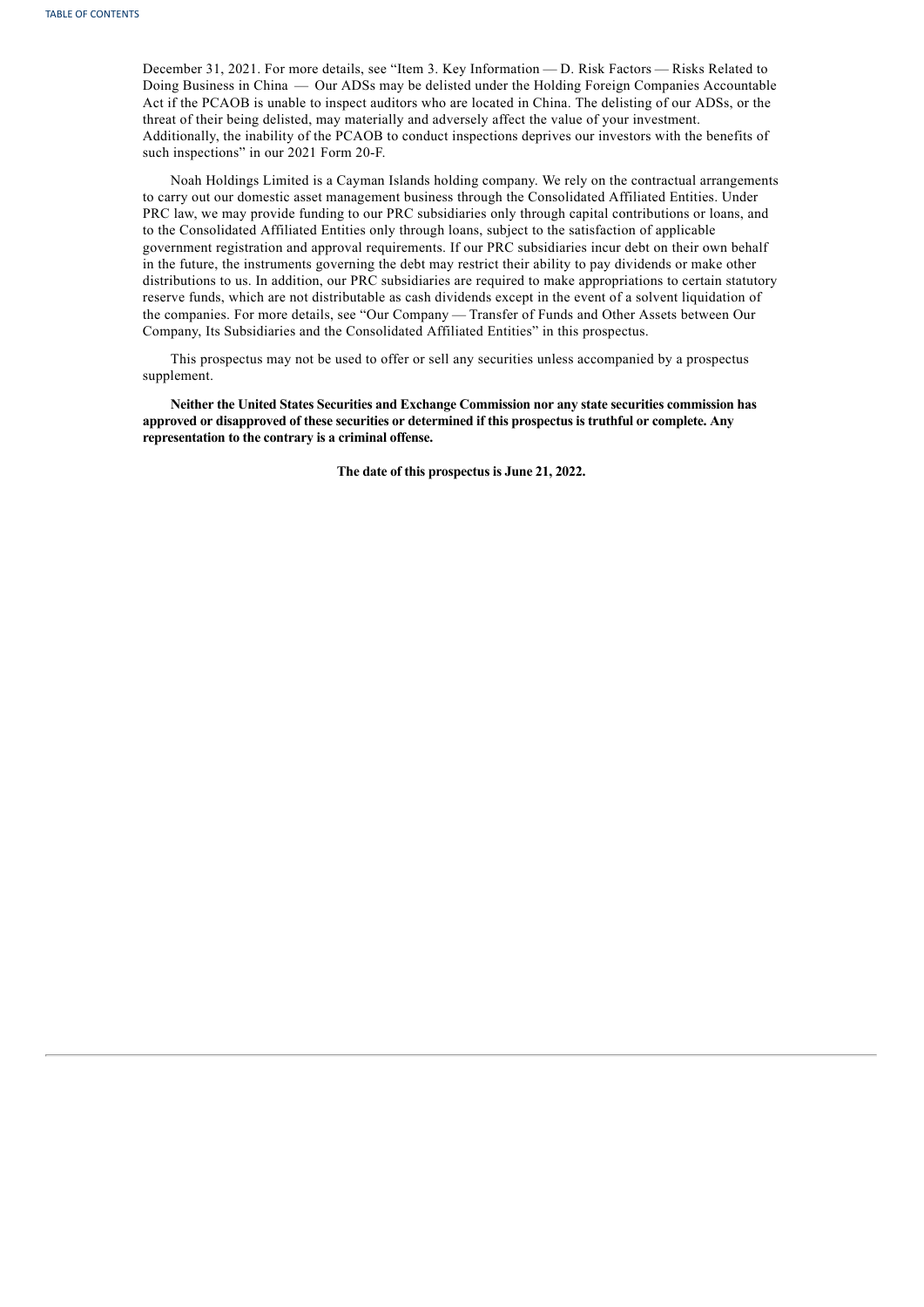# **TABLE OF CONTENTS**

| <b>ABOUT THIS PROSPECTUS</b>                        |                 |
|-----------------------------------------------------|-----------------|
| <b>FORWARD-LOOKING STATEMENTS</b>                   | $\overline{2}$  |
| <b>OUR COMPANY</b>                                  | $\overline{4}$  |
| <b>RISK FACTORS</b>                                 | <u>14</u>       |
| <b>USE OF PROCEEDS</b>                              | <u>15</u>       |
| <b>DESCRIPTION OF SHARE CAPITAL</b>                 | <u>16</u>       |
| <b>DESCRIPTION OF AMERICAN DEPOSITARY SHARES</b>    | $\overline{24}$ |
| <b>EINFORCEABILITY OF CIVIL LIABILITIES</b>         | <u>34</u>       |
| <b>TAXATION</b>                                     | 36              |
| <b>SELLING SHAREHOLDERS</b>                         | 37              |
| <b>PLAN OF DISTRIBUTION</b>                         | <u>38</u>       |
| <b>LEGAL MATTERS</b>                                | 41              |
| <b>EXPERTS</b>                                      | 42              |
| <b>WHERE YOU CAN FIND MORE INFORMATION ABOUT US</b> | 43              |
| <b>INCORPORATION OF DOCUMENTS BY REFERENCE</b>      | 44              |

<span id="page-4-0"></span>i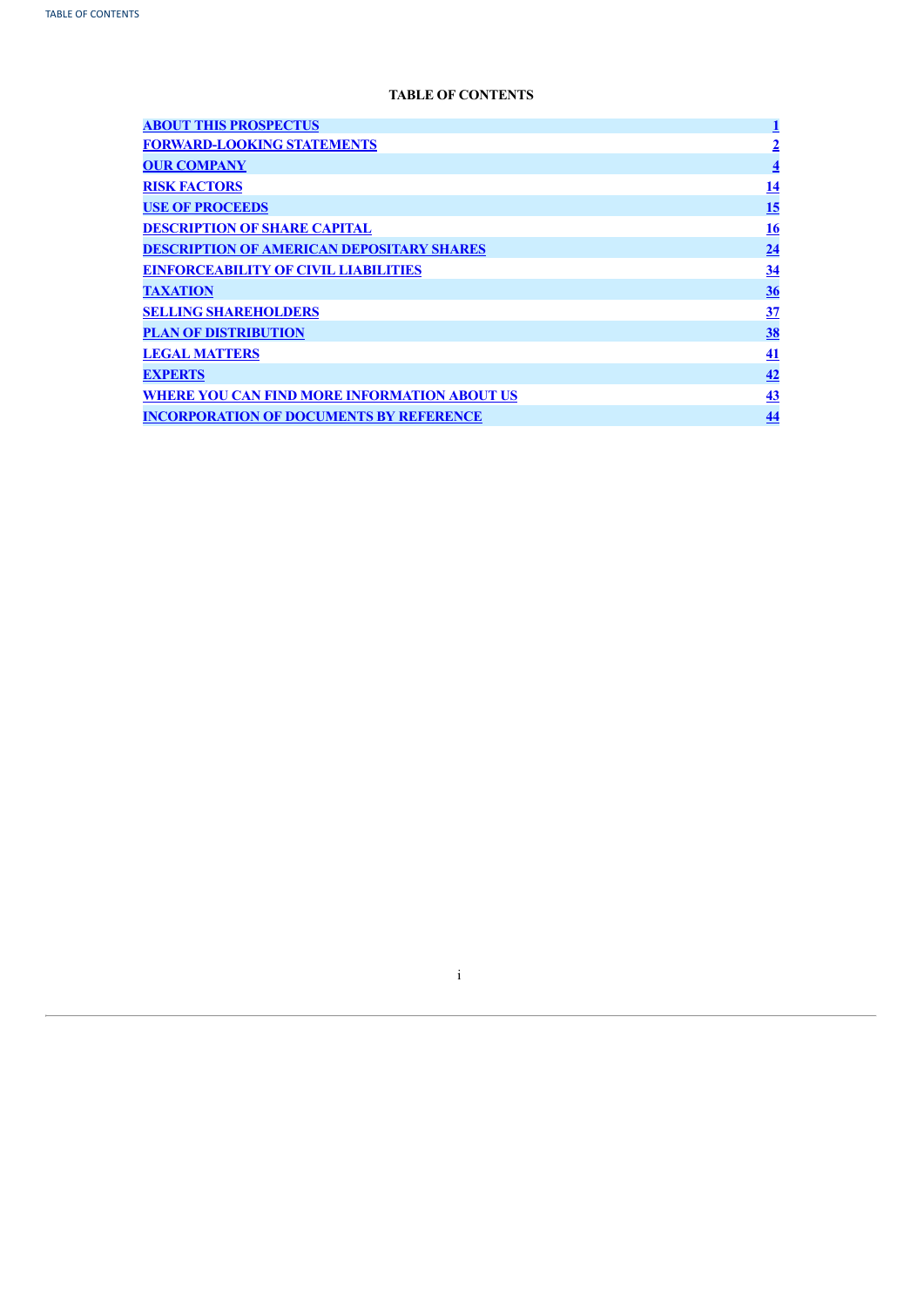## **ABOUT THIS PROSPECTUS**

We are a "well-known seasoned issuer" as defined in Rule 405 under the Securities Act of 1933, as amended, or the Securities Act. This prospectus is part of an automatic shelf registration statement that we filed with the Securities and Exchange Commission, or the SEC. By using an automatic shelf registration statement, we or any selling shareholder may, at any time and from time to time, sell the securities described in this prospectus in one or more offerings. We may also add, update or change information contained in this prospectus by means of a prospectus supplement or by incorporating by reference information that we file or furnish to the SEC. As allowed by the SEC rules, this prospectus and any accompanying prospectus supplement do not contain all of the information included in the registration statement. For further information, we refer you to the registration statement, including its exhibits. Statements contained in this prospectus or any prospectus supplement about the provisions or contents of any agreement or other document are not necessarily complete. If the SEC's rules and regulations require that an agreement or document be filed as an exhibit to the registration statement, please see that agreement or document for a complete description of these matters.

You should carefully read this document and any applicable prospectus supplement. You should also read the documents we have referred you to under "Where You Can Find More Information About Us" and "Incorporation of Documents by Reference" below for information on our company, the risks we face and our financial statements. The registration statement and exhibits can be read on the SEC's website as described under "Where You Can Find More Information About Us."

Unless otherwise indicated and except where the context otherwise requires, references in this prospectus to:

- "ADSs" refer to our American depositary shares, two of which represent one Class A ordinary share;
- "China" or the "PRC" refers to the People's Republic of China, excluding, for the purpose of this prospectus only, Hong Kong, Macau and Taiwan;
- "Class A ordinary shares" refer to our Class A ordinary shares, par value US\$0.0005 per share;
- "Class B ordinary shares" refer to our Class B ordinary shares, par value US\$0.0005 per share;
- "Consolidated Affiliated Entities" refer to Noah Investment and its subsidiaries, all of which are controlled by our company through the Contractual Arrangements;
- "Contractual Arrangements" refer to variable interest entity structure and, where the context requires, the agreements underlying the structure.
- "Gopher Asset Management" refers to Gopher Asset Management Co., Ltd., a limited liability company established under the laws of the PRC on February 9, 2012, and one of our Consolidated Affiliated Entities;
- "Gopher GP" refers to Gopher Capital GP Limited, an exempted company with limited liability incorporated in the Cayman Islands on May 11, 2012, and one of the significant subsidiaries;
- "HNW" refers to high net worth;
- "HNW clients" or "HNW investors" refer to clients/investors with investable financial assets of no less than RMB6 million;
- "investment products" refer to products we distribute to clients, such as mutual fund products, private secondary products, private equity products and other products;
- "Noah Group" refers to Shanghai Noah Investment (Group) Co., Ltd., a limited liability company established under the laws of the PRC on August 24, 2007, and one of the significant subsidiaries;
- "Noah HK" refers to Noah Holdings (Hong Kong) Limited, a limited company incorporated under the laws of Hong Kong on September 1, 2011, and one of the significant subsidiaries;
- <span id="page-5-0"></span>• "Noah Investment" refers to Shanghai Noah Investment Management Co., Ltd., a limited liability company established under the laws of the PRC on August 26, 2005, and one of the Consolidated Affiliated Entities;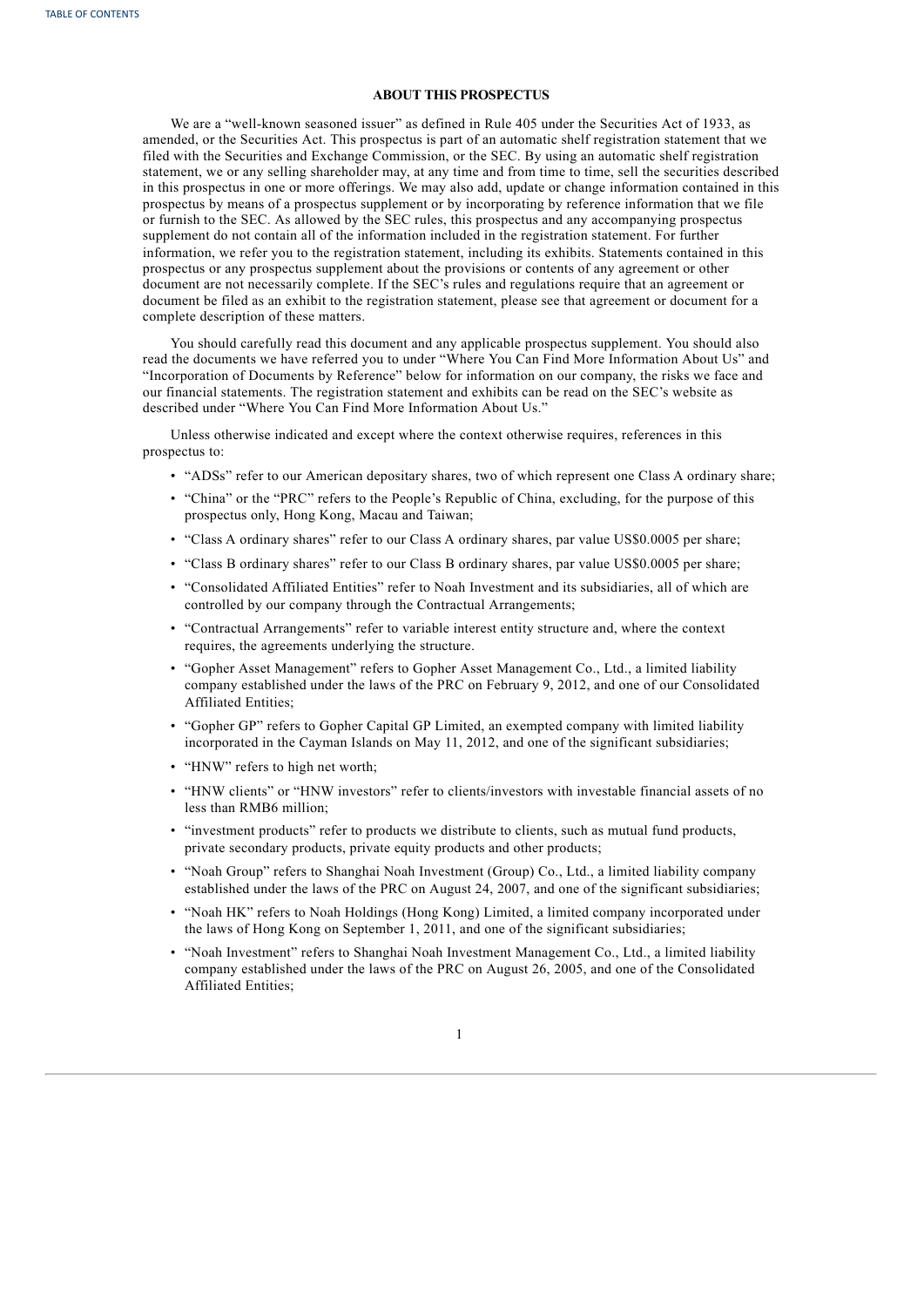- "NYSE" refers to the New York Stock Exchange;
- "ordinary shares" refer to our ordinary shares, which include both Class A ordinary shares and Class B ordinary shares, par value US\$0.0005 per share;
- "PCAOB" refers to the Public Company Accounting Oversight Board;
- "RMB" or "Renminbi" refers to the legal currency of China;
- "Shanghai Gopher" refers to Shanghai Gopher Asset Management Co., Ltd., a limited liability company established in the PRC on December 14, 2012, and one of the Consolidated Affiliated Entities; and
- "ultra HNW clients" or "ultra HNW investors" refer to clients/investors with investable financial assets of more than RMB50 million.

Unless the context indicates otherwise, each of "we," "us," "our company," "our group," "our" and "Noah" refer to Noah Holdings Limited, its subsidiaries and Consolidated Affiliated Entities. Unless otherwise noted, all translations from RMB to U.S. dollars ("USD" or "US\$") are made at a rate of RMB6.3726 to US\$1.00, the effective noon buying rate for December 30, 2021 as set forth in the H.10 statistical release of the Federal Reserve Board.

## **FORWARD-LOOKING STATEMENTS**

This prospectus and the documents incorporated by reference in this prospectus may contain forwardlooking statements that involve risks and uncertainties. All statements other than statements of historical facts are forward-looking statements. Known and unknown risks, uncertainties and other factors, including those listed under the section entitled "Item 3. Key Information — D. Risk Factors" in our 2021 Form 20-F, may cause our actual results, performance or achievements to be materially different from those expressed or implied by the forward-looking statements.

You can identify some of these forward-looking statements by words or phrases such as "may," "will," "expect," "anticipate," "aim," "estimate," "intend," "plan," "believe," "likely to" or other similar expressions. We have based these forward-looking statements largely on our current expectations and projections about future events and financial trends that we believe may affect our financial condition, results of operations, business strategy and financial needs. These forward-looking statements include:

- our goals and strategies;
- our future business development, financial condition and results of operations;
- the expected growth of the industries in which we operate;
- our expectations regarding demand for and market acceptance of the products and services we distribute, manage or offer;
- our expectations regarding keeping and strengthening our relationships with product providers;
- relevant government policies and regulations relating to the industries in which we operate;
- our ability to attract and retain qualified employees;
- our ability to stay abreast of market trends and technological advances;
- our plans to invest in research and development to enhance our product choices and service offerings;
- competition in the industries in which we operate;
- general economic and business conditions in China and internationally;
- our ability to obtain certain licenses and permits necessary to operate and expand our businesses; and
- our ability to effectively protect our intellectual property rights and not infringe on the intellectual property rights of others.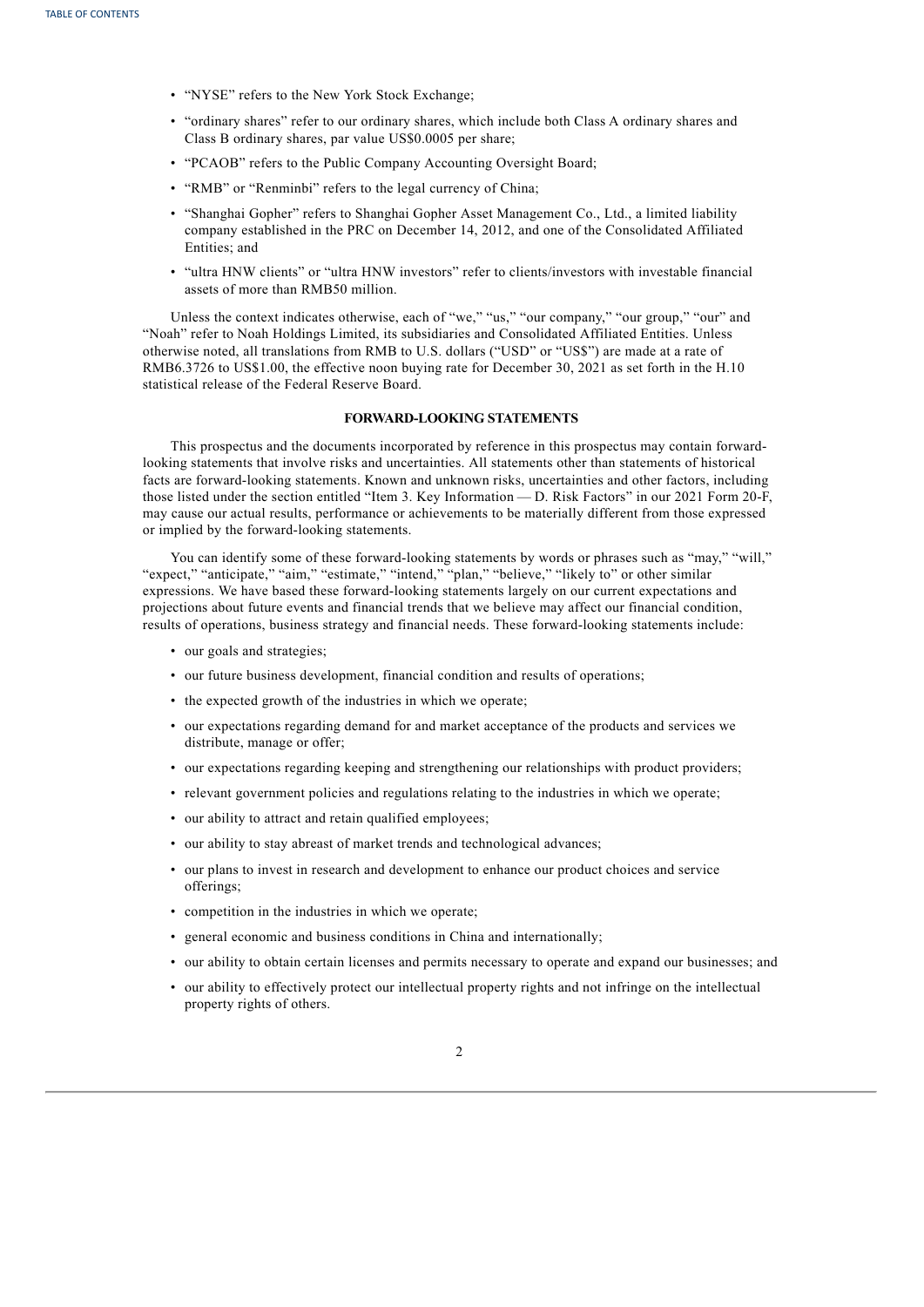These forward-looking statements involve various risks and uncertainties. Although we believe that our expectations expressed in these forward-looking statements are reasonable, our expectations may later be found to be incorrect. Our actual results could be materially different from our expectations. Other sections of this prospectus, the documents incorporated by reference in this prospectus any accompanying prospectus supplement include additional factors that could adversely impact our business and financial performance. Moreover, we operate in an evolving environment. New risk factors and uncertainties emerge from time to time and it is not possible for our management to predict all risk factors and uncertainties, nor can we assess the impact of all factors on our business or the extent to which any factor, or combination of factors, may cause actual results to differ materially from those contained in any forward-looking statements.

<span id="page-7-0"></span>We would like to caution you not to place undue reliance on these forward-looking statements and you should read these statements in conjunction with the risk factors disclosed in the documents incorporated by reference in this prospectus or in any accompanying prospectus supplement for a more complete discussion of the risks of an investment in our securities and other risks outlined in our other filings with the SEC. The forward-looking statements included in this prospectus or incorporated by reference into this prospectus are made only as of the date of this prospectus or the date of the incorporated document, and we do not undertake any obligation to update the forward-looking statements except as required under applicable law. We qualify all of our forward-looking statements by these cautionary statements.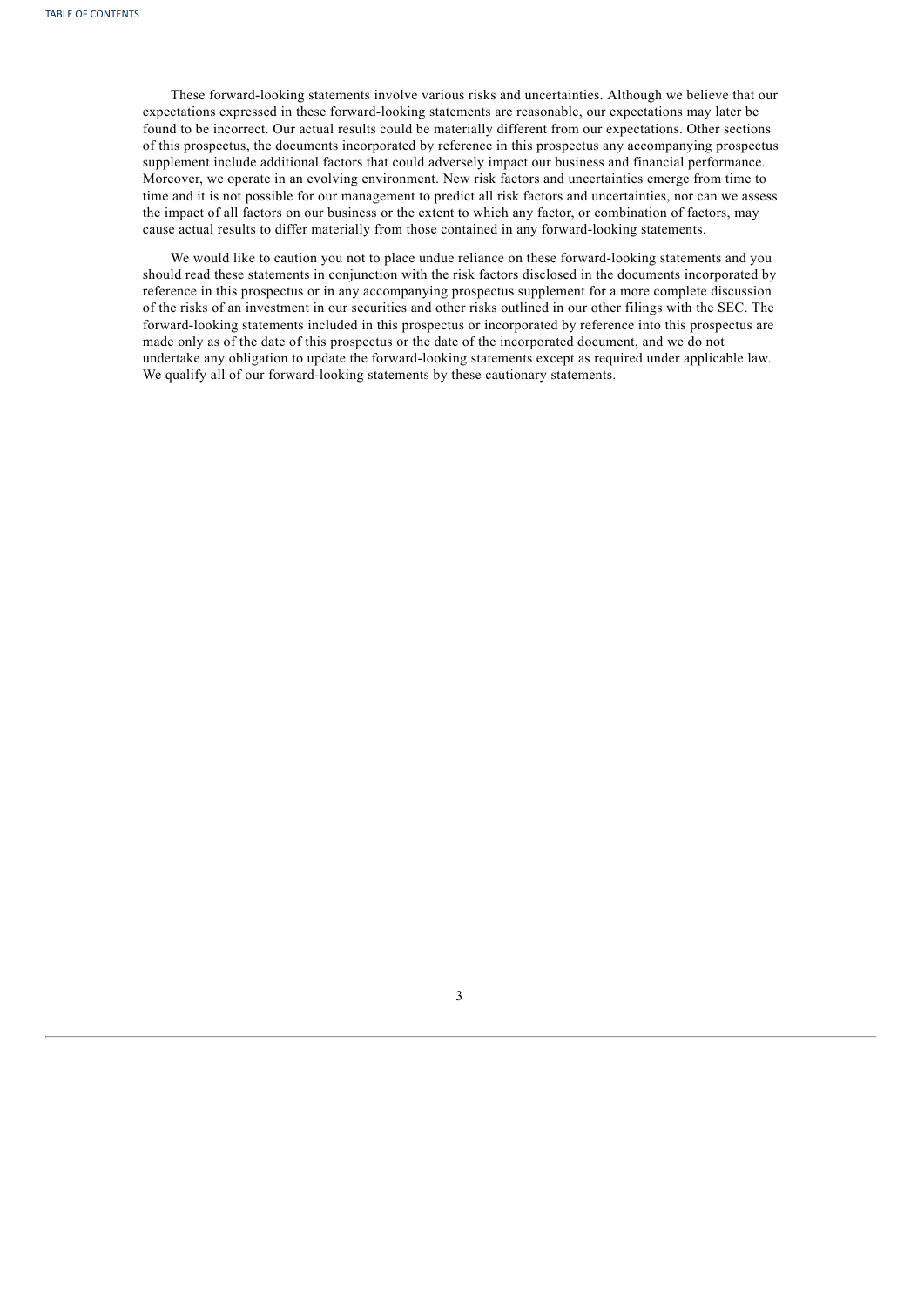## **OUR COMPANY**

#### **Company Overview**

Founded in 2005, we are a leading wealth management service provider in China offering comprehensive one-stop advisory services on global investment and asset allocation primarily for HNW and ultra HNW investors.

We provide comprehensive financial services through our subsidiaries and Consolidated Affiliated Entities, comprising our wealth management business, asset management business and other businesses, to our clients. In 2021, our wealth management business, asset management business, and other businesses contributed to 74.2%, 24.2% and 1.6% of our total revenues, respectively.

- *Wealth management business*. Through the licensed distribution channels operated by our subsidiaries, we offer various investment products, including primarily domestic and overseas mutual fund products, private secondary products and other products, on behalf of our third-party product partners and Gopher, our asset management arm. We also provide customized value-added financial services to our clients, including investor education and trust services.
- *Asset management business*. Through Gopher, our asset management arm, we manage our clients' investments in private equity, real estate, public securities, multi-strategy and other investment products. We conduct our domestic asset management business through our Consolidated Affiliated Entities, and overseas asset management business through our subsidiaries Noah HK and Gopher GP.
- *Other businesses*. This segment mainly includes lending services whereby we make secured loans to creditworthy clients through our subsidiaries. Since the third quarter of 2019, we have decreased lending and other businesses as we strategically shifted focus to our core wealth management and asset management businesses.

Historically, we also offered private equity products through our wealth management business. Following the enactment of the Supervision Measures on Distribution Institutions of Publicly-Raised Securities Investment Fund in October 2020, which provides that independent fund distribution institutions shall specialize in the distribution of funds that invest in public securities, our wealth management business ceased offering private equity products, and now primarily focuses on distributing mutual fund products and private secondary products. Since then, our asset management arm, Gopher, started to raise capital for private equity investments directly from our clients.

We operate our business to cater to the needs of our clients by leveraging (i) our unique ecosystem with leading product partners, including fund managers and top PE/VC general partners, (ii) a diversified product mix that contributes to a favorable revenue structure with competitive profit margins and delivers successful investment results, and (iii) significant synergies and high operating efficiency. We are a pioneer in China's HNW wealth management services industry with various market-first achievements, and are the first wealth manager to have built an ecosystem with leading private secondary funds and PE/VC firms in China. Leveraging our early-mover advantage, deep understanding of the industry, strong execution capabilities and rigorous risk management, we have developed a comprehensive set of product offerings in collaboration with our product partners.

For more information about our company, please see "Item 4. Information on the Company" in our 2021 Form 20-F, which is incorporated in this prospectus by reference, and any accompanying prospectus supplement before investing in any securities that may be offered pursuant to this prospectus.

## **Corporate Information**

Our principal executive offices are currently located in leased office space at Building 2, 1687 Changyang Road, Yangpu District, Shanghai and Building C and F, 32 Qinhuangdao Road, Yangpu District, Shanghai, which occupy approximately a total of 23,263 square meters. In May 2021, we purchased new headquarter premises with a gross floor area of approximately 72,000 square meters at 218, Shaohong Road, 1226 and 1256, South Shenbin Road, Minhang District, Shanghai, which will be used as our new headquarters. Our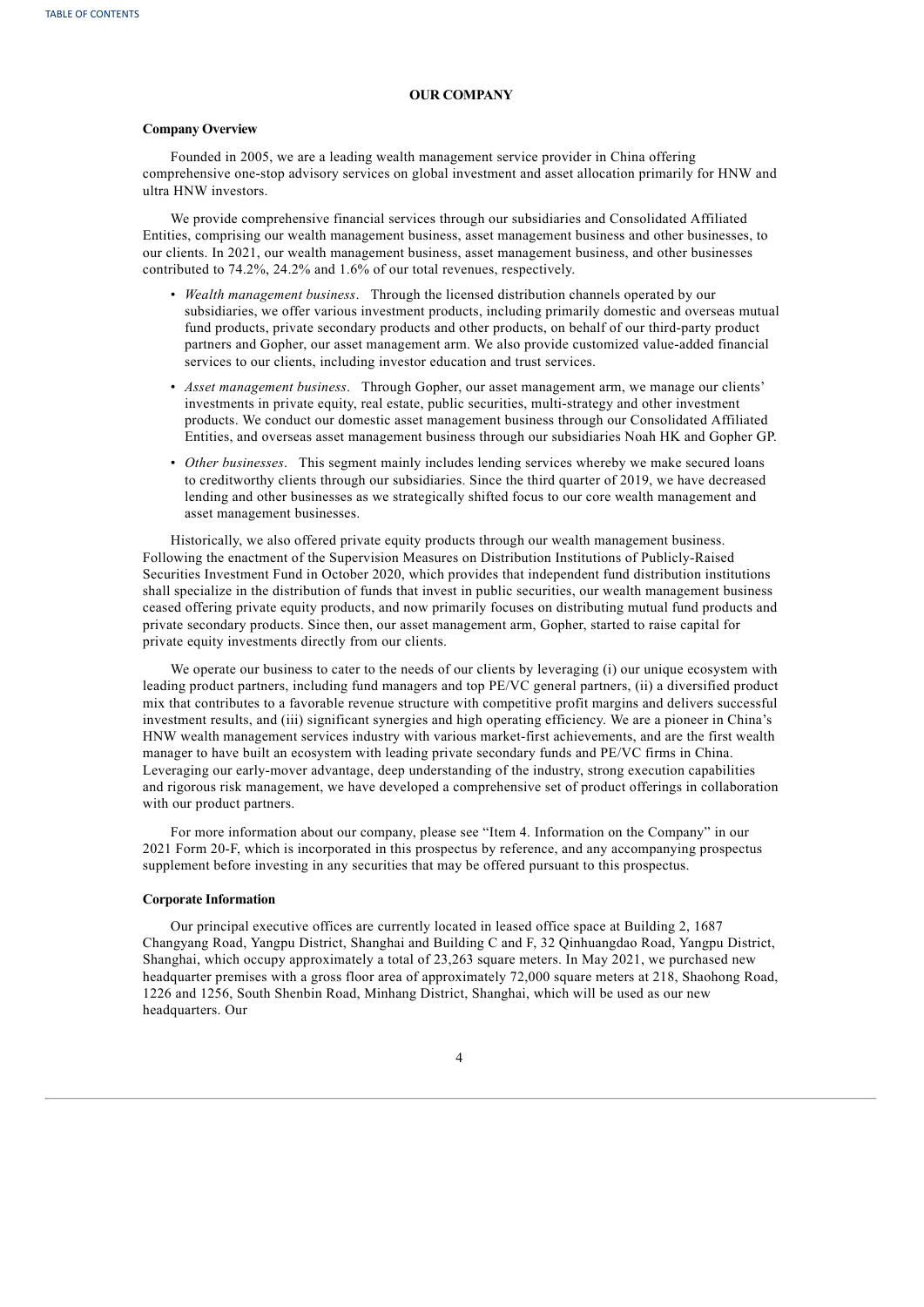telephone number is +86 (21) 8035-9221. Our registered office in the Cayman Islands is located at the offices of Maples Corporate Services Limited, PO Box 309, Ugland House, Grand Cayman, KY1-1104, Cayman Islands.

The SEC maintains an internet site that contains reports, proxy and information statements, and other information regarding issuers that file electronically with the SEC at *www.sec.gov.* You can also find information on our website at *ir.noahgroup.com.* The information contained on our website is not a part of this prospectus.

## **Our Corporate Structure and Contractual Arrangements with Our Consolidated Affiliated Entities and Their Respective Individual Shareholders**

Noah Holdings Limited is a Cayman Islands holding company. We operate our domestic asset management business under the contractual arrangements. In our domestic asset management business, we act as the general partner of relevant investment funds which investment portfolio includes, among others, investments in third-party managed funds and equity investments into private companies. The PRC government regulates certain businesses through strict business licensing requirements and laws and regulations, including restrictions on foreign investment. These third-party managed funds or investee companies may target or operate certain business that are subject to foreign investment restrictions, which may require that investors shall not be foreign-invested enterprises, or FIEs, or their foreign ownership percentage shall be limited to a specified ceiling to the extent permitted by relevant foreign investment regulations. We adopted the contractual arrangements because if we were to conduct our domestic asset management business through our PRC subsidiaries which are FIEs, we may lose the accessibility to the investments in certain businesses that are subject to foreign investment restrictions. Therefore, we rely on the contractual arrangements that we entered into with Noah Investment and its shareholders to carry out our domestic asset management business through our Consolidated Affiliated Entities. For more details of these contractual arrangements, see "Item 4. Information on the Company — C. Organizational Structure — Contractual Arrangements" in our 2021 Form 20-F.

Because of the Contractual Arrangements, we are the primary beneficiary of Noah Investment and its subsidiaries and hence treat them as our consolidated entities and consolidate their results of operations into ours. Our Consolidated Affiliated Entities, Noah Investment and its subsidiaries, generated RMB816.5 million, RMB935.5 million and RMB1,466.7 million in net revenues (after intra-group eliminations) in 2019, 2020 and 2021, respectively, which contributed 24.1%, 28.3% and 34.2% of our total net revenues in the respective years. In addition, we hold the required licenses and permits necessary to conduct our asset management business in China through our Consolidated Affiliated Entities. Investors of our ADSs are not purchasing equity interest in our Consolidated Affiliated Entities in China but instead are purchasing equity interest in a Cayman Islands holding company with no direct equity ownership of our Consolidated Affiliated Entities.

Our corporate structure is subject to risks associated with the contractual arrangements with our Consolidated Affiliated Entities. The contractual arrangements may not be as effective as direct ownership in providing us with control over our Consolidated Affiliated Entities and we may incur substantial costs to enforce the terms of the arrangements. Additionally, there are substantial uncertainties regarding the interpretation and application of current and future PRC laws and regulations. It is uncertain whether any new PRC laws or regulations relating to the contractual arrangements will be adopted or if adopted, what they would provide. If the corporate structure and the contractual arrangements are deemed by relevant regulatory authority or court to be illegal or invalid, either in whole or in part, we may lose control of our Consolidated Affiliated Entities and have to modify such structure to comply with regulatory requirements. Further, if the corporate structure and the contractual arrangements are found to be in violation of any existing or future PRC laws or regulations, the relevant regulatory authority would have broad discretion to take action in dealing with the violation or failure, in which case, we could be subject to severe penalties, including being prohibited from continuing its operations or unwinding the contractual arrangements. Since PRC administrative and court authorities have significant discretion in interpreting and implementing statutory provisions and contractual terms, it may be difficult to evaluate the outcome of administrative and court proceedings and the level of legal protection we enjoy. Our Cayman Islands holding company, our subsidiaries and Consolidated Affiliated Entities, and investors of our company face uncertainty about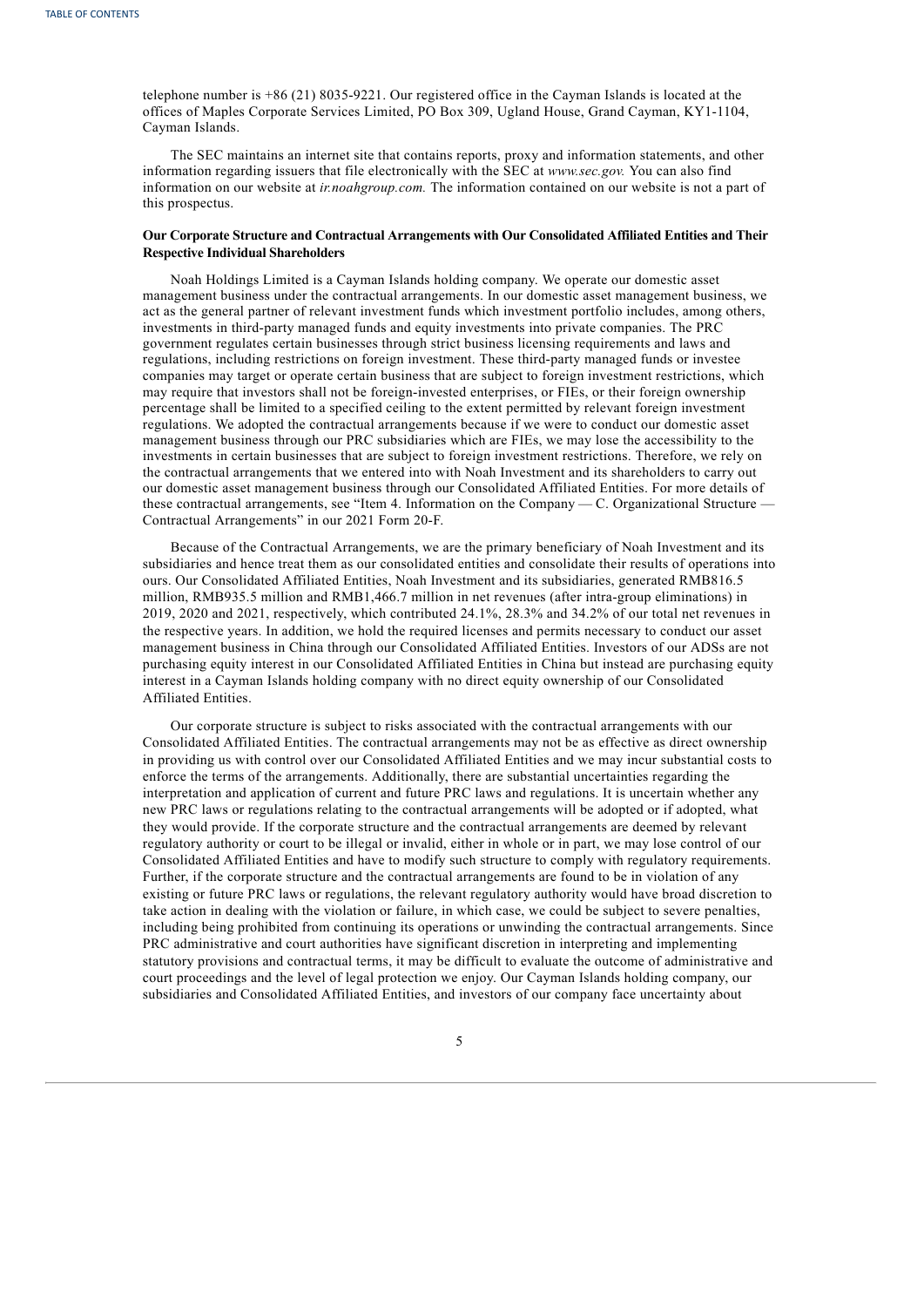potential future actions by the PRC government that could affect the enforceability of the contractual arrangements with our Consolidated Affiliated Entities and, consequently, significantly affect the financial performance of our Consolidated Affiliated Entities and our company as a whole. For a detailed description of the risks associated with our corporate structure, see "Item 3.Key Information — D. Risk Factors — Risks Related to Corporate Structure" in our 2021 Form 20-F.

We face various legal and operational risks and uncertainties associated with being based in and having our operations primarily in China and the complex and evolving PRC laws and regulations. The PRC government has significant authority to exert influence on the ability of a China-based company, like us, to conduct its business, accept foreign investments or be listed on United States or other foreign exchange outside of China. For example, we face risks associated with regulatory approvals on offerings conducted overseas by and foreign investment in China-based issuers, the use of our Consolidated Affiliated Entities, antimonopoly regulatory actions, and oversight on cybersecurity and data privacy. In addition, since our auditor is located in China, a jurisdiction where the PCAOB has been unable to conduct inspections without the approval of the Chinese authorities, our auditor is currently not inspected by the PCAOB. As a result, our ADSs may be delisted under the Holding Foreign Companies Accountable Act. The delisting of our ADSs, or the threat of their being delisted, may materially and adversely affect the value of your investment. Additionally, the inability of the PCAOB to conduct inspections deprives our investors with the benefits of such inspections. Also, the PRC governmental authorities have recently indicated an intent to exert more oversight and control over offerings that are conducted overseas and/or foreign investment in China-based issuers. Any such action could result in a material adverse change in our operations and the value of our ADSs, significantly limit or completely hinder our ability to offer or continue to offer securities to investors. In addition, implementation of industry-wide regulations directly targeting our operations could cause the value of our securities to significantly decline. For a detailed description of risks related to doing business in China, see "Item 3. Key Information — D. Risk Factors — Risks Related to Doing Business in China" in our 2021 Form 20-F.

## **Transfer of Funds and Other Assets between Our Company, Its Subsidiaries and the Consolidated Affiliated Entities**

Noah Holdings Limited is a holding company incorporated in the Cayman Islands. We conduct business in the PRC through our PRC subsidiaries and Consolidated Affiliated Entities. Under PRC law, we may provide funding to our PRC subsidiaries only through capital contributions or loans, and to the Consolidated Affiliated Entities only through loans, subject to the satisfaction of applicable government registration and approval requirements.

We may also rely significantly on dividends and other distributions by our PRC subsidiaries for our cash and financing requirements, including the funds necessary to pay dividends and other cash distributions to our shareholders and pay any debt we may incur. If our PRC subsidiaries incur debt on their own behalf in the future, the instruments governing the debt may restrict their ability to pay dividends or make other distributions to us. Under the Contractual Arrangements, we, through our PRC subsidiary Noah Group, are also entitled to substantially all of the economic benefits of the Consolidated Affiliated Entities in the form of service fees and license fees. For risks relating to the fund flows of our operations in China, see "Item 3. Key Information — D. Risk Factors — Risks Related to Doing Business in China — PRC regulations relating to offshore investment activities by PRC residents may subject our PRC resident beneficial owners or our PRC subsidiaries to liability or penalties, limit our ability to inject capital into our PRC subsidiaries, limit our PRC subsidiaries' ability to increase its registered capital or distribute profits to us, or may otherwise adversely affect us" and "Item 3. Key Information — D. Risk Factors — Risks Related to Doing Business in China — The dividends we receive from our PRC subsidiaries may be subject to PRC tax under the PRC Enterprise Income Tax Law, which would have a material adverse effect on our financial condition and results of operations. In addition, if we are classified as a PRC resident enterprise for PRC income tax purposes, such classification could result in unfavorable tax consequences to us and our non-PRC shareholders or ADS holders" in our 2021 Form 20-F. In addition, the PRC tax authorities may require us to adjust our taxable income under the Contractual Arrangements, which would materially and adversely affect its ability to pay dividends and other distributions to us.

Our PRC subsidiaries are permitted to pay dividends to us only out of their retained earnings, if any, as determined in accordance with PRC accounting standards and regulations. Under PRC laws, each of our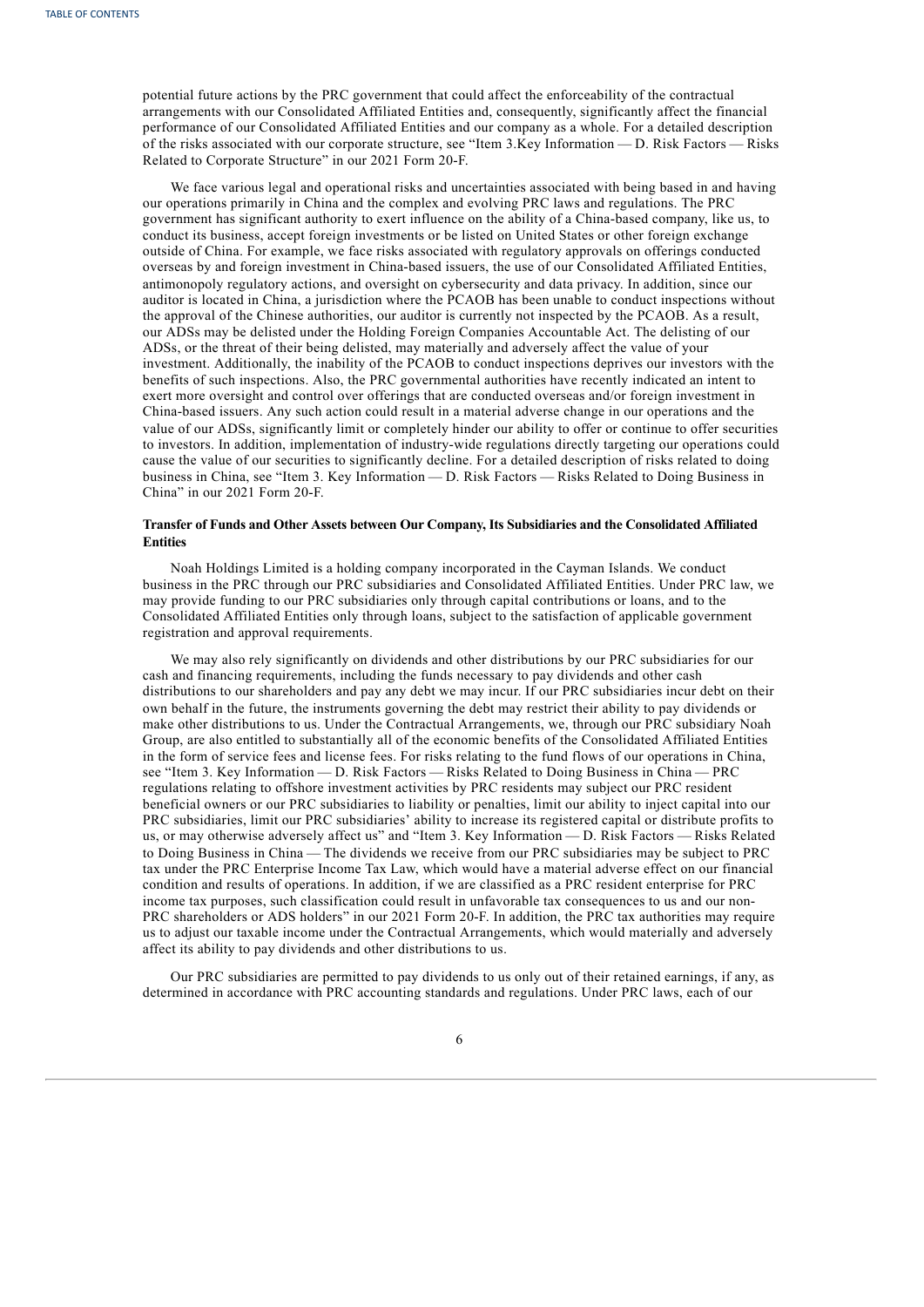PRC subsidiaries and our Consolidated Affiliated Entities are required to set aside at least 10% of its aftertax profits each year, if any, to fund a statutory reserve until such reserve reaches 50% of its registered capital. Although the statutory reserves can be used, among other ways, to increase the registered capital and eliminate future losses in excess of retained earnings of the respective companies, the reserve funds are not distributable as cash dividends except in the event of liquidation. As a result of these PRC laws and regulations, our PRC subsidiaries are restricted in their ability to transfer a portion of their net assets, including general reserve and registered capital, either in the form of dividends, loans or advances. Such restricted portion amounted to RMB1,765.1 million, RMB2,040.5 million and RMB2,950.5 million (US\$463.0 million) as of December 31, 2019, 2020 and 2021, respectively.

Under the Contractual Arrangements, Noah Group provides certain support services to our Consolidated Affiliated Entities and is entitled to receive service fees from our Consolidated Affiliated Entities in exchange. The Contractual Arrangements provide that our Consolidated Affiliated Entities shall pay Noah Group a service fee on a quarterly basis. The amount of the service fees shall be verified and determined according to actual services provided by Noah Group, provided that the total service fees shall be equal to the revenue less expenses and the license fees. The license fees are paid by our Consolidated Affiliated Entities to Noah Group on a yearly basis, in consideration of the intellectual property rights licenses granted by Noah Group. The amount of the license fees shall be determined by the board of Noah Group. Pursuant to the Contractual Arrangements, Noah Group is entitled to collect all or part of the revenue as the agent of our Consolidated Affiliated Entities, subject to a joint decision by the parties. Under that circumstance, Noah Group shall deduct the service fees from the revenue it collects on behalf of our Consolidated Affiliated Entities. During the three years ended December 31, 2019, 2020 and 2021, Noah Group did not charge any service fees or licenses fees from our Consolidated Affiliated Entities under the Contractual Arrangements, and there was no cash flows or transfers of other assets between Noah Group and our Consolidated Affiliated Entities under the Contractual Arrangements. See "— Financial Information Related to the VIEs" and "— Intercompany Revenues between the Consolidated Affiliated Entities and Our Subsidiaries" for other services provided, cash flows or transfer of other assets between our company, our subsidiaries and our Consolidated Affiliated Entities during the three years ended December 31, 2019, 2020 and 2021.

Neither the PRC subsidiaries of our company nor the Consolidated Affiliated Entities is obligated to make dividends or distributions to our company under the Contractual Arrangements. To date, no dividends or distributions have been made to our company by our PRC subsidiaries or the Consolidated Affiliated Entities.

Furthermore, cash transfers from our PRC subsidiaries to our subsidiaries outside of China are subject to PRC government control of currency conversion. Restrictions on the availability of foreign currency may affect the ability of our PRC subsidiaries and Consolidated Affiliated Entities to remit sufficient foreign currency to pay dividends or other payments to us, or otherwise satisfy their foreign currency denominated obligations. See "Item 3. Key Information — D. Risk Factors — Risks Related to Doing Business in China — PRC foreign exchange control regulations restricting the conversion of Renminbi into foreign currencies may limit our ability to utilize our revenues effectively and affect the value of your investment" in our 2021 Form 20-F.

### **Financial Information Related to the VIEs**

The following tables set forth the summary condensed consolidated balance sheets data as of December 31, 2019, 2020 and 2021 of (i) our company and our subsidiaries and (ii) the Consolidated Affiliated Entities, and the summary of the condensed consolidated statements of operations and cash flows for the years ended December 31, 2019, 2020 and 2021. Our consolidated financial statements are prepared and presented in accordance with accounting principles generally accepted in the United States. Our and Consolidated Affiliated Entities' historical results are not necessarily indicative of results expected for future periods. You should read this information together with our consolidated financial statements and the related notes and "Item 5. Operating and Financial Review and Prospects" in our 2021 Form 20-F.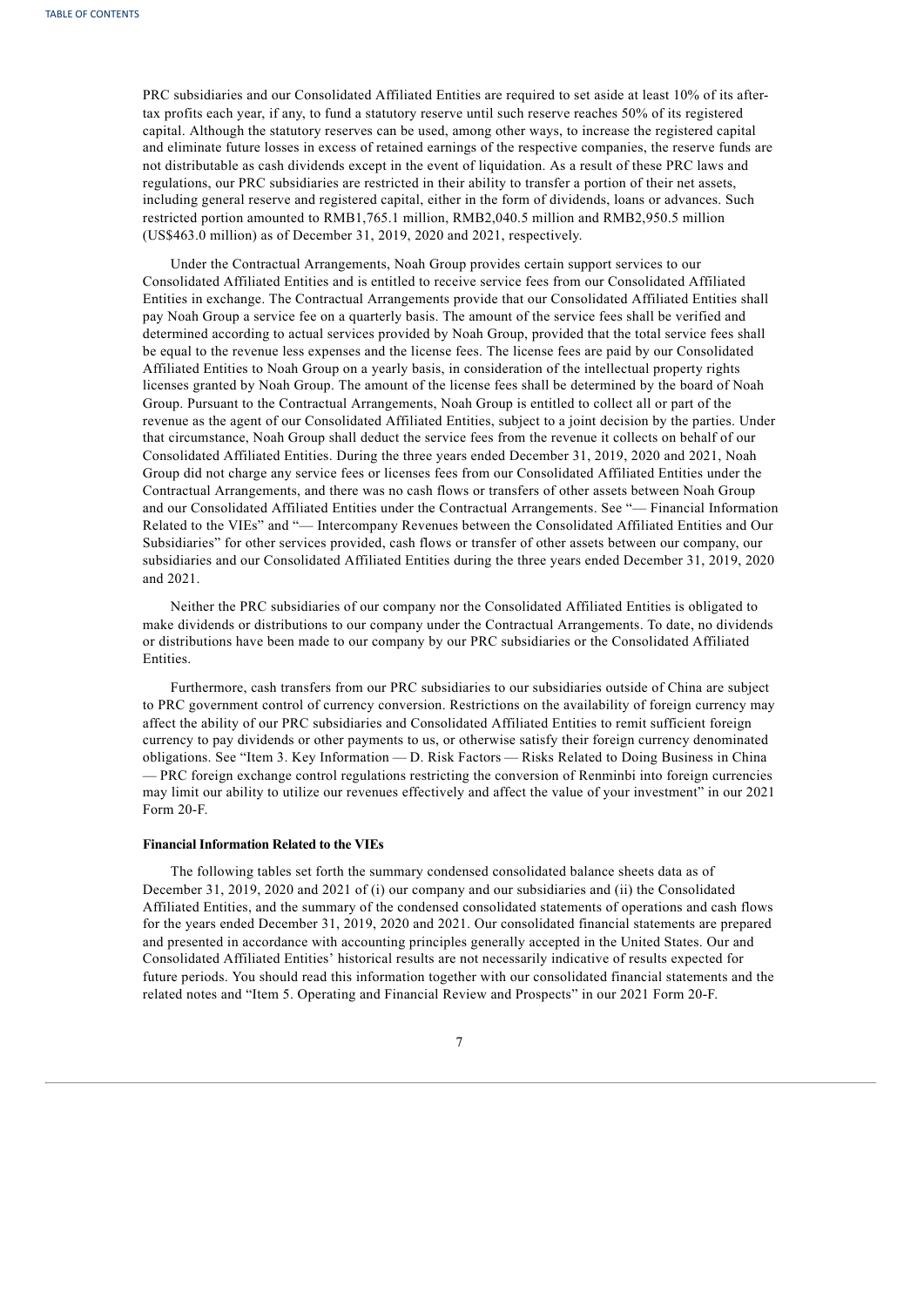## *Selected Condensed Consolidated Balance Sheets Data*

|                                                                                |                |                                               | As of December 31, 2021 |                                                                                                                                             |                       |
|--------------------------------------------------------------------------------|----------------|-----------------------------------------------|-------------------------|---------------------------------------------------------------------------------------------------------------------------------------------|-----------------------|
|                                                                                | Our<br>company | Consolidated<br>Affiliated<br><b>Entities</b> | Our<br>subsidiaries     | Eliminating<br>adjustments between<br>(i) our company and<br>our subsidiaries<br>and (ii) the<br>Consolidated<br><b>Affiliated Entities</b> | Consolidated<br>total |
|                                                                                |                |                                               | (RMB in thousands)      |                                                                                                                                             |                       |
| <b>Assets</b>                                                                  |                |                                               |                         |                                                                                                                                             |                       |
| Cash and cash equivalents                                                      | 224,145        | 1,181,479                                     | 1,998,979               |                                                                                                                                             | 3,404,603             |
| Restricted cash                                                                |                | 510                                           |                         |                                                                                                                                             | 510                   |
| Short-term investments                                                         |                | 9,662                                         | 83,141                  |                                                                                                                                             | 92,803                |
| Accounts receivable and contract assets,<br>net                                |                | 475,652                                       | 332,377                 |                                                                                                                                             | 808,029               |
| Amounts due from related parties, net                                          | 760            | 276,744                                       | 173,885                 |                                                                                                                                             | 451,389               |
| Loans receivables, net                                                         |                | 50,884                                        | 544,882                 |                                                                                                                                             | 595,766               |
| Investments in subsidiaries and the<br><b>Consolidated Affiliated Entities</b> | 8,538,829      |                                               |                         | (8,538,829)                                                                                                                                 |                       |
| Amounts due from internal companies                                            |                |                                               | 754,753                 | (754, 753)                                                                                                                                  |                       |
| Long-term investments                                                          |                | 300,720                                       | 367,852                 |                                                                                                                                             | 668,572               |
| Investment in affiliates                                                       | 301,509        | 854,138                                       | 246,436                 |                                                                                                                                             | 1,402,083             |
| Property and equipment, net                                                    |                | 43,971                                        | 2,536,964               |                                                                                                                                             | 2,580,935             |
| Operating lease right-of-use assets, net                                       |                | 15,031                                        | 208,621                 |                                                                                                                                             | 223,652               |
| Deferred tax assets                                                            |                | 63,312                                        | 272,593                 |                                                                                                                                             | 335,905               |
| Other assets                                                                   | 637            | 60,867                                        | 264,038                 |                                                                                                                                             | 325,542               |
| <b>Total assets</b>                                                            | 9,065,880      | 3,332,970                                     | 7,784,521               | (9, 293, 582)                                                                                                                               | 10,889,789            |
| <b>Liabilities</b>                                                             |                |                                               |                         |                                                                                                                                             |                       |
| Accrued payroll and welfare expenses                                           |                | 381,653                                       | 564,894                 |                                                                                                                                             | 946,547               |
| Income tax payable                                                             |                | 149,226                                       | 41,034                  |                                                                                                                                             | 190,260               |
| Amounts due to internal companies                                              | 575,428        | 179,325                                       |                         | (754, 753)                                                                                                                                  |                       |
| Deferred revenue                                                               |                | 6,721                                         | 56,910                  |                                                                                                                                             | 63,631                |
| Contingent liabilities                                                         | 433,345        |                                               |                         |                                                                                                                                             | 433,345               |
| Deferred tax liabilities                                                       |                | 254                                           | 233,880                 |                                                                                                                                             | 234,134               |
| Operating lease liabilities, non-current                                       |                | 15,512                                        | 115,444                 |                                                                                                                                             | 130,956               |
| Other liabilities                                                              | 16,332         | 291,857                                       | 441,086                 |                                                                                                                                             | 749,275               |
| <b>Total liabilities</b>                                                       | 1,025,105      | 1,024,548                                     | 1,453,248               | (754, 753)                                                                                                                                  | 2,748,148             |
| <b>Total net assets</b>                                                        | 8,040,775      | 2,308,422                                     | 6,331,273               | (8,538,829)                                                                                                                                 | 8,141,641             |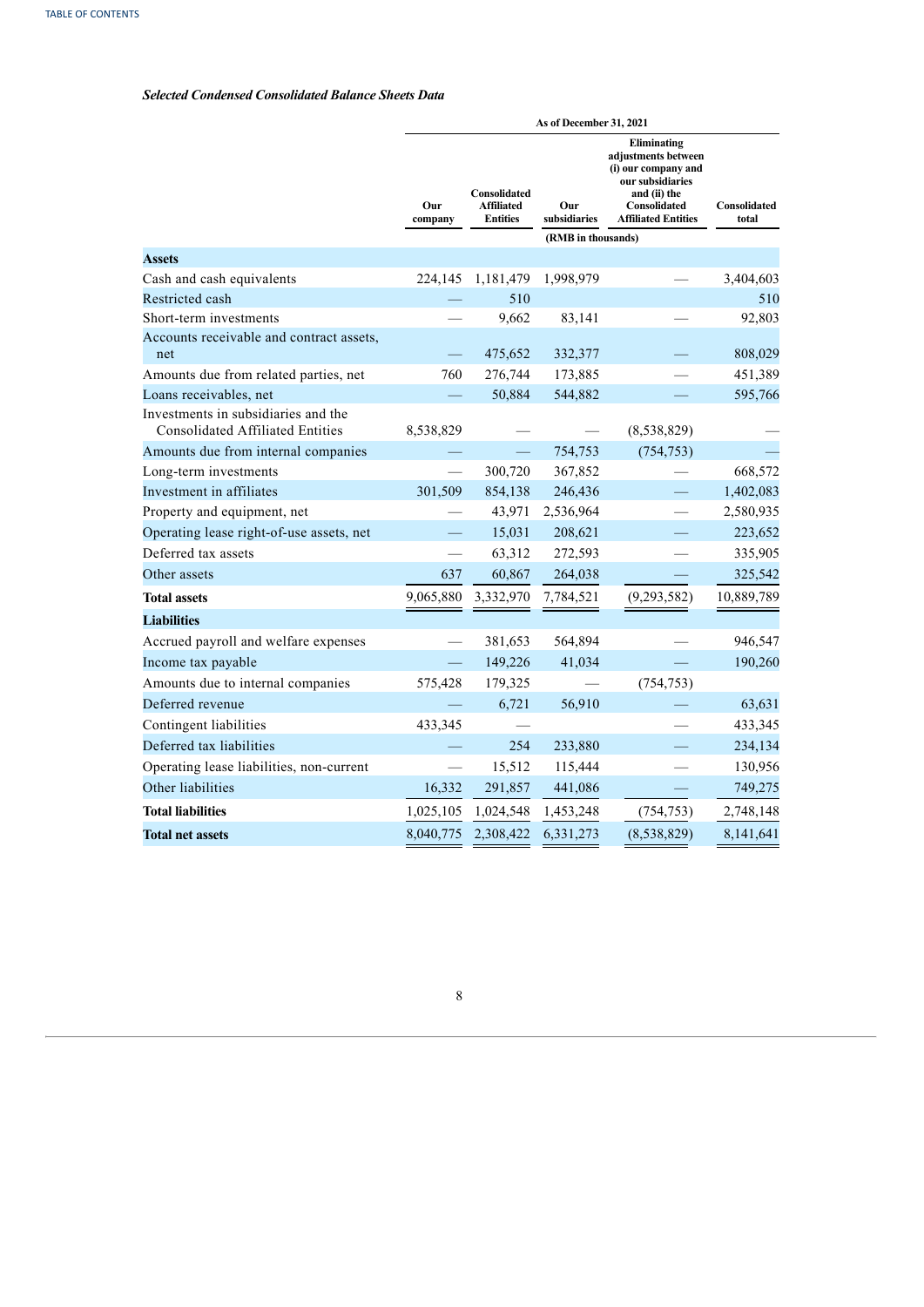|                                                                                |                          |                                                      | As of December 31, 2020 |                                                                                                                                             |                       |
|--------------------------------------------------------------------------------|--------------------------|------------------------------------------------------|-------------------------|---------------------------------------------------------------------------------------------------------------------------------------------|-----------------------|
|                                                                                | Our<br>company           | Consolidated<br><b>Affiliated</b><br><b>Entities</b> | Our<br>subsidiaries     | Eliminating<br>adjustments between<br>(i) our company and<br>our subsidiaries<br>and (ii) the<br>Consolidated<br><b>Affiliated Entities</b> | Consolidated<br>total |
|                                                                                |                          |                                                      | (RMB in thousands)      |                                                                                                                                             |                       |
| <b>Assets</b>                                                                  |                          |                                                      |                         |                                                                                                                                             |                       |
| Cash and cash equivalents                                                      | 1,359,841                | 839,534                                              | 2,805,836               |                                                                                                                                             | 5,005,211             |
| Restricted cash                                                                |                          | 3,585                                                | 6,408                   |                                                                                                                                             | 9,993                 |
| Short-term investments                                                         |                          | 75,000                                               | 39,928                  |                                                                                                                                             | 114,928               |
| Accounts receivable and contract assets,<br>net                                |                          | 133,956                                              | 300,502                 |                                                                                                                                             | 434,458               |
| Amounts due from related parties, net                                          | 778                      | 350,879                                              | 168,521                 |                                                                                                                                             | 520,178               |
| Loans receivables, net                                                         |                          | 104,673                                              | 314,274                 |                                                                                                                                             | 418,947               |
| Investments in subsidiaries and the<br><b>Consolidated Affiliated Entities</b> | 6,107,489                |                                                      |                         | (6,107,489)                                                                                                                                 |                       |
| Amounts due from internal companies                                            |                          | $\equiv$                                             | 200,391                 | (200, 391)                                                                                                                                  |                       |
| Long-term investments                                                          | $\overline{\phantom{0}}$ | 280,624                                              | 255,760                 |                                                                                                                                             | 536,384               |
| Investment in affiliates                                                       | 279,430                  | 740,452                                              | 244,803                 |                                                                                                                                             | 1,264,685             |
| Property and equipment, net                                                    |                          | 18,134                                               | 230,535                 |                                                                                                                                             | 248,669               |
| Operating lease right-of-use assets, net                                       |                          | 19,010                                               | 255,144                 |                                                                                                                                             | 274,154               |
| Deferred tax assets                                                            |                          | 41,149                                               | 183,091                 |                                                                                                                                             | 224,240               |
| Other assets                                                                   | 41,425                   | 46,132                                               | 260,182                 |                                                                                                                                             | 347,739               |
| <b>Total assets</b>                                                            | 7,788,963                | 2,653,128                                            | 5,265,375               | (6,307,880)                                                                                                                                 | 9,399,586             |
| <b>Liabilities</b>                                                             |                          |                                                      |                         |                                                                                                                                             |                       |
| Accrued payroll and welfare expenses                                           |                          | 166,411                                              | 539,211                 |                                                                                                                                             | 705,622               |
| Income tax payable                                                             |                          | 99,889                                               | 40,888                  |                                                                                                                                             | 140,777               |
| Amounts due to internal companies                                              | 56,937                   | 143,454                                              |                         | (200, 391)                                                                                                                                  |                       |
| Deferred revenue                                                               |                          | 8,016                                                | 63,597                  |                                                                                                                                             | 71,613                |
| Contingent liabilities                                                         | 530,433                  |                                                      |                         |                                                                                                                                             | 530,433               |
| Deferred tax liabilities                                                       | 2,276                    | 3,070                                                | 40,535                  |                                                                                                                                             | 45,881                |
| Operating lease liabilities, non-current                                       |                          | 20,123                                               | 174,261                 |                                                                                                                                             | 194,384               |
| Other liabilities                                                              | 13,806                   | 171,753                                              | 247,946                 |                                                                                                                                             | 433,505               |
| <b>Total liabilities</b>                                                       | 603,452                  | 612,716                                              | 1,106,438               | (200, 391)                                                                                                                                  | 2,122,215             |
| <b>Total net assets</b>                                                        | 7,185,511                | 2,040,412                                            | 4,158,937               | (6,107,489)                                                                                                                                 | 7,277,371             |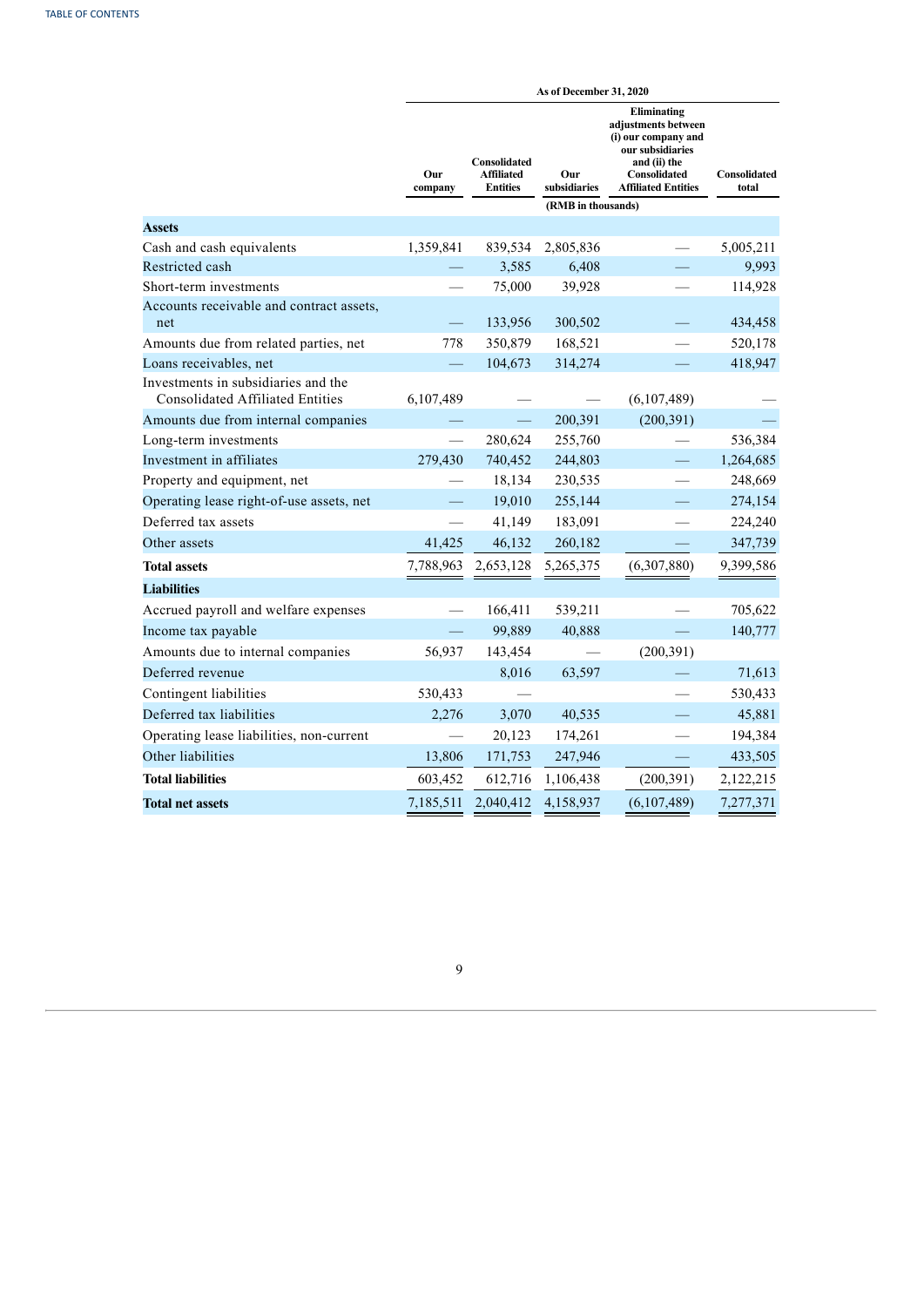# *Selected Condensed Consolidated Statements of Operations Data*

|                                            | For the year ended December 31, 2021 |                                                      |                     |                                                                                                                                             |                       |  |
|--------------------------------------------|--------------------------------------|------------------------------------------------------|---------------------|---------------------------------------------------------------------------------------------------------------------------------------------|-----------------------|--|
|                                            | Our<br>company                       | Consolidated<br><b>Affiliated</b><br><b>Entities</b> | Our<br>subsidiaries | Eliminating<br>adjustments between<br>(i) our company and<br>our subsidiaries<br>and (ii) the<br>Consolidated<br><b>Affiliated Entities</b> | Consolidated<br>total |  |
|                                            |                                      |                                                      | (RMB in thousands)  |                                                                                                                                             |                       |  |
| Net revenue                                |                                      | 1,505,108                                            | 3,013,347           | (225, 361)                                                                                                                                  | 4,293,094             |  |
| Total operating cost and expenses          | (42, 240)                            | (867,215)                                            | (2,410,102)         | 225,361                                                                                                                                     | (3,094,196)           |  |
| (Loss) income from operations              | (42, 240)                            | 637,893                                              | 603,245             |                                                                                                                                             | 1,198,898             |  |
| Total other (expenses) income              | (21, 853)                            | 23,868                                               | 97,129              |                                                                                                                                             | 99,144                |  |
| Income tax expenses                        |                                      | (195, 446)                                           | (98, 494)           |                                                                                                                                             | (293,940)             |  |
| Income from equity in affiliates           | 68,388                               | 150,106                                              | 83,485              |                                                                                                                                             | 301,979               |  |
| Income from equity in subsidiaries and the |                                      |                                                      |                     |                                                                                                                                             |                       |  |
| <b>Consolidated Affiliated Entities</b>    | 1,309,836                            |                                                      |                     | (1,309,836)                                                                                                                                 |                       |  |
| Net income                                 | 1,314,131                            | 616,421                                              | 685,365             | (1,309,836)                                                                                                                                 | 1,306,081             |  |

|                                         | For the year ended December 31, 2020 |                                                      |                                           |                                                                                                                                             |                       |  |  |
|-----------------------------------------|--------------------------------------|------------------------------------------------------|-------------------------------------------|---------------------------------------------------------------------------------------------------------------------------------------------|-----------------------|--|--|
|                                         | Our<br>company                       | Consolidated<br><b>Affiliated</b><br><b>Entities</b> | Our<br>subsidiaries<br>(RMB in thousands) | Eliminating<br>adjustments between<br>(i) our company and<br>our subsidiaries<br>and (ii) the<br>Consolidated<br><b>Affiliated Entities</b> | Consolidated<br>total |  |  |
| Net revenue                             |                                      | 978,589                                              | 2,512,040                                 | (184, 803)                                                                                                                                  | 3,305,826             |  |  |
| Total operating cost and expenses       | (5,944)                              | (524, 913)                                           | (1,701,296)                               | 184,803                                                                                                                                     | (2,047,350)           |  |  |
| (Loss) income from operations           | (5,944)                              | 453,676                                              | 810,744                                   |                                                                                                                                             | 1,258,476             |  |  |
| Total other (expenses) income           | (1,793,649)                          | 68,444                                               | (118, 590)                                |                                                                                                                                             | (1,843,795)           |  |  |
| Income tax expenses                     | (3,058)                              | (128, 563)                                           | (126, 839)                                |                                                                                                                                             | (258, 460)            |  |  |
| Income (loss) from equity in affiliates | 78,768                               | (258)                                                | 21,747                                    |                                                                                                                                             | 100,257               |  |  |
| Income from equity in subsidiaries and  |                                      |                                                      |                                           |                                                                                                                                             |                       |  |  |
| the Consolidated Affiliated Entities    | 978,658                              |                                                      |                                           | (978, 658)                                                                                                                                  |                       |  |  |
| Net (loss) income                       | (745, 225)                           | 393,299                                              | 587,062                                   | (978, 658)                                                                                                                                  | (743, 522)            |  |  |

|                                                                                       | For the year ended December 31, 2019 |                                                      |                     |                                                                                                                                                    |                       |  |  |
|---------------------------------------------------------------------------------------|--------------------------------------|------------------------------------------------------|---------------------|----------------------------------------------------------------------------------------------------------------------------------------------------|-----------------------|--|--|
|                                                                                       | Our<br>company                       | Consolidated<br><b>Affiliated</b><br><b>Entities</b> | Our<br>subsidiaries | Eliminating<br>adjustments between<br>(i) our company and<br>our subsidiaries<br>and (ii) the<br><b>Consolidated</b><br><b>Affiliated Entities</b> | Consolidated<br>total |  |  |
|                                                                                       |                                      |                                                      | (RMB in thousands)  |                                                                                                                                                    |                       |  |  |
| Net revenue                                                                           |                                      | 867,150                                              | 2,760,044           | (235, 382)                                                                                                                                         | 3,391,812             |  |  |
| Total operating cost and expenses                                                     | (5,687)                              | (565, 203)                                           | (2,141,338)         | 235,382                                                                                                                                            | (2,476,846)           |  |  |
| (Loss) income from operations                                                         | (5,687)                              | 301,947                                              | 618,706             |                                                                                                                                                    | 914,966               |  |  |
| Total other (expenses) income                                                         | 33,617                               | 51,370                                               | (31,978)            |                                                                                                                                                    | 53,009                |  |  |
| Income tax expenses                                                                   | (5,257)                              | (92.914)                                             | (121, 854)          |                                                                                                                                                    | (220, 025)            |  |  |
| Income from equity in affiliates                                                      | 36,103                               | 29,111                                               | 50,595              |                                                                                                                                                    | 115,809               |  |  |
| Income from equity in subsidiaries and the<br><b>Consolidated Affiliated Entities</b> | 770,375                              |                                                      |                     | (770, 375)                                                                                                                                         |                       |  |  |
| Net income                                                                            | 829,151                              | 289,514                                              | 515,469             | (770, 375)                                                                                                                                         | 863,759               |  |  |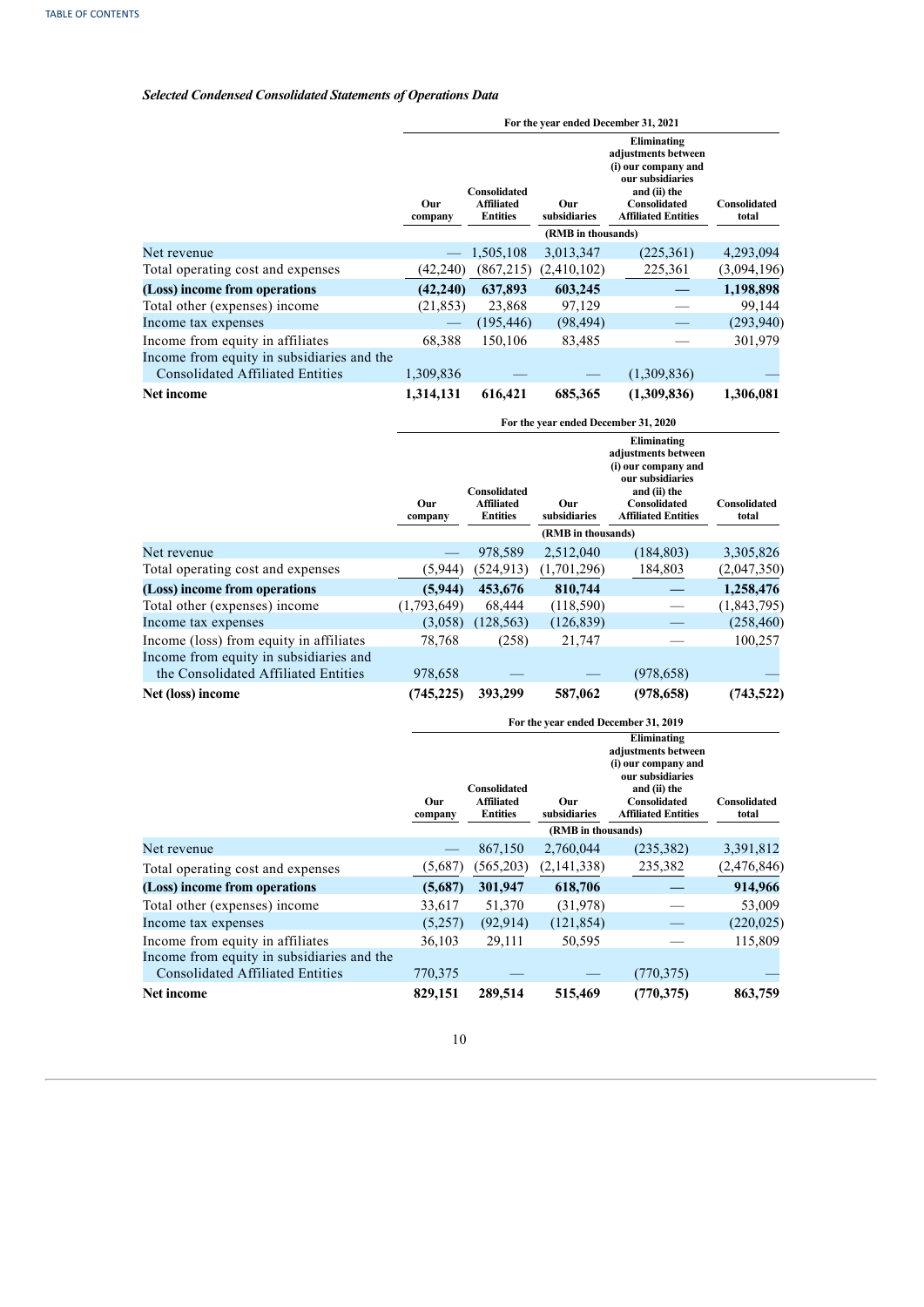## *Selected Condensed Consolidated Cash Flows Data*

|                                                        |                |                                                      |                                           | For the year ended December 31, 2021                                                                                                        |                              |
|--------------------------------------------------------|----------------|------------------------------------------------------|-------------------------------------------|---------------------------------------------------------------------------------------------------------------------------------------------|------------------------------|
|                                                        | Our<br>company | Consolidated<br><b>Affiliated</b><br><b>Entities</b> | Our<br>subsidiaries                       | Eliminating<br>adjustments between<br>(i) our company and<br>our subsidiaries<br>and (ii) the<br>Consolidated<br><b>Affiliated Entities</b> | Consolidated<br>total        |
|                                                        |                |                                                      | (RMB in thousands)                        |                                                                                                                                             |                              |
| Net cash provided by operating<br>activities           | 63,125         | 562,400                                              | 896,313                                   |                                                                                                                                             | 1,521,838                    |
| Net cash used in investing activities                  | (1, 120, 785)  | (207, 114)                                           | (2,820,103)                               | 1,575,908                                                                                                                                   | (2,572,094)                  |
| Net cash provided by (used in) financing<br>activities | 93,861         | (16, 416)                                            | 985,342                                   | (1,575,908)                                                                                                                                 | (513, 121)                   |
|                                                        |                |                                                      |                                           | For the year ended December 31, 2020                                                                                                        |                              |
|                                                        | Our<br>company | Consolidated<br><b>Affiliated</b><br><b>Entities</b> | Our<br>subsidiaries                       | Eliminating<br>adjustments between<br>(i) our company and<br>our subsidiaries<br>and (ii) the<br>Consolidated<br><b>Affiliated Entities</b> | Consolidated<br>total        |
|                                                        |                |                                                      | (RMB in thousands)                        |                                                                                                                                             |                              |
| Net cash provided by (used in) operating<br>activities | 412,444        | (409, 359)                                           | 793,268                                   |                                                                                                                                             | 796,353                      |
| Net cash provided by (used in) investing<br>activities | 57,424         | 357,026                                              | (105, 556)                                | 43,690                                                                                                                                      | 352,584                      |
| Net cash used in financing activities                  | (248, 238)     |                                                      | (79, 494)                                 | (43,690)                                                                                                                                    | (371, 422)                   |
|                                                        |                |                                                      |                                           | For the year ended December 31, 2019                                                                                                        |                              |
|                                                        | Our<br>company | Consolidated<br><b>Affiliated</b><br><b>Entities</b> | Our<br>subsidiaries<br>(RMB in thousands) | Eliminating<br>adjustments between<br>(i) our company and<br>our subsidiaries<br>and (ii) the<br>Consolidated<br><b>Affiliated Entities</b> | <b>Consolidated</b><br>total |
| Net cash provided by operating activities              | 337,150        | 761,312                                              | 189,771                                   |                                                                                                                                             | 1,288,233                    |
| Net cash provided by (used in) investing               |                |                                                      |                                           |                                                                                                                                             |                              |

#### **Intercompany Revenues between the Consolidated Affiliated Entities and Oue Subsidiaries**

The intercompany services between the Consolidated Affiliated Entities and our subsidiaries principally consist of shared services within the group, including the support of information technology, marketing activities, strategic development, human resources and legal consulting.

activities 135,693 (345,092) (51,281) 78,668 (182,012) Net cash provided by financing activities 31,688 20,670 569,621 (78,668) 543,311

 $(345,092)$   $(51,281)$   $78,668$   $(182,012)$ 

 $(78,668)$ 

The Consolidated Affiliated Entities provide shared services to our subsidiaries, the amounts of which were RMB50.7 million, RMB43.1 million and RMB38.3 million (US\$6.0 million), for the years ended December 31, 2019, 2020 and 2021, respectively. The intercompany service charge is eliminated at the consolidation level.

Our subsidiaries provide investment consulting services and shared services to the Consolidated Affiliated Entities, the amounts of which were RMB184.7 million, RMB141.7 million and RMB187.0 million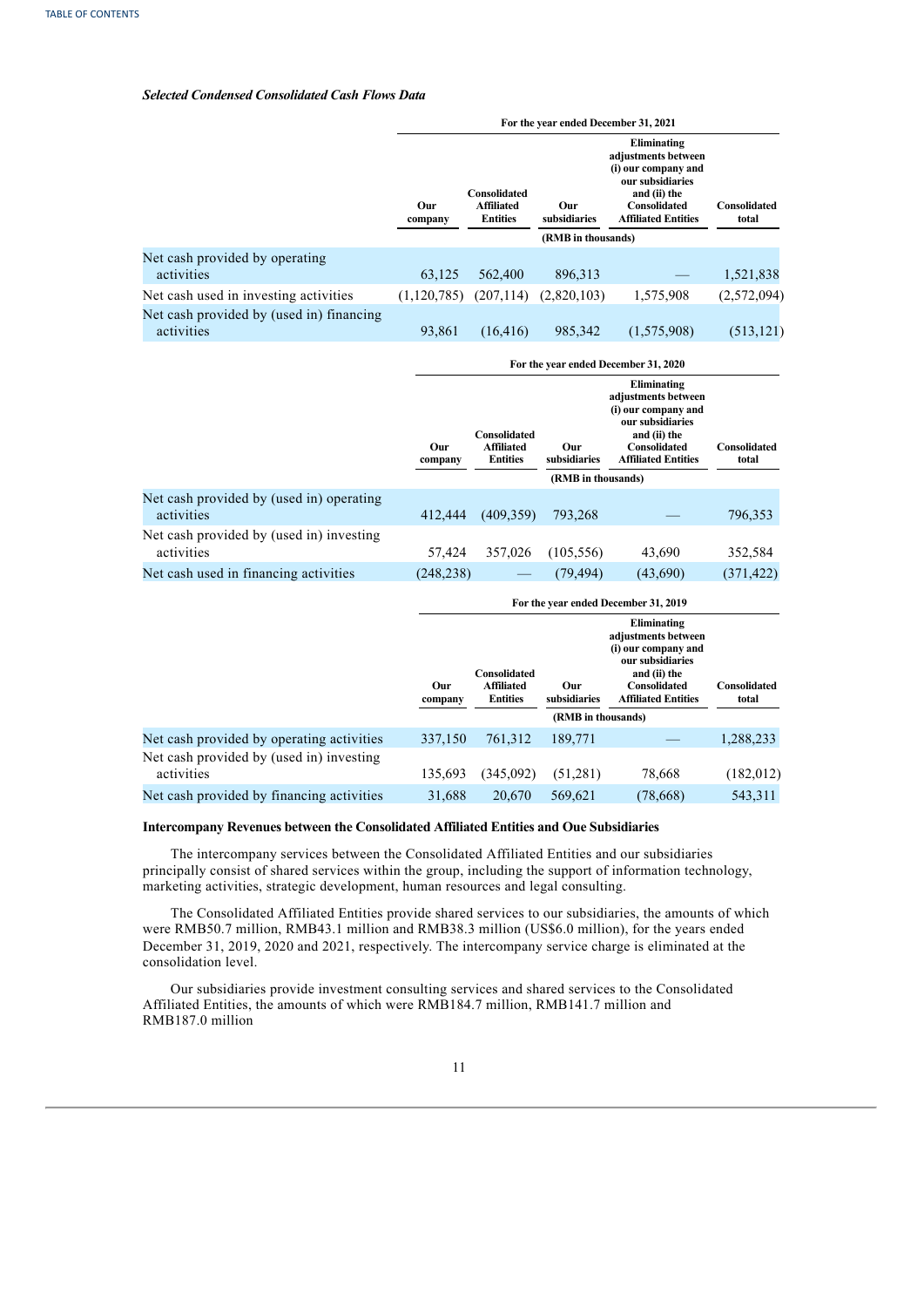(US\$29.3 million) for the years ended December 31, 2019, 2020 and 2021, respectively. The intercompany service charge is eliminated at the consolidation level.

For the years ended December 31, 2019, 2020 and 2021, cash paid by the Consolidated Affiliated Entities to our subsidiaries for the services rendered were RMB 157.1 million, RMB538.5 million and RMB112.8 million (US\$17.7 million), respectively.

#### **The Holding Foreign Companies Accountable Act**

The Holding Foreign Companies Accountable Act, or the HFCA Act, was enacted on December 18, 2020. The HFCA Act states if the SEC determines that we have filed audit reports issued by a registered public accounting firm that has not been subject to inspection by the Public Company Accounting Oversight Board (United States), or the PCAOB, for three consecutive years beginning in 2021, the SEC shall prohibit our shares or ADSs from being traded on a national securities exchange. The PCAOB identified our auditor as one of the registered public accounting firms that the PCAOB is unable to inspect or investigate completely. On April 12, 2022, we were identified by the SEC under the HFCA Act as having filed audit reports issued by a registered public accounting firm that cannot be inspected or investigated completely by the PCAOB in connection with our filing of the annual report on Form 20-F for the fiscal year ended December 31, 2021. For more details, see "Item 3. Key Information — D. Risk Factors — Risks Related to Doing Business in China — Our ADSs may be delisted under the Holding Foreign Companies Accountable Act if the PCAOB is unable to inspect auditors who are located in China. The delisting of our ADSs, or the threat of their being delisted, may materially and adversely affect the value of your investment. Additionally, the inability of the PCAOB to conduct inspections deprives our investors with the benefits of such inspections" in our 2021 Form 20-F.

## **Regulatory Changes on Data and Cyber Security**

Recently, the PRC governmental authorities have promulgated, among others, the Personal Information Protection Laws and Data Security Laws to ensure cybersecurity, data and personal information protection, which demonstrates that relevant laws and regulations governing such areas are developing along with the enforced and constantly tightening of relevant regulatory supervision. Specifically, on December 28, 2021, the Cyberspace Administration of China, or the CAC, and other twelve PRC regulatory authorities jointly revised and promulgated the Measures for Cybersecurity Review, which came into effect on February 15, 2022. The Measures for Cybersecurity Review provides that, among others, the procurement of network products and services by critical information infrastructure operators and the data processing activities conducted by network platform operators which affect or may affect national security shall be subject to cybersecurity review. Besides, according to the Measures for Cybersecurity Review, a network platform operator who processes the personal information of more than one million users and is seeking for listing in a foreign country must apply for a cybersecurity review. There are uncertainties as to the interpretation and application of these cybersecurity laws, regulations and standards, which laws may be interpreted and applied in a manner that is inconsistent with our current policies and practices or require changes to the features of our system. If we are unable to address any data security and information protection concerns, any compromise of security that results unauthorized disclosure or transfer of personal data, or to comply with the then applicable laws and regulations, we may incur additional costs and liability and result in governmental enforcement actions, litigation, fines and penalties or adverse publicity and could cause our clients to lose trust in us, which could have a material adverse effect on our business, results of operations, financial condition and prospects. We may also be subject to new laws, regulations or standards or new interpretations of existing laws, regulations or standards, including those in the areas of data security and data privacy, which could require us to incur additional costs and restrict our business operations. For more details, please see "Risk Factors — Risks Related to Doing Business in China — Our business is subject to various evolving PRC laws and regulations regarding data privacy and cyber security. Failure of cyber security and data privacy concerns could subject us to penalties, damage our reputation and brand, and harm our business and results of operations" in our 2021 Form 20-F.

## **Regulatory Developments on Overseas Listing**

On July 6, 2021, the General Office of the Central Committee of the Communist Party of China and the General Office of the State Council issued the Opinions on Strictly Cracking Down Illegal Securities

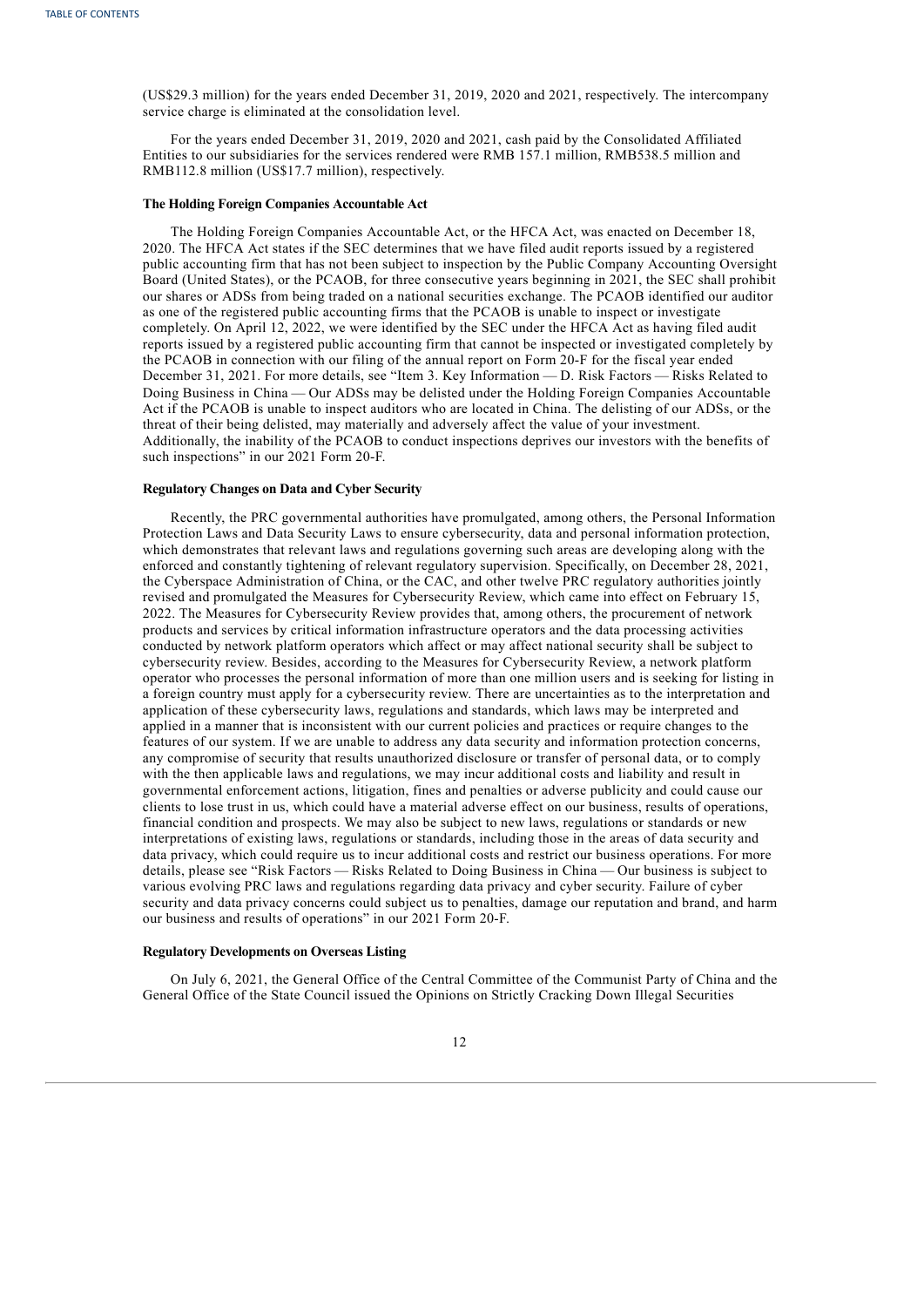<span id="page-17-0"></span>Activities in accordance with the Law, which announced the plans to take effective measures to enhance the administration over illegal securities activities and the supervision on the offering and listing of PRC domestic companies in an overseas market, including promoting the construction of relevant regulatory systems. On December 24, 2021, the China Securities Regulatory Commission, or the CSRC, promulgated the Provisions of the State Council on the Administration of Overseas Securities Offering and Listing by Domestic Companies (Draft for Comments), or the Draft Overseas Listing Administration Provisions, and the Administrative Measures for the Filing of Overseas Securities Offering and Listing by Domestic Companies (Draft for Comments), or the Draft Overseas Listing Filing Measures, which, if become effective, require that a PRC domestic company that seeks to offer and list securities in an overseas market, whether through direct or indirect form, to file the required documents with the CSRC within three working days after such application for overseas offering and listing is submitted, and stipulate certain circumstances under which the overseas offering and listing would be prohibited, as well as the measures taken by the CSRC if a PRC domestic company falls into any of such circumstances prior to the overseas offering and listing, such as imposing a postponement or termination of the proposed overseas offering and listing, and canceling the corresponding filing on the conditions that the proposed overseas offering and listing application documents have been filed. As of the date of this prospectus, the Draft Overseas Listing Administration Provisions and the Draft Overseas Listing Filing Measures were released for public comments and the final version and effective date of such regulations are subject to change with substantial uncertainty. If the Draft Overseas Listing Administration Provisions and the Draft Overseas Listing Filing Measures become effective in their current forms, we may be required to obtain the approval from or complete the filing procedures with the CSRC for our future securities offerings. For more details, please see "Risk Factors — Risks Related to Doing Business in China — The approval of or filing with the CSRC or other PRC government authorities may be required under PRC law in connection with our issuance of securities overseas, and, if required, we cannot predict whether or for how long we will be able to obtain such approval or complete such filing" in our 2021 Form 20-F.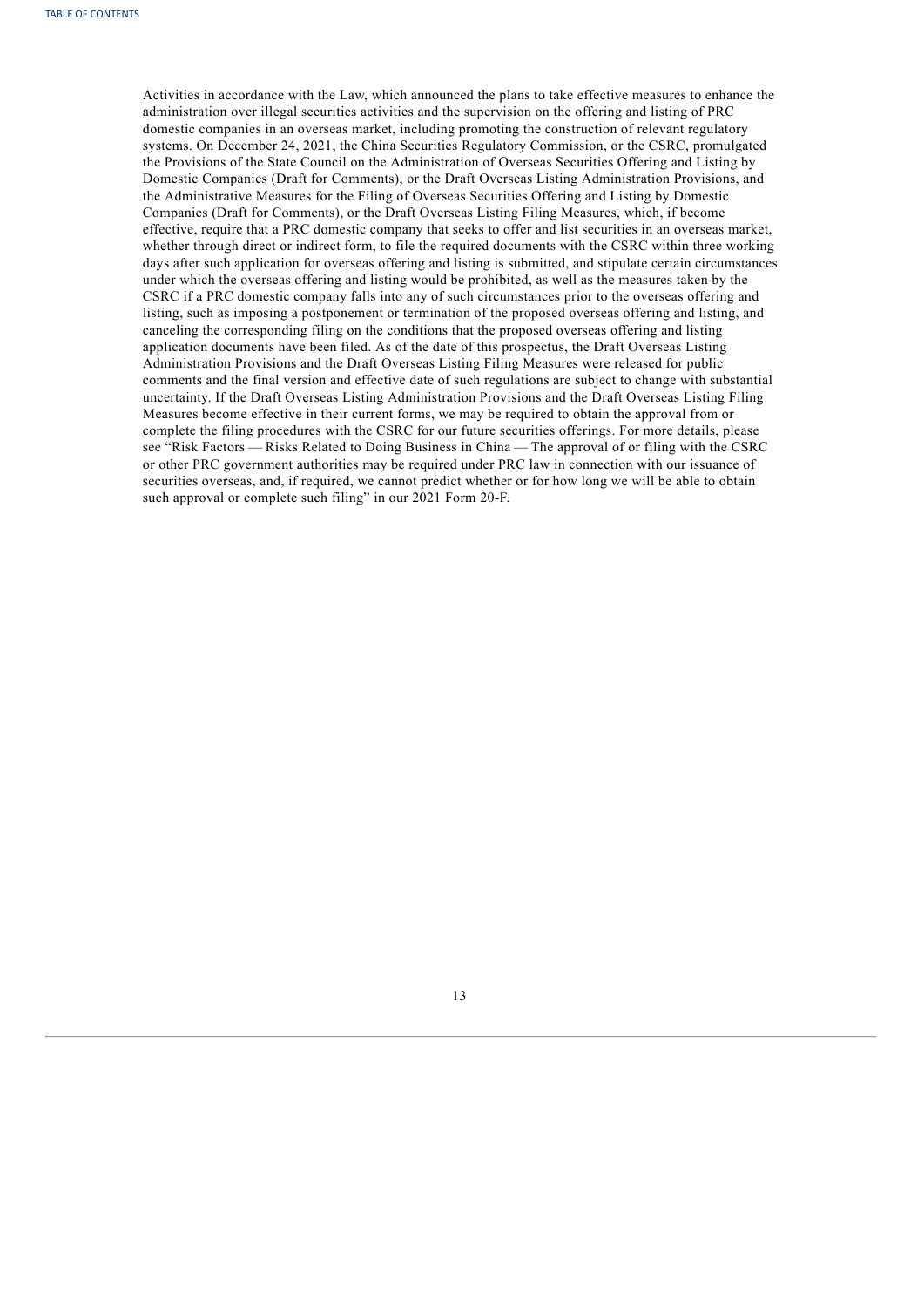## **RISK FACTORS**

Investing in our securities involves risk. Before you decide to buy our securities, you should carefully consider the risks described in our most recent annual report on Form 20-F, which is incorporated herein by reference, as well as the risks that are described in the applicable prospectus supplement and in other documents incorporated by reference into this prospectus. If any of these risks actually occurs, our business, financial condition and results of operations could suffer, and you may lose all or part of your investment.

<span id="page-18-0"></span>Please see "Where You Can Find More Information About Us" and "Incorporation of Documents by Reference" for information on where you can find the documents we have filed with or furnished to the SEC and which are incorporated into this prospectus by reference.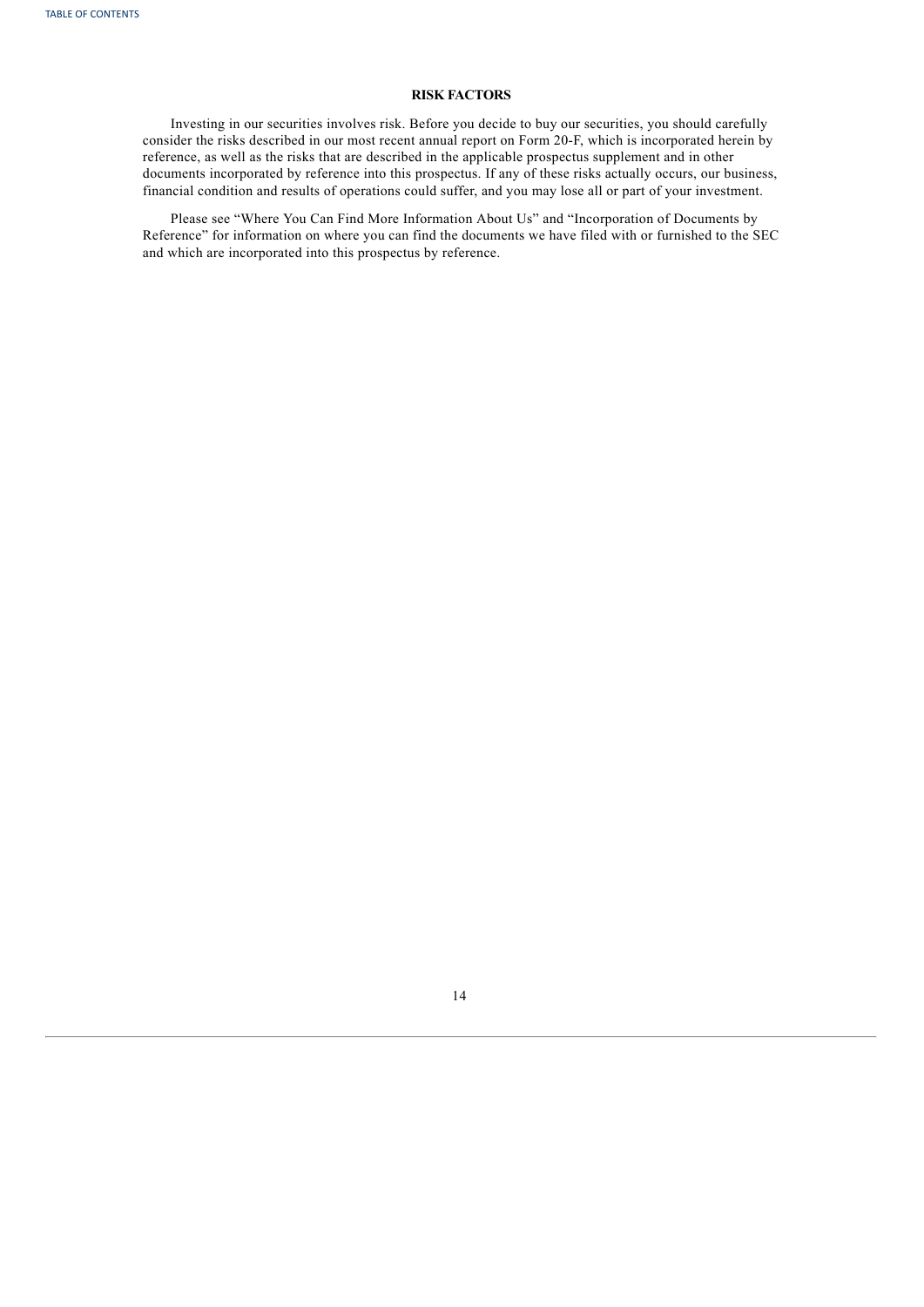## **USE OF PROCEEDS**

We intend to use the net proceeds from the sale of the securities we offer as set forth in the applicable prospectus supplement(s). The specific allocations of the proceeds we receive from the sale of our securities will be described in the applicable prospectus supplement(s).

<span id="page-19-0"></span>We will not receive any proceeds from the sale of our Class A ordinary shares or ADSs by the selling shareholders (if any).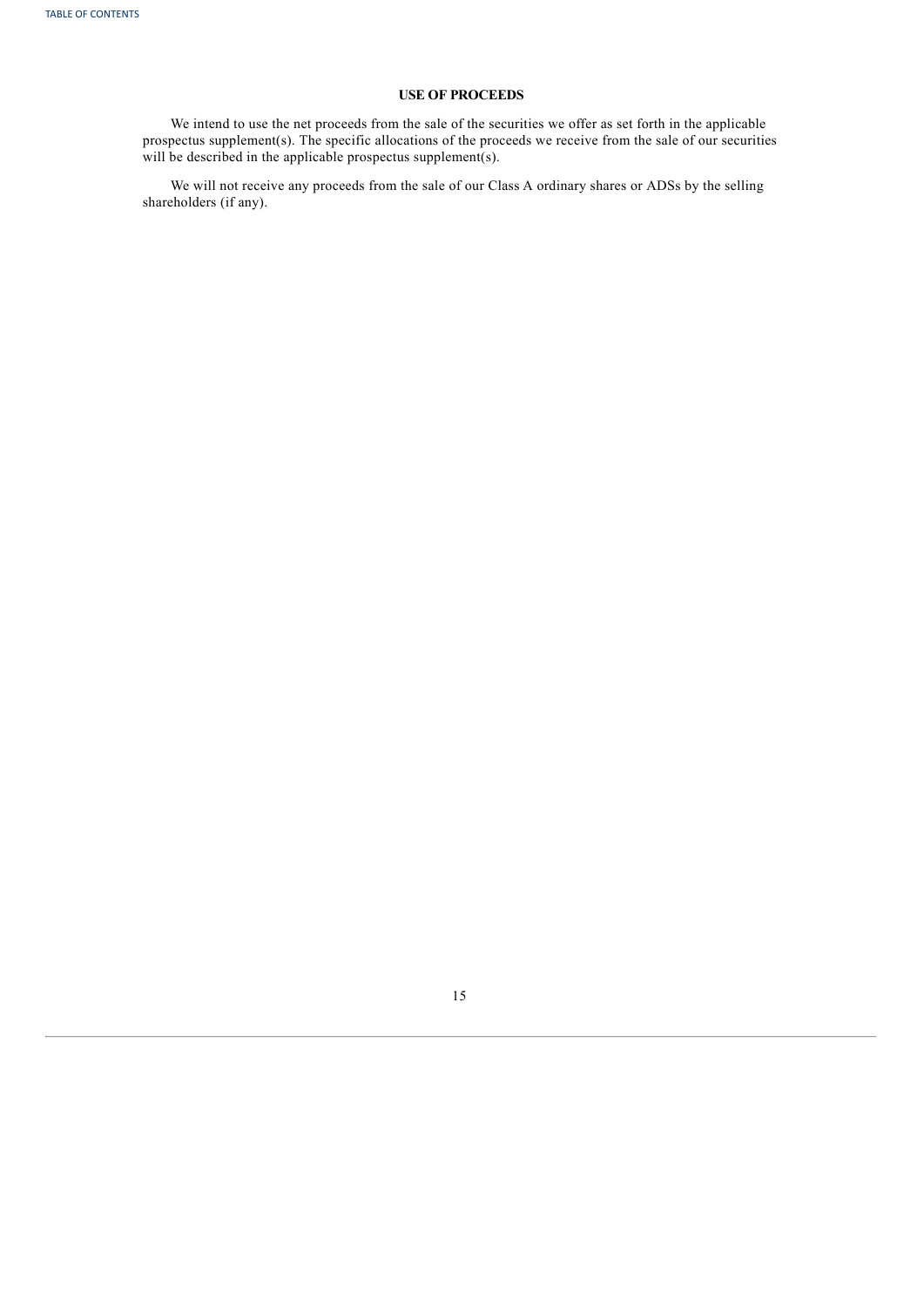### **DESCRIPTION OF SHARE CAPITAL**

We are a Cayman Islands company and our affairs are governed by our memorandum and articles of association, as amended and restated from time to time, and the Companies Act (As Revised) of the Cayman Islands, which we refer to as the Companies Act below, and the common law of the Cayman Islands.

As of the date of this prospectus, our authorized share capital is US\$50,000 divided into 100,000,000 ordinary shares with a par value of US\$0.0005 each, comprising of (i) 91,394,900 Class A Ordinary Shares of a nominal or par value US\$0.0005 each and (ii) 8,605,100 Class B Ordinary Shares of a nominal or par value US\$0.0005 each.

The following are summaries of material provisions of our fifth amended and restated memorandum and articles of association and of the Companies Act, insofar as they relate to the material terms of our ordinary shares.

## **Ordinary Shares**

*General*. All of our issued and outstanding Class A ordinary shares and Class B ordinary shares are fully paid. Our ordinary shares are issued in registered form, and are issued when registered in our register of shareholders. Our shareholders who are non-residents of the Cayman Islands may freely hold and vote their Class A ordinary shares and Class B ordinary shares.

*Dividends*. The holders of our Class A ordinary shares and Class B ordinary shares are entitled to such dividends as may be declared by our board of directors, subject to Cayman Islands law and our articles of association. In addition, our shareholders may by ordinary resolution declare a dividend, but no dividend may exceed the amount recommended by our directors. Under Cayman Islands law, a Cayman Islands company may pay a dividend on its shares out of either profit or share premium amount, provided that in no circumstances may a dividend be paid if this would result in the company being unable to pay its debts as they fall due in the ordinary course of business.

*Voting Rights*. Each Class A ordinary share is entitled to one vote and each Class B ordinary share is entitled to four votes on all matters upon which the ordinary shares are entitled to vote. Voting at any shareholders' meeting is by show of hands unless a poll is demanded. A poll may be demanded by any one or more shareholders present in person or by proxy entitled to vote and who together hold not less than 10% of the paid up voting share capital of our company. Shareholders may attend any shareholders' meeting in person or by proxy, or if a corporation or other non-natural person, by its duly authorized representative or proxy; we currently do not allow shareholders to vote electronically.

A quorum required for a meeting of shareholders consists of at least one shareholder present in person or by proxy or, if a corporation or other non-natural person, by its duly authorized representative, who hold not less than an aggregate of one-third of our voting share capital. Shareholders' meetings may be held annually and may be convened by our board of directors. Advance notice of at least seven calendar days is required for the convening of shareholders' meetings, subject to exceptions in certain circumstances as set out in our articles of association.

An ordinary resolution to be passed by the shareholders requires the affirmative vote of a simple majority of the votes cast by the shareholders entitled to vote, in person or by proxy, in a general meeting, while a special resolution requires the affirmative vote of no less than two-thirds of the votes cast by the shareholders entitled to vote, in person or by proxy, in a general meeting. A special resolution is required for important matters such as a change of name or amendments to our memorandum or articles of association. Holders of the ordinary shares may effect certain changes by ordinary resolution, including increasing the amount of our authorized share capital, consolidating and dividing all or any of our share capital into shares of larger amounts than our existing shares, and canceling any authorized but unissued shares.

*Transfer of Shares*. Subject to the restrictions set out in our memorandum and articles of association, our shareholders may transfer all or any of their ordinary shares by an instrument of transfer in writing and executed by or on behalf of the transferor (and if our board of directors require, the transferee).

Our board of directors may decline to register any transfer of any ordinary share which is not fully paid up or on which we have a lien. Our board may also decline to register any transfer of any ordinary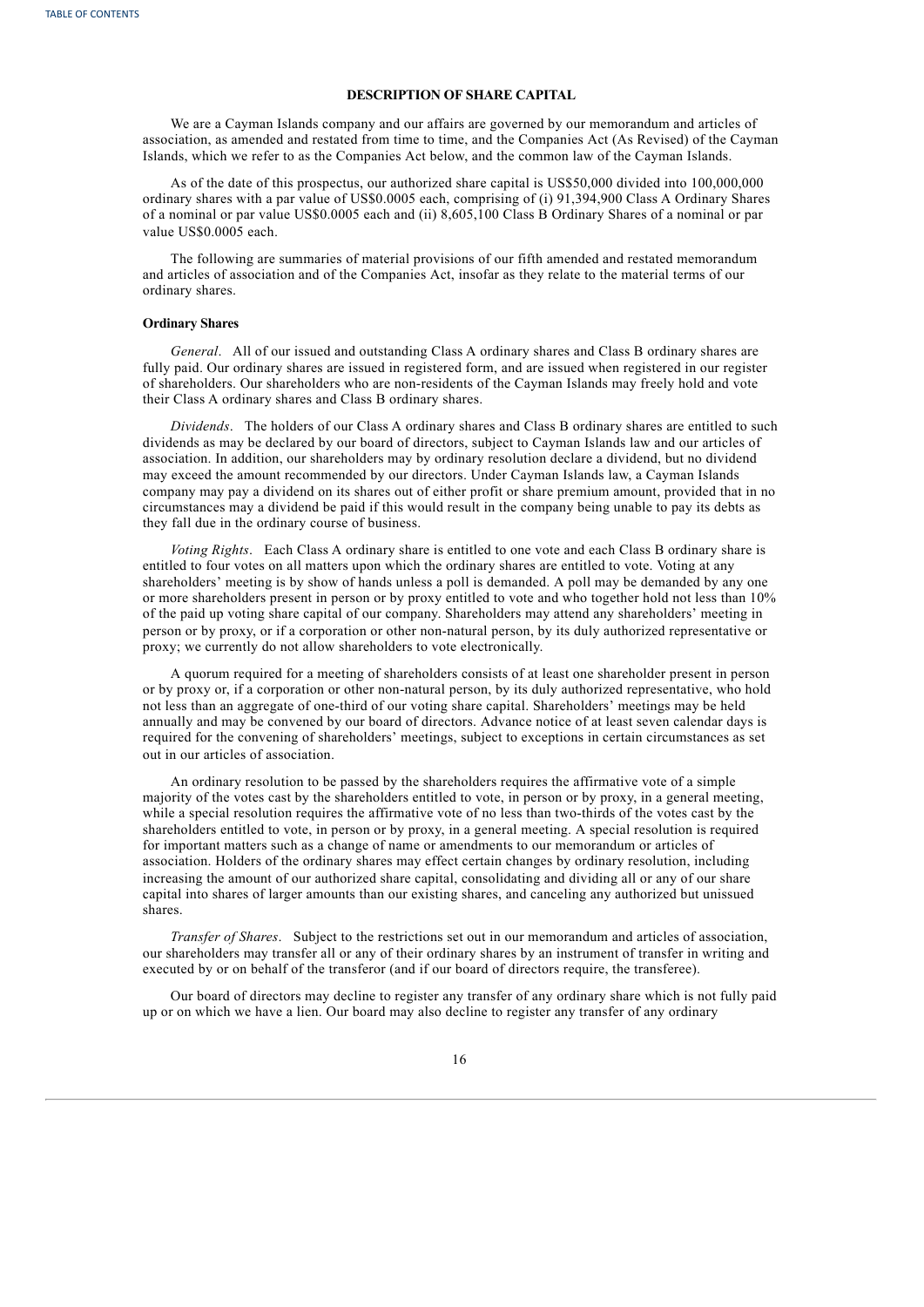share unless (a) the instrument of transfer is lodged with us, accompanied by the certificate for the ordinary shares to which it relates and such other evidence as our board may reasonably require to show the right of the transferor to make the transfer; and (b) a fee of such maximum sum as the NYSE may determine to be payable, or such lesser sum as our board may from time to time require, is paid to us in respect thereof.

If our board of directors refuses to register a transfer it shall, within two months after the date on which the instrument of transfer was lodged, send to each of the transferor and the transferee notice of such refusal. The registration of transfers may be suspended on 14 days' notice being given by advertisement in such one or more newspapers or by electronic means and the register closed at such times and for such periods as our board may from time to time determine.

*Liquidation*. On a return of capital on winding up or otherwise (other than on conversion, redemption or purchase of shares), assets available for distribution shall be distributed among the holders of the ordinary shares on a pro rata basis, and the liquidator may with the sanction of an ordinary resolution of the shareholders divide amongst the shareholders in specie or in kind the whole or any part of the assets of our company, and may for such purpose set such value as he deems fair upon any property to be divided as aforesaid, and may determine how such division shall be carried out as between our shareholders or different classes of shareholder.

*Redemption, Repurchase and Surrender of Shares*. We may issue shares on terms that are subject to redemption, at our option or at the option of the holders, on such terms and in such manner as may, before the issue of such shares, be determined by our board of directors. Our company may also repurchase any of our shares provided that our shareholders shall have approved the manner of purchase by ordinary resolution or the manner of purchase is in accordance with the provisions of Articles 17 and 17A of our articles of association. Under the Companies Act, the redemption or repurchase of any share may be paid out of our company's profits or out of the proceeds of a fresh issue of shares made for the purpose of such redemption or repurchase, or out of capital (including share premium account and capital redemption reserve) if our company can, immediately following such payment, pay its debts as they fall due in the ordinary course of business. In addition, under the Companies Act no such share may be redeemed or repurchased (a) unless it is fully paid up, (b) if such redemption or repurchase would result in there being no shares outstanding, or (c) if the company has commenced liquidation. In addition, our company may accept the surrender of any fully paid share for no consideration.

*Calls on Shares and Forfeiture of Shares*. Our board of directors may from time to time make calls upon shareholders for any amounts unpaid on their shares in a notice served to such shareholders at least 14 calendar days prior to the specified time of payment. Shares that have been called upon and remain unpaid on the specified time are subject to forfeiture.

*Variations of Rights of Shares*. If at any time our share capital is divided into different classes or series of shares, all or any of the special rights attached to any class or series of shares may be varied either with the written consent of the holders of a majority of the issued shares of that class or series or with the sanction of a special resolution passed at a general meeting of the holders of the shares of that class or series.

In addition to any other applicable consent or approval requirements set forth in our articles of association and pursuant to the rules of the New York Stock Exchange, for so long as the total issued and outstanding Class B ordinary shares constitute a majority of the aggregate voting power of our company, any amendment of the rights attached to our Class B ordinary shares requires approval by (i) holders of a majority of the total issued and outstanding Class A ordinary shares as well as (ii) holders of a majority of the aggregate voting power of our company.

For so long as any of our Class A ordinary shares are issued and outstanding, our company shall not, without the affirmative vote of at least a majority of our Class A ordinary shares, voting as a single class, amend, alter or repeal any provision setting forth the terms of our Class A ordinary shares.

*Inspection of Books and Records*. Holders of our ordinary shares have no general right under Cayman Islands law to inspect or obtain copies of our list of shareholders or our corporate records, subject to certain limited exceptions (including the right to obtain our memorandum and articles of association,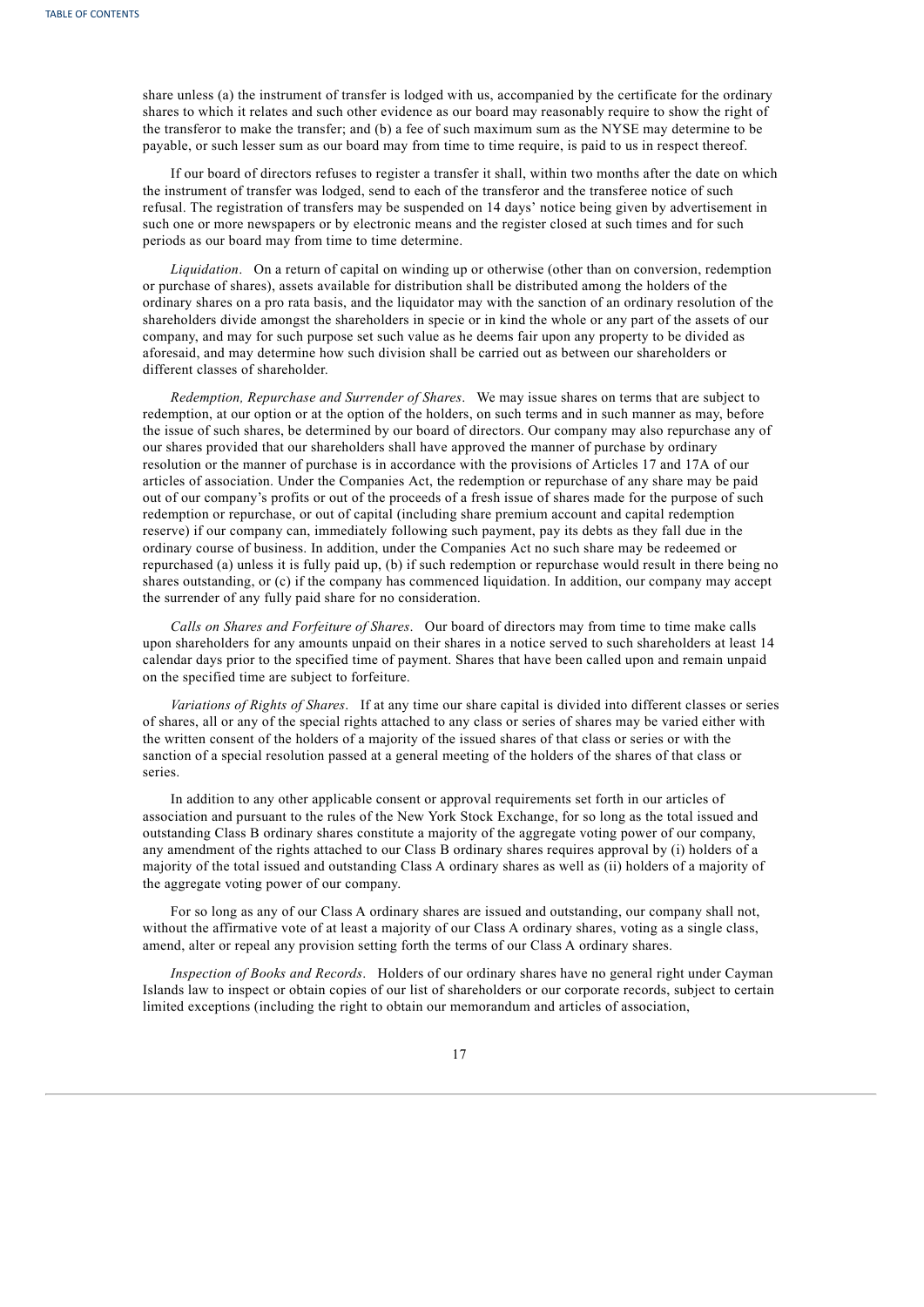our register of mortgages and charges and special resolutions of our shareholders). However, we will provide our shareholders with annual audited financial statements.

*Anti-Takeover Provisions*. Some provisions of our memorandum and articles of association have the potential to discourage, delay or prevent a change of control of our company or management that shareholders may consider favorable, including provisions that:

- provide holders of our Class B ordinary shares four votes per share and holders of our Class A ordinary shares one vote per share on all matters upon which the ordinary shares are entitled to vote;
- authorize our board of directors to issue preferred shares in one or more series and to designate the price, rights, preferences, privileges and restrictions of such preferred shares without any further vote or action by our shareholders; and
- limit the ability of shareholders to call general meetings of shareholders.

However, under Cayman Islands law, our directors may only exercise the rights and powers granted to them under our memorandum and articles of association for a proper purpose and for what they believe in good faith to be in the best interests of our company.

*General Meetings of Shareholders*. Shareholders' meetings may be convened by our board of directors. Advance notice of at least seven calendar days is required for the convening of our annual general shareholders' meeting and any other general meeting of our shareholders, subject to exceptions in certain circumstances as set out in our articles of association. A quorum for a meeting of shareholders consists of members holding not less than an aggregate of one-third of all voting share capital of our company present in person or by proxy.

## **Registered Office and Objects**

Our registered office in the Cayman Islands is located at the offices of Maples Corporate Services Limited, PO Box 309, Ugland House, Grand Cayman, KY1-1104, Cayman Islands, or at such other location within the Cayman Islands as our directors may from time to time determine. The objects for which our company is established are unrestricted and we have full power and authority to carry out any object not prohibited by the Companies Act or any other law of the Cayman Islands.

#### **Differences in Corporate Law**

The Companies Act of the Cayman Islands is modeled after that of England but does not follow recent English statutory enactments and differs from laws applicable to U.S. corporations and their shareholders. Set forth below is a summary of the significant differences between the provisions of the Companies Act of the Cayman Islands applicable to us and the laws applicable to companies incorporated in the United States and their shareholders.

*Mergers and Similar Arrangements*. The Companies Act permits mergers and consolidations between Cayman Islands companies and between Cayman Islands companies and non-Cayman Islands companies. For these purposes, (a) "merger" means the merging of two or more constituent companies and the vesting of their undertaking, property and liabilities in one of such companies as the surviving company, and (b) a "consolidation" means the combination of two or more constituent companies into a consolidated company and the vesting of the undertaking, property and liabilities of such companies to the consolidated company. In order to effect such a merger or consolidation, the directors of each constituent company must approve a written plan of merger or consolidation, which must then be authorized by (a) a special resolution of the shareholders of each constituent company, and (b) such other authorization, if any, as may be specified in such constituent company's articles of association. The plan must be filed with the Registrar of Companies of the Cayman Islands together with a declaration as to the solvency of the consolidated or surviving company, a list of the assets and liabilities of each constituent company and an undertaking that a copy of the certificate of merger or consolidation will be given to the members and creditors of each constituent company and that notification of the merger or consolidation will be published in the Cayman Islands Gazette. Court approval is not required for a merger or consolidation which is effected in compliance with these statutory procedures.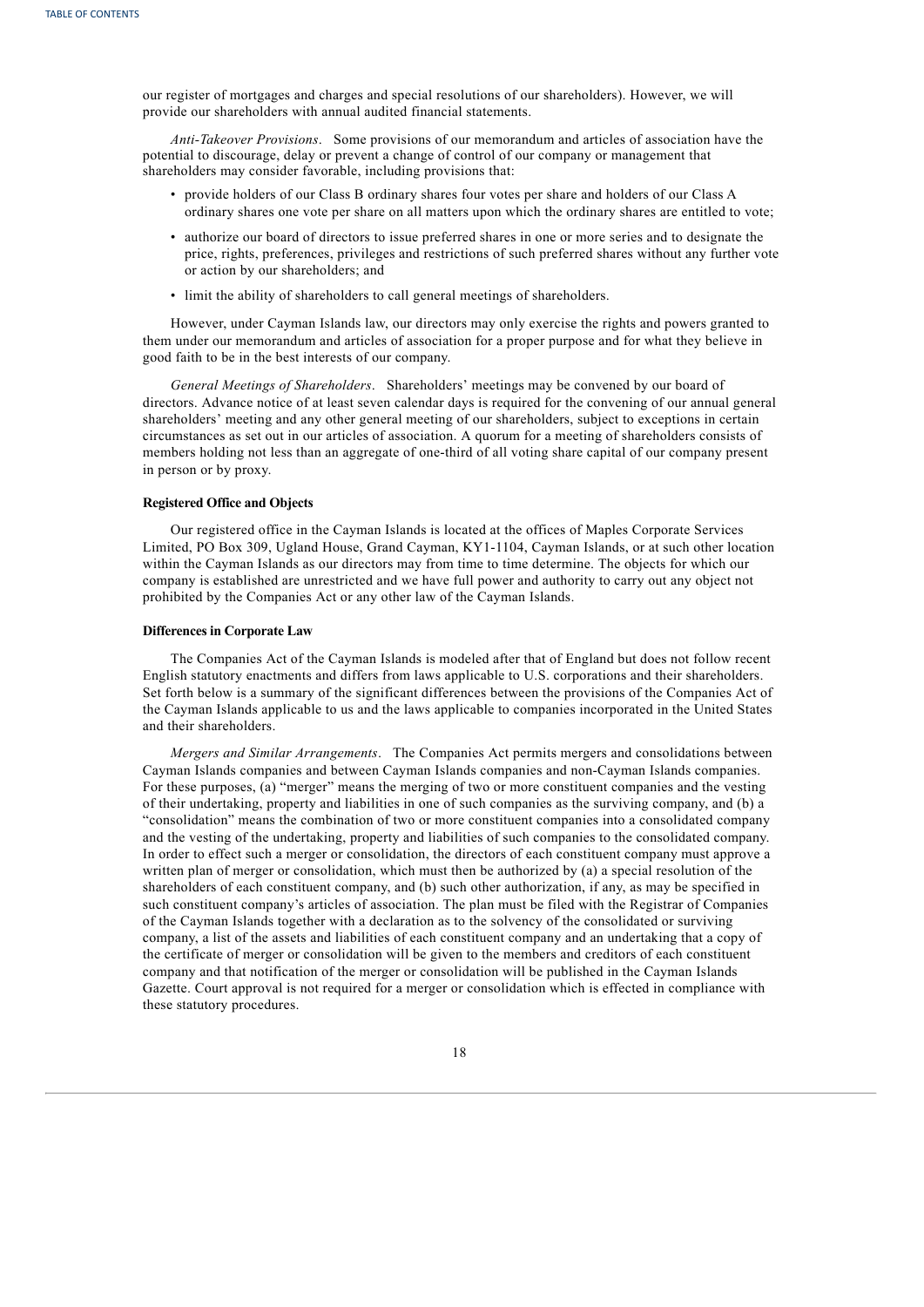A merger between a Cayman parent company and its Cayman subsidiary or subsidiaries does not require authorization by a resolution of shareholders of that Cayman subsidiary if a copy of the plan of merger is given to every member of that Cayman subsidiary to be merged unless that member agrees otherwise. For this purpose a company is a "parent" of a subsidiary if it holds issued shares that together represent at least ninety percent (90%) of the votes at a general meeting of the subsidiary.

The consent of each holder of a fixed or floating security interest over a constituent company is required unless this requirement is waived by a court in the Cayman Islands.

Save in certain limited circumstances, a shareholder of a Cayman constituent company who dissents from the merger or consolidation is entitled to payment of the fair value of his shares (which, if not agreed between the parties, will be determined by the Cayman Islands court) upon dissenting to the merger or consolidation, provide the dissenting shareholder complies strictly with the procedures set out in the Companies Act. The exercise of dissenter rights will preclude the exercise by the dissenting shareholder of any other rights to which he or she might otherwise be entitled by virtue of holding shares, save for the right to seek relief on the grounds that the merger or consolidation is void or unlawful.

Separate from the statutory provisions relating to mergers and consolidations, the Companies Act also contains statutory provisions that facilitate the reconstruction and amalgamation of companies by way of schemes of arrangement, provided that the arrangement is approved by a majority in number of each class of shareholders and creditors with whom the arrangement is to be made, and who must in addition represent three-fourths in value of each such class of shareholders or creditors, as the case may be, that are present and voting either in person or by proxy at a meeting, or meetings, convened for that purpose. The convening of the meetings and subsequently the arrangement must be sanctioned by the Grand Court of the Cayman Islands. While a dissenting shareholder has the right to express to the court the view that the transaction ought not to be approved, the court can be expected to approve the arrangement if it determines that:

- the statutory provisions as to the required majority vote have been met;
- the shareholders have been fairly represented at the meeting in question and the statutory majority are acting bona fide without coercion of the minority to promote interests adverse to those of the class;
- the arrangement is such that may be reasonably approved by an intelligent and honest man of that class acting in respect of his interest; and
- the arrangement is not one that would more properly be sanctioned under some other provision of the Companies Act.

The Companies Act also contains a statutory power of compulsory acquisition which may facilitate the "squeeze out" of dissentient minority shareholder upon a tender offer. When a tender offer is made and accepted by holders of 90% of the shares affected within four months, the offeror may, within a two-month period commencing on the expiration of such four month period, require the holders of the remaining shares to transfer such shares to the offeror on the terms of the offer. An objection can be made to the Grand Court of the Cayman Islands but this is unlikely to succeed in the case of an offer which has been so approved unless there is evidence of fraud, bad faith or collusion.

If an arrangement and reconstruction by way of scheme of arrangement is thus approved and sanctioned, or if a tender offer is made and accepted, in accordance with the foregoing statutory procedures, a dissenting shareholder would have no rights comparable to appraisal rights, save that objectors to a takeover offer may apply to the Grand Court of the Cayman Islands for various orders that the Grand Court of the Cayman Islands has a broad discretion to make, which would otherwise ordinarily be available to dissenting shareholders of Delaware corporations, providing rights to receive payment in cash for the judicially determined value of the shares.

*Shareholders' Suits*. In principle, we will normally be the proper plaintiff and as a general rule a derivative action may not be brought by a minority shareholder. However, based on English authorities, which would in all likelihood be of persuasive authority in the Cayman Islands, the Cayman Islands courts can be expected (and have had occasion) to follow and apply the common law principles (namely the rule in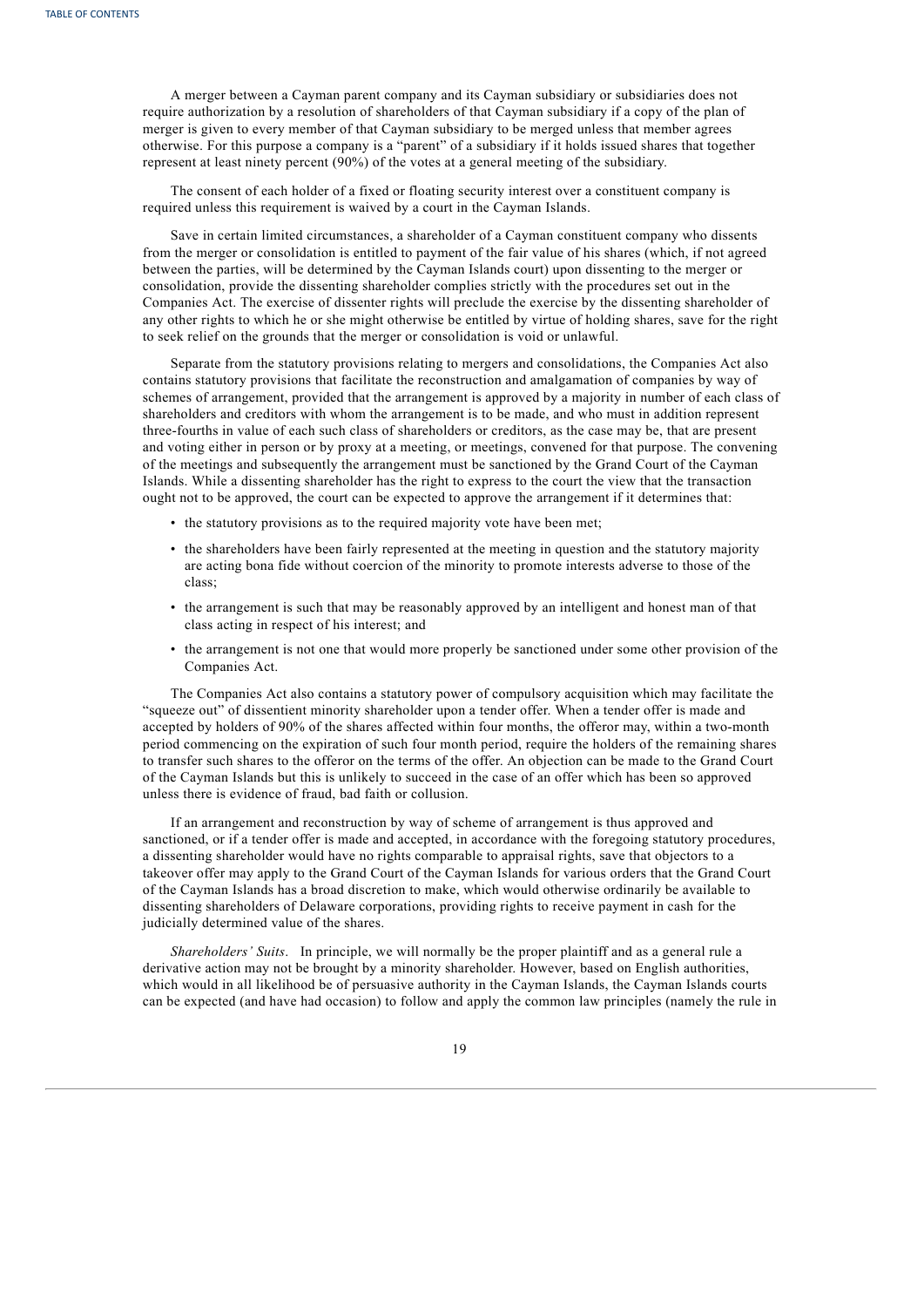*Foss v. Harbottle* and the exceptions thereto) which permit a minority shareholder to commence a class action against, or derivative actions in the name of, our company to challenge:

- an act which is ultra vires or illegal and is therefore incapable of ratification by the shareholders;
- an act which constitutes a fraud against the minority where the wrongdoer are themselves in control of the company; and
- an act which requires a resolution with a qualified (or special) majority (i.e. more than a simple majority) which has not been obtained.

*Indemnification of Directors and Executive Of icers and Limitation of Liability*. Cayman Islands law does not limit the extent to which a company's memorandum and articles of association may provide for indemnification of officers and directors, except to the extent any such provision may be held by the Cayman Islands courts to be contrary to public policy, such as to provide indemnification against civil fraud or the consequences of committing a crime. Our fifth amended and restated memorandum and articles of association provide that that we shall indemnify our directors and officers against all actions, proceedings, costs, charges, expenses, losses, damages or liabilities incurred or sustained by such persons in connection with the execution or discharge of his duties, powers, authorities or discretions as a director or officer of our company, including without prejudice to the generality of the foregoing, any costs, expenses, losses or liabilities incurred by such director or officer in defending (whether successfully or otherwise) any civil proceedings concerning our company or its affairs in any court whether in the Cayman Islands or elsewhere. Our fifth amended and restated memorandum and articles of association also provide that no such director or officer of our company shall be liable to our company for any loss or damage unless such liability arises through the willful neglect or default of such director or officer. This standard of conduct is generally the same as permitted under the Delaware General Corporation Law for a Delaware corporation.

In addition, we have entered into indemnification agreements with our directors and executive officers that provide such persons with additional indemnification beyond that provided in our fifth amended and restated memorandum and articles of association.

Insofar as indemnification for liabilities arising under the Securities Act may be permitted to our directors, officers or persons controlling us under the foregoing provisions, we have been informed that in the opinion of the SEC, such indemnification is against public policy as expressed in the Securities Act and is therefore unenforceable.

*Directors' Fiduciary Duties*. Under Delaware corporate law, a director of a Delaware corporation has a fiduciary duty to the corporation and its shareholders. This duty has two components: the duty of care and the duty of loyalty. The duty of care requires that a director act in good faith, with the care that an ordinarily prudent person would exercise under similar circumstances. Under this duty, a director must inform himself of, and disclose to shareholders, all material information reasonably available regarding a significant transaction. The duty of loyalty requires that a director acts in a manner he reasonably believes to be in the best interests of the corporation. He must not use his corporate position for personal gain or advantage. This duty prohibits self-dealing by a director and mandates that the best interest of the corporation and its shareholders take precedence over any interest possessed by a director, officer or controlling shareholder and not shared by the shareholders generally. In general, actions of a director are presumed to have been made on an informed basis, in good faith and in the honest belief that the action taken was in the best interests of the corporation. However, this presumption may be rebutted by evidence of a breach of one of the fiduciary duties. Should such evidence be presented concerning a transaction by a director, the director must prove the procedural fairness of the transaction, and that the transaction was of fair value to the corporation.

As a matter of Cayman Islands law, a director of a Cayman Islands company is in the position of a fiduciary with respect to the company and therefore it is considered that he owes the following duties to the company — a duty to act in good faith in the best interests of the company, a duty not to make a personal profit based on his position as director (unless the company permits him to do so), a duty not to put himself in a position where the interests of the company conflict with his personal interest or his duty to a third party and a duty to exercise powers for the purpose for which such powers were intended. A director of a Cayman Islands company owes to the company a duty to act with skill and care. It was previously considered

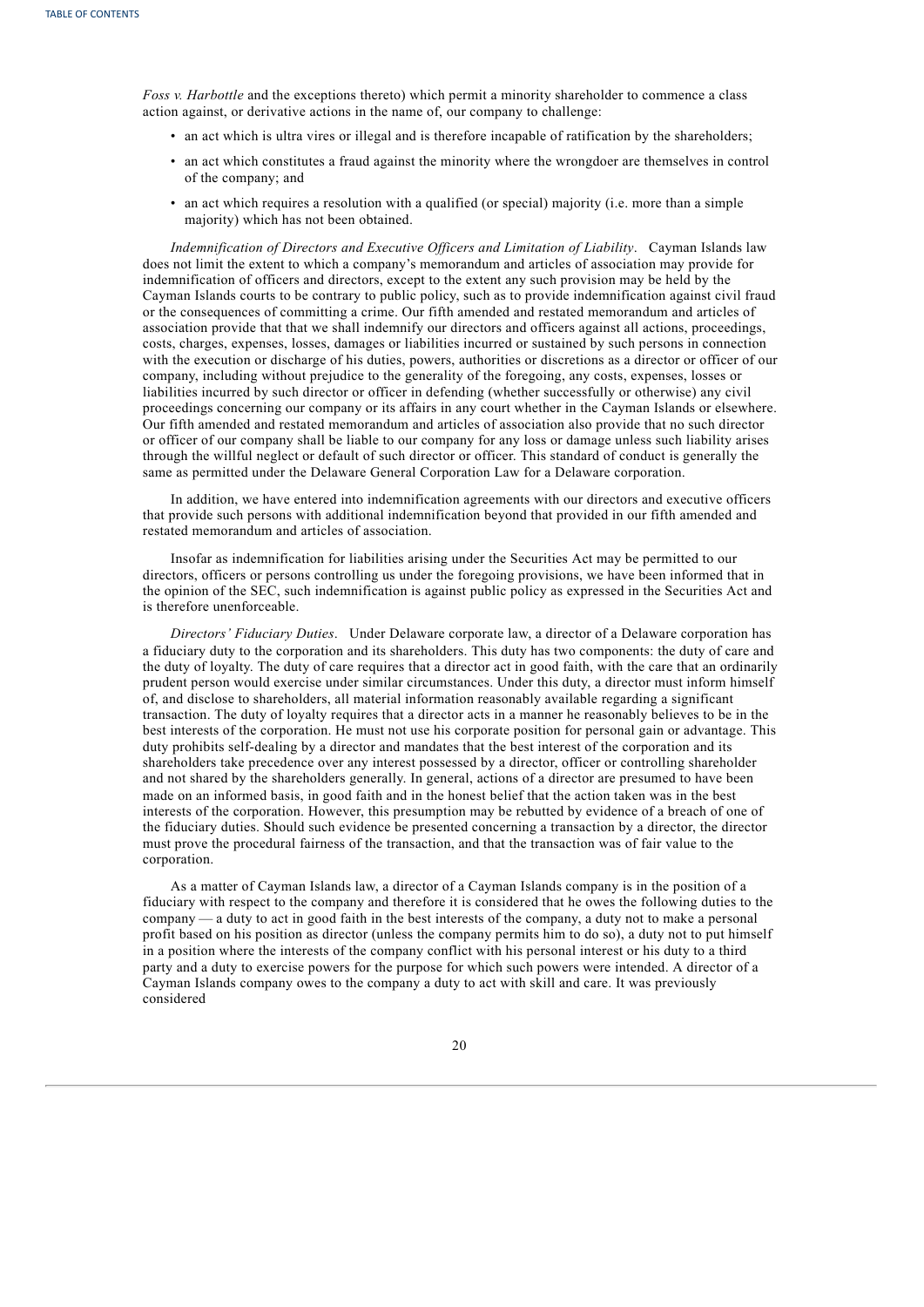that a director need not exhibit in the performance of his duties a greater degree of skill than may reasonably be expected from a person of his knowledge and experience. However, English and Commonwealth courts have moved towards an objective standard with regard to the required skill and care and these authorities are likely to be followed in the Cayman Islands.

*Shareholder Action by Written Consent*. Under the Delaware General Corporation Law, a corporation may eliminate the right of shareholders to act by written consent by amendment to its certificate of incorporation. Cayman Islands law and our fifth amended and restated memorandum and articles of association provide that shareholders may approve corporate matters by way of a unanimous written resolution signed by or on behalf of each shareholder who would have been entitled to vote on such matter at a general meeting without a meeting being held.

*Shareholder Proposals*. Under the Delaware General Corporation Law, a shareholder has the right to put any proposal before the annual meeting of shareholders, provided it complies with the notice provisions in the governing documents. A special meeting may be called by the board of directors or any other person authorized to do so in the governing documents, but shareholders may be precluded from calling special meetings.

The Companies Act provide shareholders with only limited rights to requisition a general meeting, and does not provide shareholders with any right to put any proposal before a general meeting. However, these rights may be provided in a company's articles of association. Our fifth amended and restated memorandum and articles of association allow our shareholders holding not less than one-third of the share capital of our company that carries the right of voting at general meetings to requisition an extraordinary general meeting of our shareholders, in which case our board is obliged to convene an extraordinary general meeting and to put the resolutions so requisitioned to a vote at such meeting. Other than this right to requisition a shareholders' meeting, our fifth amended and restated memorandum and articles of association do not provide our shareholders with any other right to put proposals before annual general meetings or extraordinary general meetings. As an exempted Cayman Islands company, we are not obliged by law to call shareholders' annual general meetings.

*Cumulative Voting*. Under the Delaware General Corporation Law, cumulative voting for elections of directors is not permitted unless the corporation's certificate of incorporation specifically provides for it. Cumulative voting potentially facilitates the representation of minority shareholders on a board of directors since it permits the minority shareholder to cast all the votes to which the shareholder is entitled on a single director, which increases the shareholder's voting power with respect to electing such director. There are no prohibitions in relation to cumulative voting under the laws of the Cayman Islands but our fifth amended and restated memorandum and articles of association do not provide for cumulative voting. As a result, our shareholders are not afforded any less protections or rights on this issue than shareholders of a Delaware corporation.

*Removal of Directors*. Under the Delaware General Corporation Law, a director of a corporation with a classified board may be removed only for cause with the approval of a majority of the outstanding shares entitled to vote, unless the certificate of incorporation provides otherwise. Under our fifth amended and restated memorandum and articles of association, directors may be removed with or without cause, by an ordinary resolution of our shareholders. A director's office shall be vacated if the director (i) dies, becomes bankrupt or makes any arrangement or composition with his creditors; (ii) is found to be or becomes of unsound mind; (iii) resigns his office by notice in writing to our company; or; (iii) is removed from office pursuant to any other provisions of our fifth amended and restated memorandum and articles of association. Subject to the foregoing sentence, each director shall hold office until the expiration of his term and until his successor shall have been elected and qualified in accordance with our fifth amended and restated memorandum and articles of association.

*Transactions with Interested Shareholders*. The Delaware General Corporation Law contains a business combination statute applicable to Delaware corporations whereby, unless the corporation has specifically elected not to be governed by such statute by amendment to its certificate of incorporation, it is prohibited from engaging in certain business combinations with an "interested shareholder" for three years following the date that such person becomes an interested shareholder. An interested shareholder generally is a person or a group who or which owns or owned 15% or more of the target's outstanding voting share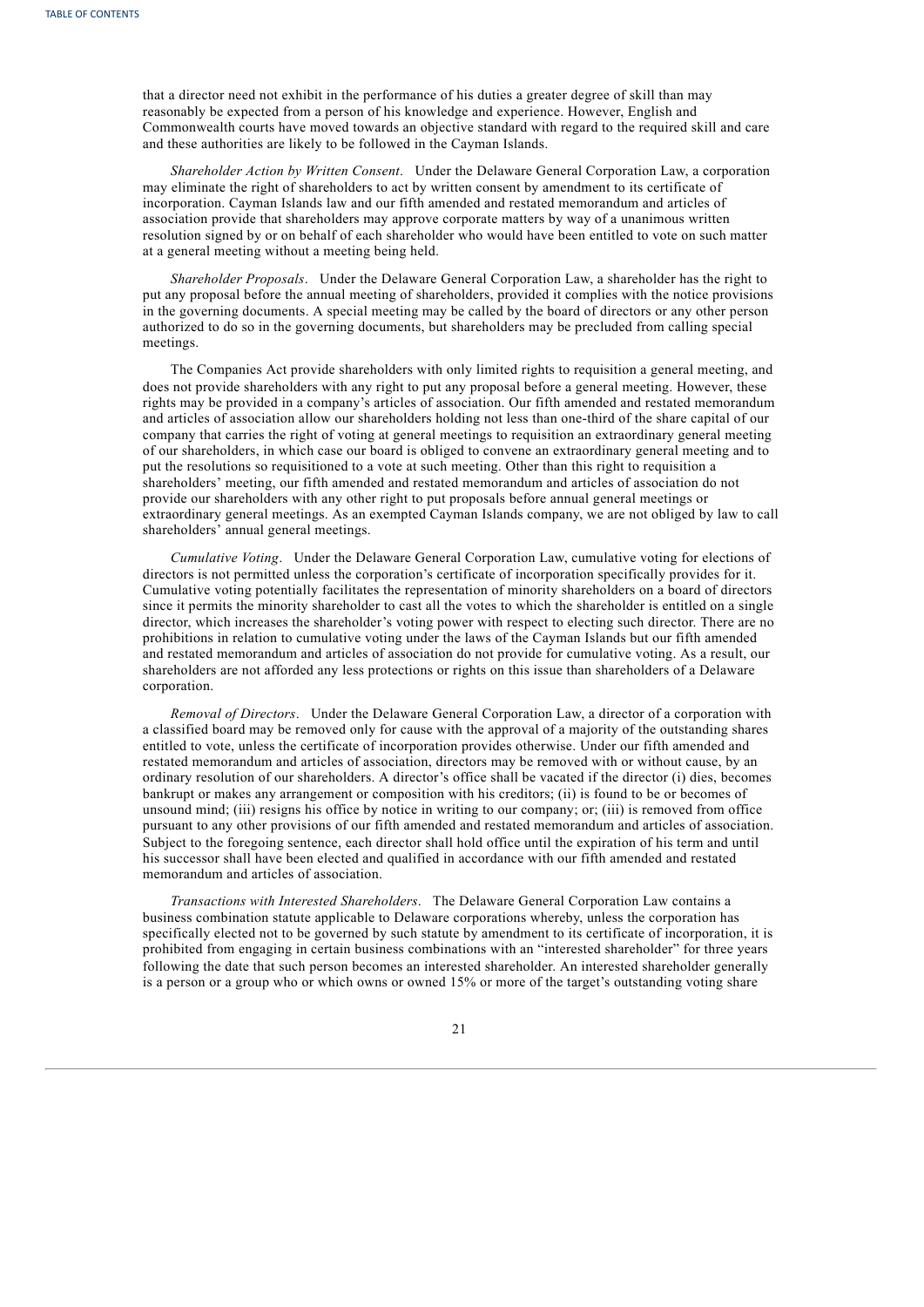within the past three years. This has the effect of limiting the ability of a potential acquirer to make a twotiered bid for the target in which all shareholders would not be treated equally. The statute does not apply if, among other things, prior to the date on which such shareholder becomes an interested shareholder, the board of directors approves either the business combination or the transaction which resulted in the person becoming an interested shareholder. This encourages any potential acquirer of a Delaware corporation to negotiate the terms of any acquisition transaction with the target's board of directors.

Cayman Islands law has no comparable statute. As a result, we cannot avail ourselves of the types of protections afforded by the Delaware business combination statute. However, although Cayman Islands law does not regulate transactions between a company and its significant shareholders, it does provide that such transactions must be entered into bona fide in the best interests of the company and not with the effect of constituting a fraud on the minority shareholders.

*Dissolution; Winding up*. Under the Delaware General Corporation Law, unless the board of directors approves the proposal to dissolve, dissolution must be approved by shareholders holding 100% of the total voting power of the corporation. Only if the dissolution is initiated by the board of directors may it be approved by a simple majority of the corporation's outstanding shares. Delaware law allows a Delaware corporation to include in its certificate of incorporation a supermajority voting requirement in connection with dissolutions initiated by the board.

Under Cayman Islands law, a company may be wound up by either an order of the courts of the Cayman Islands or by a special resolution of its members or, if the company is unable to pay its debts as they fall due, by an ordinary resolution of its members. The court has authority to order winding up in a number of specified circumstances including where it is, in the opinion of the court, just and equitable to do so.

*Variation of Rights of Shares*. Under the Delaware General Corporation Law, a corporation may vary the rights of a class of shares with the approval of a majority of the outstanding shares of such class, unless the certificate of incorporation provides otherwise. Under our fifth amended and restated memorandum and articles of association, if our share capital is divided into different classes or series of shares, the rights attaching to any such class or series may (unless otherwise provided by the terms of issue of the shares of that class or series) be varied or abrogated with the consent in writing of a majority of the issued shares of that class or series or with the sanction of a special resolution passed at a separate meeting of the holders of the shares of that class or series. The rights conferred upon the holders of the shares of any class or series issued with preferred or other rights shall not, unless otherwise expressly provided by the terms of issue of the shares of that class or series, be deemed to be varied by the creation or issue of further shares ranking in priority thereto or pari passu therewith.

*Amendment of Governing Documents*. Under the Delaware General Corporation Law, a corporation's governing documents may be amended with the approval of a majority of the outstanding shares entitled to vote, unless the certificate of incorporation provides otherwise. Under Cayman Islands law, our fifth amended and restated memorandum and articles of association may only be amended with a special resolution of our shareholders.

*Rights of Non-resident or Foreign Shareholders*. There are no limitations imposed by our fifth amended and restated memorandum and articles of association on the rights of non-resident or foreign shareholders to hold or exercise voting rights on our shares.

#### **History of Securities Issuances**

The following is a summary of our securities issuances in the past three years:

#### *Option and Award Grants*

We have granted options and restricted shares to purchase our ordinary shares and awards to certain of our directors, executive officers and employees. See "Item 6. Directors, Senior Management and Employees — B. Compensation — Share Incentive Plan" in our 2021 Form 20-F, which is incorporated by reference in this prospectus.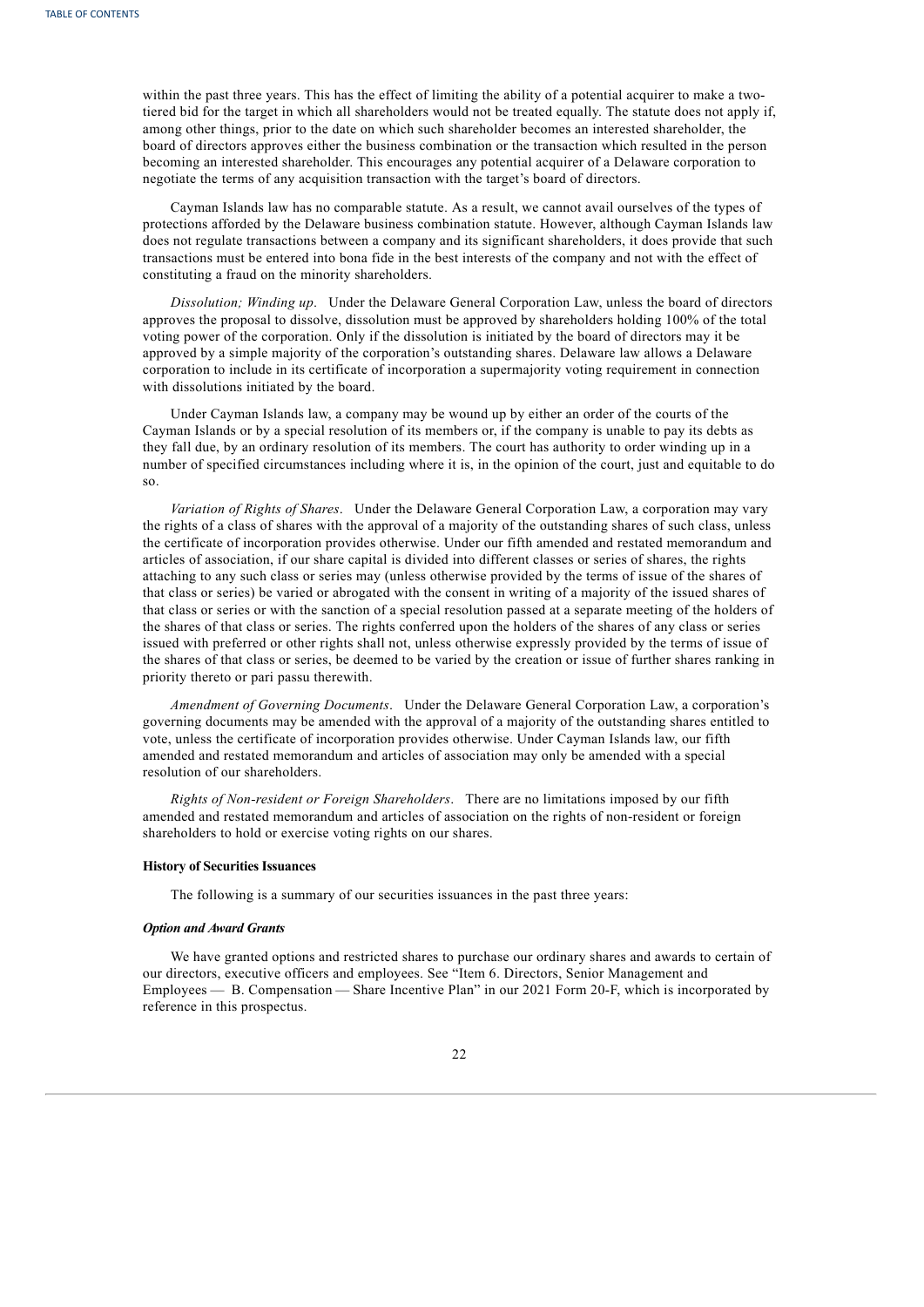## *Settlement Plan*

<span id="page-27-0"></span>Certain credit funds managed by Shanghai Gopher had invested in supply chain account receivables with respect to the sale of computer, consumer electronics and communication products by affiliates of Camsing International Holding Limited as underlying investable assets. Certain companies and individuals in connection with such supply chain account receivables were later suspected to commit fraudulent activities (the "Camsing Incident"). In connection with the settlement of the Camsing Incident, we voluntarily made an ex gratia settlement plan to affected clients. An affected client accepting the settlement plan shall receive restricted share units, which upon vesting will become ordinary shares of our company. See "Item 8. Financial Information — A. Consolidated Statements and Other Financial Information — Legal Proceedings" in our 2021 Form 20-F, which is incorporated by reference in this prospectus.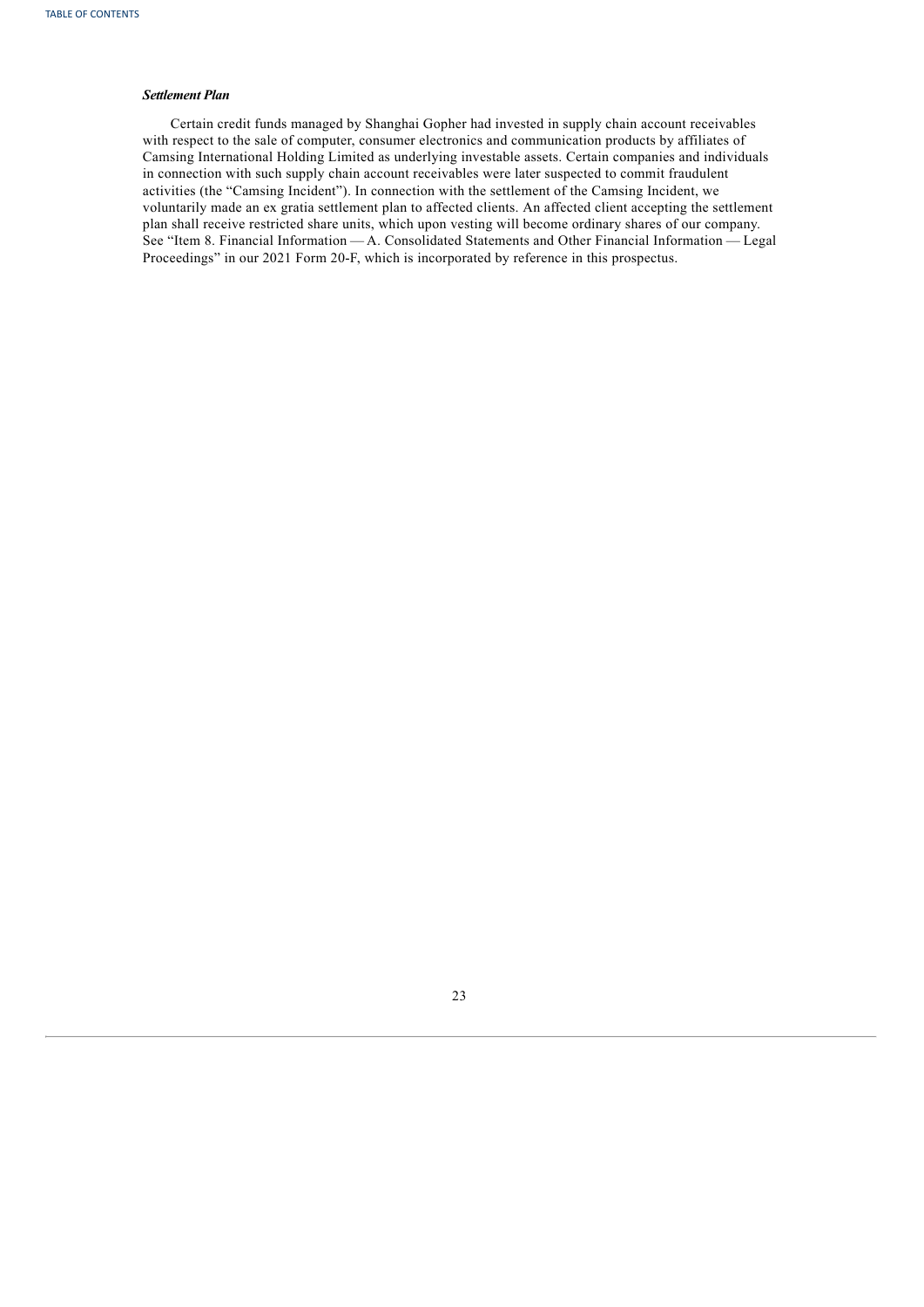## **DESCRIPTION OF AMERICAN DEPOSITARY SHARES**

#### **American Depositary Shares**

Citibank, N.A., has agreed to act as the depositary for American Depositary Shares ("ADSs"). Citibank's depositary offices are located at 388 Greenwich Street, New York, New York 10013. ADSs represent ownership interests in securities that are on deposit with the depositary. ADSs may be represented by certificates that are commonly known as American Depositary Receipts or ADRs. The depositary typically appoints a custodian to safekeep the securities on deposit. In this case, the custodian is Citibank, N.A. — Hong Kong, located at 10/F, Harbour Front (II), 22 Tak Fung Street, Hung Hom, Kowloon, Hong Kong.

We have appointed Citibank as depositary pursuant to a deposit agreement. A copy of the deposit agreement is on file with the SEC under cover of a Registration Statement on Form F-6. You may obtain a copy of the deposit agreement from the SEC's Public Reference Room at 100 F Street, N.E., Washington, D.C. 20549 and from the SEC's website (www.sec.gov). Please refer to Registration Number 333- 170167 when retrieving such copy.

We are providing you with a summary description of the material terms of the ADSs and of your material rights as an owner of ADSs. Please remember that summaries by their nature lack the precision of the information summarized and that the rights and obligations of an owner of ADSs will be determined by reference to the terms of the deposit agreement and not by this summary. We urge you to review the deposit agreement in its entirety. The portions of this summary description that are italicized describe matters that may be relevant to the ownership of ADSs but that may not be contained in the deposit agreement.

Each ADS represents the right to receive, and to exercise the beneficial ownership interests in, onehalf (1/2) of one (1) Class A ordinary share that is on deposit with the depositary and/or custodian. An ADS also represents the right to receive, and to exercise the beneficial interests in, any other property received by the depositary or the custodian on behalf of the owner of the ADS but that has not been distributed to the owners of ADSs because of legal restrictions or practical considerations. We and the depositary may agree to change the ADS-to-Share ratio by amending the deposit agreement. This amendment may give rise to, or change, the depositary fees payable by ADS owners. The custodian, the depositary and their respective nominees will hold all deposited property for the benefit of the holders and beneficial owners of ADSs. The deposited property does not constitute the proprietary assets of the depositary, the custodian or their nominees. Beneficial ownership in the deposited property will under the terms of the deposit agreement be vested in the beneficial owners of the ADSs. The depositary, the custodian and their respective nominees will be the record holders of the deposited property represented by the ADSs for the benefit of the holders and beneficial owners of the corresponding ADSs. A beneficial owner of ADSs may or may not be the holder of ADSs. Beneficial owners of ADSs will be able to receive, and to exercise beneficial ownership interests in, the deposited property only through the registered holders of the ADSs, the registered holders of the ADSs (on behalf of the applicable ADS owners) only through the depositary, and the depositary (on behalf of the owners of the corresponding ADSs) directly, or indirectly, through the custodian or their respective nominees, in each case upon the terms of the deposit agreement.

If you become an owner of ADSs, you will become a party to the deposit agreement and therefore will be bound to its terms and to the terms of any ADR that represents your ADSs. The deposit agreement and the ADR specify our rights and obligations as well as your rights and obligations as an owner of ADSs and those of the depositary. As an ADS holder you appoint the depositary to act on your behalf in certain circumstances. The deposit agreement and the ADRs are governed by New York law. However, our obligations to the holders of Class A ordinary shares will continue to be governed by the laws of the Cayman Islands, which may be different from the laws in the United States.

As an owner of ADSs, we will not treat you as one of our shareholders and you will not have direct shareholder rights. The depositary will hold on your behalf the shareholder rights attached to the Class A ordinary shares underlying your ADSs. As an owner of ADSs you will be able to exercise the shareholders rights for the Class A ordinary shares represented by your ADSs through the depositary only to the extent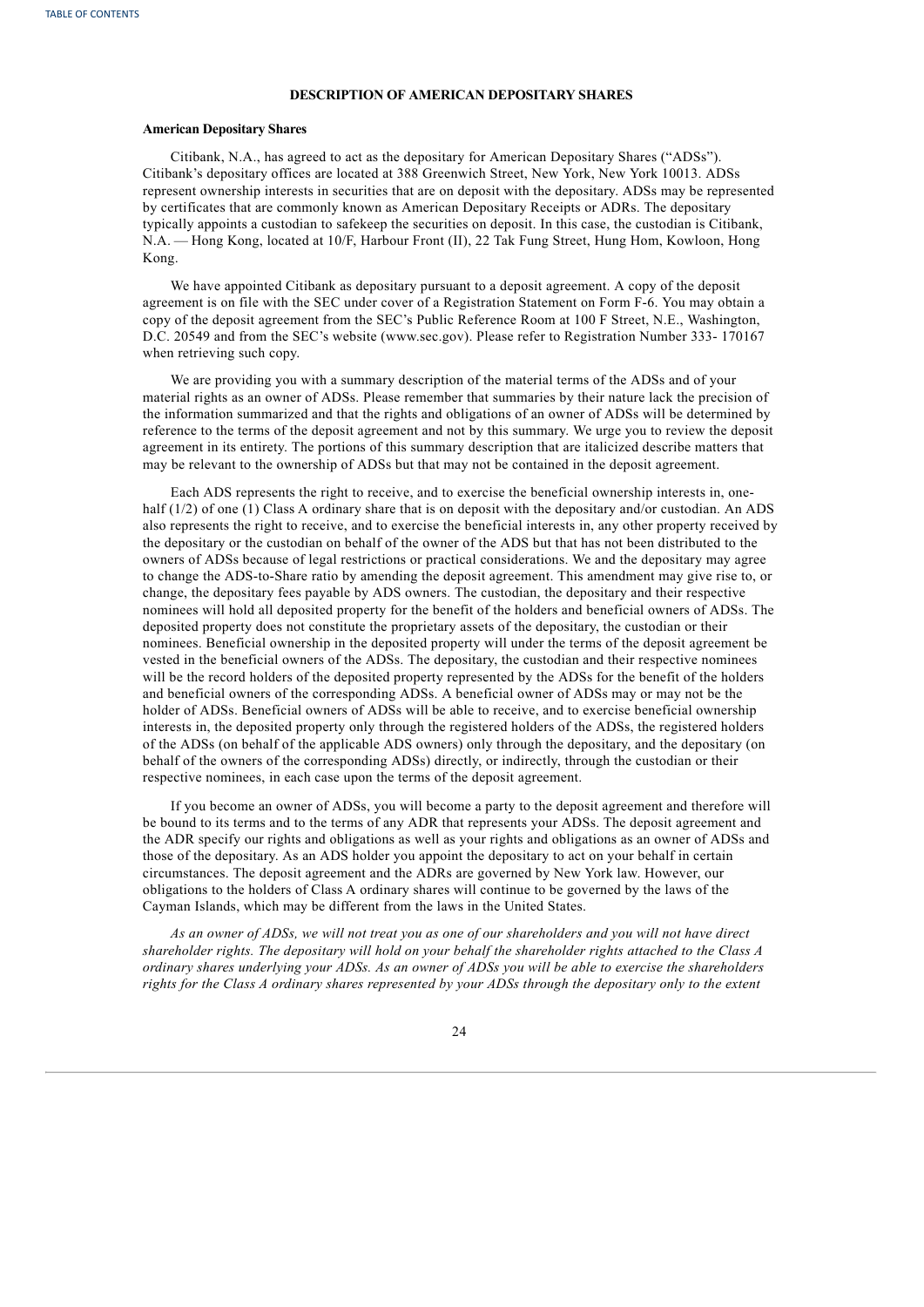*contemplated in the deposit agreement. To exercise any shareholder rights not contemplated in the deposit* agreement you will, as an ADS owner, need to arrange for the cancellation of your ADSs and become a *direct shareholder.*

As an owner of ADSs, you may hold your ADSs either by means of an ADR registered in your name, through a brokerage or safekeeping account, or through an account established by the depositary in your name reflecting the registration of uncertificated ADSs directly on the books of the depositary (commonly referred to as the direct registration system or DRS). The direct registration system reflects the uncertificated (book-entry) registration of ownership of ADSs by the depositary. Under the direct registration system, ownership of ADSs is evidenced by periodic statements issued by the depositary to the holders of the ADSs. The direct registration system includes automated transfers between the depositary and The Depository Trust Company, or DTC, the central book-entry clearing and settlement system for equity securities in the United States. If you decide to hold your ADSs through your brokerage or safekeeping account, you must rely on the procedures of your broker or bank to assert your rights as ADS owner. Banks and brokers typically hold securities such as the ADSs through clearing and settlement systems such as DTC.

This summary description assumes you have opted to own the ADSs directly by means of an ADS registered in your name and, as such, we will refer to you as the "holder." For more complete information, you should read the entire deposit agreement and the form of American Depositary Receipt. The latest deposit agreement and form of ADR have been filed with the SEC as an exhibit to a Registration Statement on our F-6 registration statement (File No. 333- 170167), as amended, filed with the Commission on March 15, 2016) for our company.

## **Dividends and Distributions**

As a holder, you generally have the right to receive the distributions we make on the securities deposited with the custodian. Your receipt of these distributions may be limited, however, by practical considerations and legal limitations. Holders will receive such distributions under the terms of the deposit agreement in proportion to the number of ADSs held as of a specified record date.

#### *Distributions of Cash*

Whenever we make a cash distribution for the securities on deposit with the custodian, we will deposit the funds with the custodian. Upon receipt of confirmation of the deposit of the requisite funds, the depositary will arrange for the funds to be converted into U.S. dollars and for the distribution of the U.S. dollars to the holders, subject to the laws and regulations of the Cayman Islands.

The conversion into U.S. dollars will take place only if practicable and if the U.S. dollars are transferable to the United States. The amounts distributed to holders will be net of the fees, expenses, taxes and governmental charges payable by holders under the terms of the deposit agreement. The depositary will apply the same method for distributing the proceeds of the sale of any property (such as undistributed rights) held by the custodian in respect of securities on deposit.

The distribution of cash will be made net of the fees, expenses, taxes and governmental charges payable by holders under the terms of the deposit agreement.

## *Distributions of Class A ordinary shares*

Whenever we make a free distribution of Class A ordinary shares for the securities on deposit with the custodian, we will deposit the applicable number of Class A ordinary shares with the custodian. Upon receipt of confirmation of such deposit, the depositary will either distribute to holders new ADSs representing the Class A ordinary shares deposited or modify the ADS-to-ordinary share ratio, in which case each ADS you hold will represent rights and interests in the additional Class A ordinary shares so deposited. Only whole new ADSs will be distributed. Fractional entitlements will be sold and the proceeds of such sale will be distributed as in the case of a cash distribution.

The distribution of new ADSs or the modification of the ADS-to-ordinary share ratio upon a distribution of Class A ordinary shares will be made net of the fees, expenses, taxes and governmental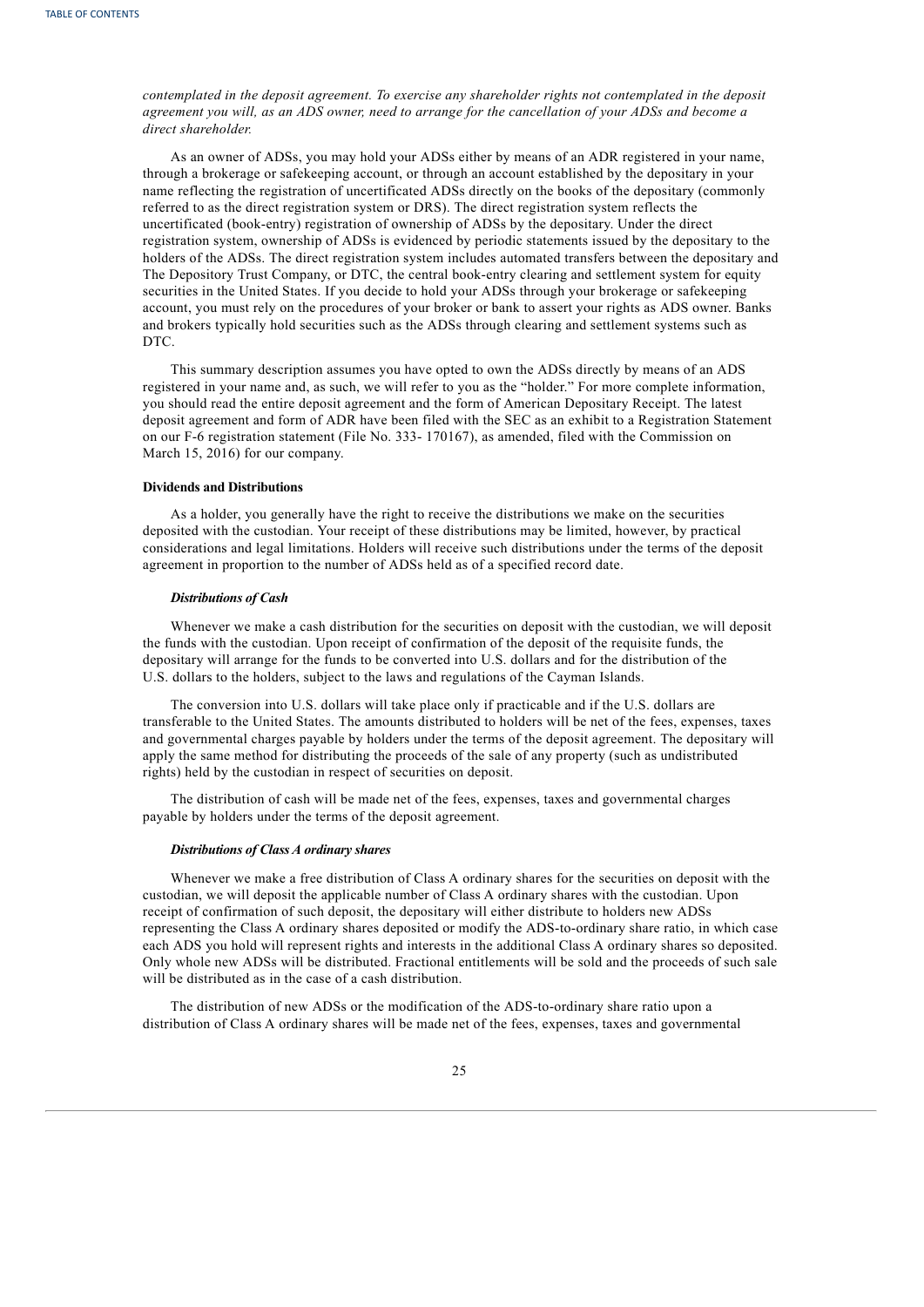charges payable by holders under the terms of the deposit agreement. In order to pay such taxes or governmental charges, the depositary may sell all or a portion of the new Class A ordinary shares so distributed.

No such distribution of new ADSs will be made if it would violate a law (including U.S. securities laws) or if it is not operationally practicable. If the depositary does not distribute new ADSs as described above, it may sell the Class A ordinary shares received upon the terms described in the deposit agreement and will distribute the proceeds of the sale as in the case of a distribution of cash.

## *Distributions of Rights*

Whenever we intend to distribute rights to subscribe for additional Class A ordinary shares, we will give prior notice to the depositary and we will assist the depositary in determining whether it is lawful and reasonably practicable to distribute rights to subscribe for additional ADSs to holders.

The depositary will establish procedures to distribute rights to subscribe for additional ADSs to holders and to enable such holders to exercise such rights if it is lawful and reasonably practicable to make the rights available to holders of ADSs, and if we provide all of the documentation contemplated in the deposit agreement (such as opinions to address the lawfulness of the transaction). You may have to pay fees, expenses, taxes and other governmental charges to subscribe for the new ADSs upon the exercise of your rights. The depositary is not obligated to establish procedures to facilitate the distribution and exercise by holders of rights to subscribe for new Class A ordinary shares other than in the form of ADSs.

The depositary will *not* distribute the rights to you if:

- we do not timely request that the rights be distributed to you or we request that the rights not be distributed to you; or
- we fail to deliver satisfactory documents to the depositary; or
- it is not reasonably practicable to distribute the rights.

The depositary will sell the rights that are not exercised or not distributed if such sale is lawful and reasonably practicable. The proceeds of such sale will be distributed to holders as in the case of a cash distribution. If the depositary is unable to sell the rights, it will allow the rights to lapse.

#### *Elective Distributions*

Whenever we intend to distribute a dividend payable at the election of shareholders either in cash or in additional shares, we will give prior notice thereof to the depositary and will indicate whether we wish the elective distribution to be made available to you. In such case, we will assist the depositary in determining whether such distribution is lawful and reasonably practicable.

The depositary will make the election available to you only if it is reasonably practicable and if we have provided all of the documentation contemplated in the deposit agreement. In such case, the depositary will establish procedures to enable you to elect to receive either cash or additional ADSs in each case as described in the deposit agreement.

If the election is not made available to you, you will receive either cash or additional ADSs, depending on what a holder of Class A ordinary shares would receive upon failing to make an election.

## *Other Distributions*

Whenever we intend to distribute property other than cash, Class A ordinary shares or rights to subscribe for additional Class A ordinary shares, we will notify the depositary in advance and will indicate whether we wish such distribution to be made to you. If so, we will assist the depositary in determining whether such distribution to holders is lawful and reasonably practicable.

If it is reasonably practicable to distribute such property to you and if we provide all of the documentation contemplated in the deposit agreement, the depositary will distribute the property to the holders in a manner it deems practicable.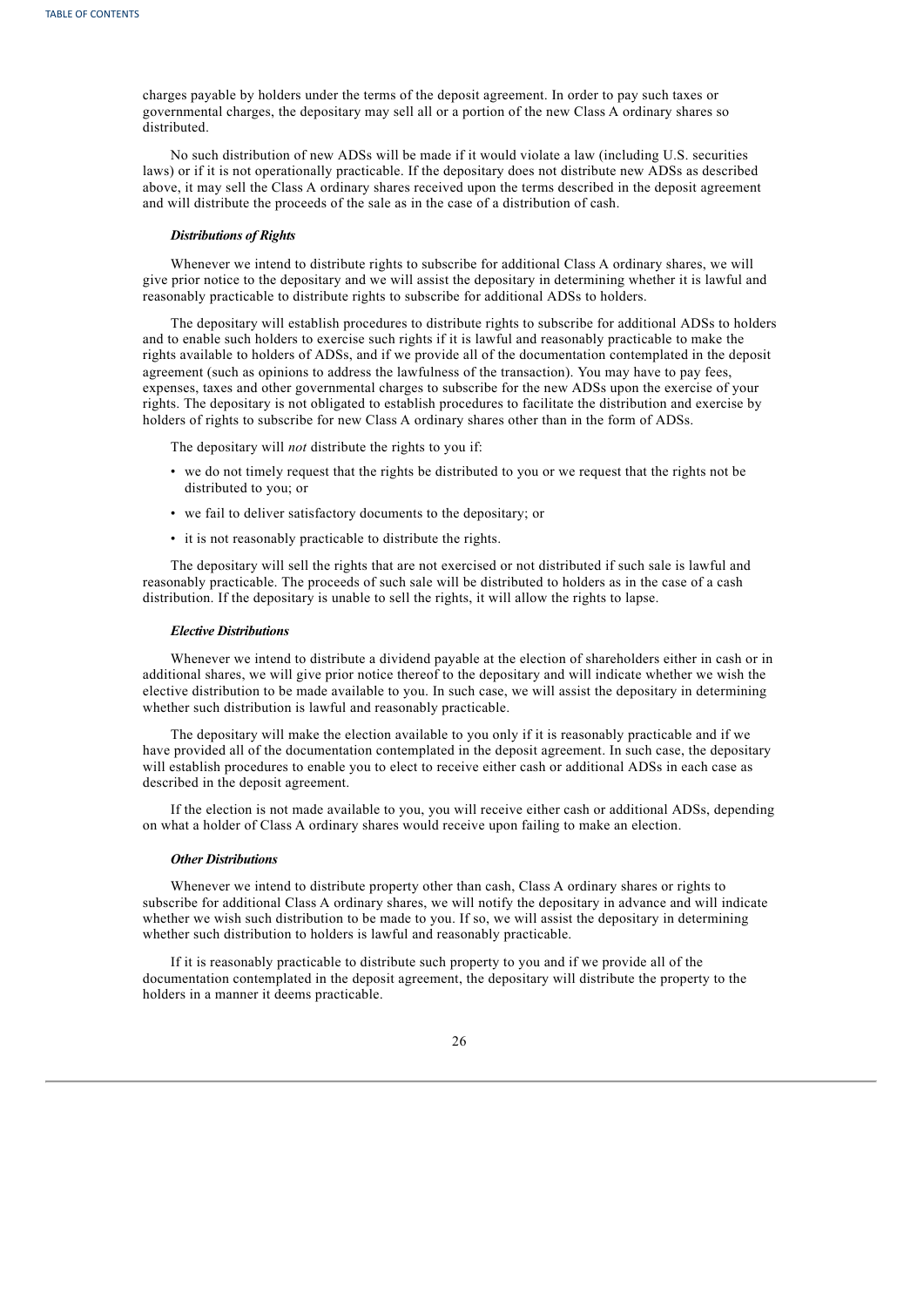The distribution will be made net of fees, expenses, taxes and governmental charges payable by holders under the terms of the deposit agreement. In order to pay such taxes and governmental charges, the depositary may sell all or a portion of the property received.

The depositary will *not* distribute the property to you and will sell the property if:

- we do not request that the property be distributed to you or if we request that the property not be distributed to you; or
- we do not deliver satisfactory documents to the depositary; or
- the depositary determines that all or a portion of the distribution to you is not reasonably practicable.

The proceeds of such a sale will be distributed to holders as in the case of a cash distribution.

#### *Redemption*

Whenever we decide to redeem any of the securities on deposit with the custodian, we will notify the depositary at least 45 days (or a fewer number of days if agreed upon with the depositary) in advance of such proposed redemption. If it is practicable and if we provide all of the documentation contemplated in the deposit agreement, the depositary will provide notice of the redemption to the holders.

The custodian will be instructed to surrender the shares being redeemed against payment of the applicable redemption price. The depositary will convert the redemption funds received into U.S. dollars upon the terms of the deposit agreement and will establish procedures to enable holders to receive the net proceeds from the redemption upon surrender of their ADSs to the depositary. You may have to pay fees, expenses, taxes and other governmental charges upon the redemption of your ADSs. If less than all ADSs are being redeemed, the ADSs to be retired will be selected by lot or on a *pro rata* basis, as the depositary may determine.

## **Changes Affecting Class A ordinary shares**

The Class A ordinary shares held on deposit for your ADSs may change from time to time. For example, there may be a change in nominal or par value, a split-up, cancellation, consolidation or reclassification of such Class A ordinary shares or a recapitalization, reorganization, merger, consolidation or sale of assets.

If any such change were to occur, your ADSs would, to the extent permitted by law, represent the right to receive the property received or exchanged in respect of the Class A ordinary shares held on deposit. The depositary may in such circumstances deliver new ADSs to you, amend the deposit agreement, the ADRs and the applicable Registration Statement(s) on Form F-6, call for the exchange of your existing ADSs for new ADSs and take any other actions that are appropriate to reflect as to the ADSs the change affecting the Class A ordinary shares. If the depositary may not lawfully distribute such property to you, the depositary may sell such property and distribute the net proceeds to you as in the case of a cash distribution.

## **Issuance of ADSs upon Deposit of Class A ordinary shares**

The depositary may create ADSs on your behalf if you or your broker deposit Class A ordinary shares with the custodian. The depositary will deliver these ADSs to the person you indicate only after you pay any applicable issuance fees and any charges and taxes payable for the transfer of the Class A ordinary shares to the custodian. Your ability to deposit Class A ordinary shares and receive ADSs may be limited by U.S. and Cayman Islands legal considerations applicable at the time of deposit.

The issuance of ADSs may be delayed until the depositary or the custodian receives confirmation that all required approvals have been given and that the Class A ordinary shares have been duly transferred to the custodian. The depositary will only issue ADSs in whole numbers.

When you make a deposit of Class A ordinary shares, you will be responsible for transferring good and valid title to the depositary. As such, you will be deemed to represent and warrant that:

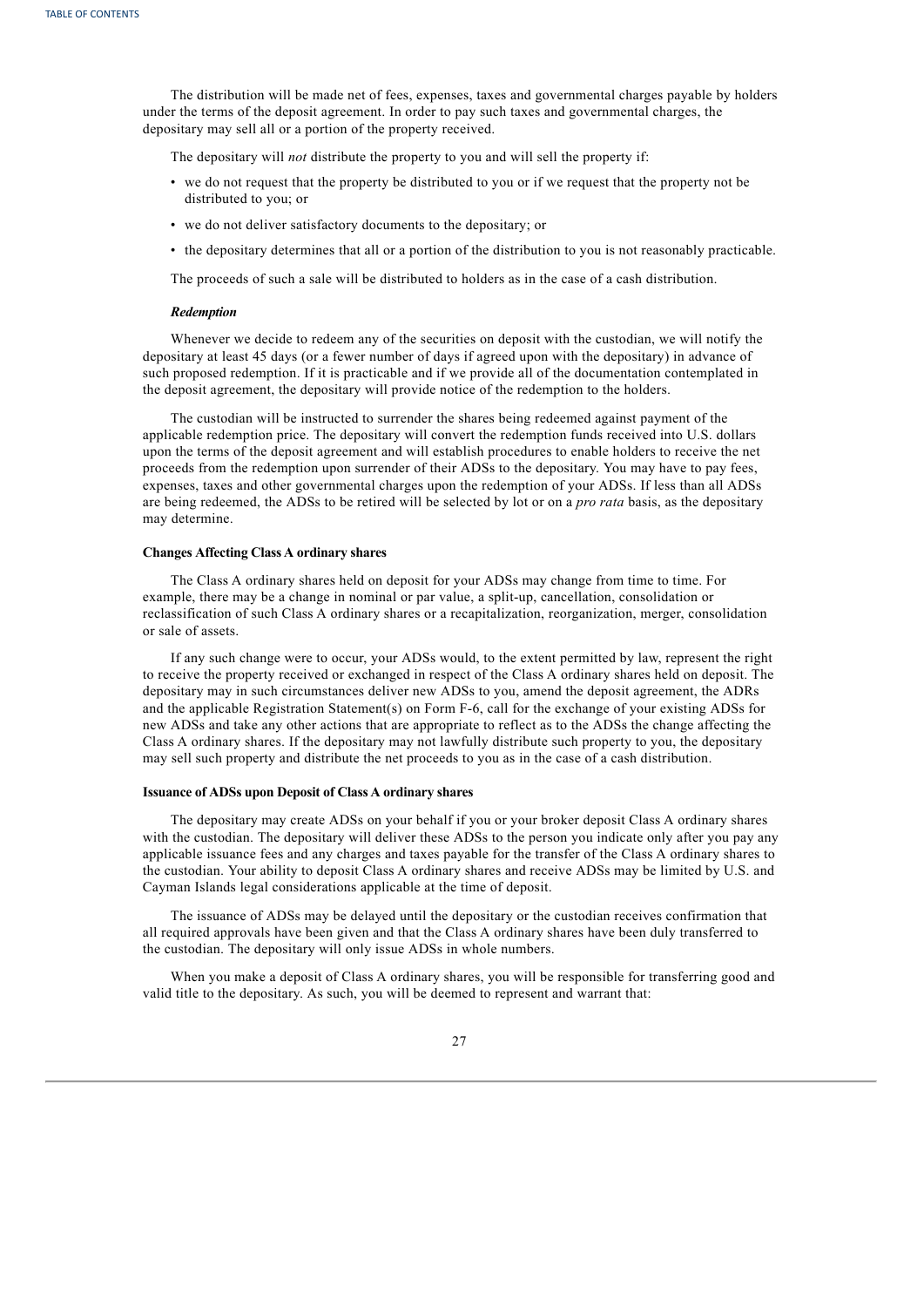- The Class A ordinary shares are duly authorized, validly issued, fully paid, non-assessable and legally obtained.
- All preemptive (and similar) rights, if any, with respect to such Class A ordinary shares have been validly waived or exercised.
- You are duly authorized to deposit the Class A ordinary shares.
- The Class A ordinary shares presented for deposit are free and clear of any lien, encumbrance, security interest, charge, mortgage or adverse claim, and are not, and the ADSs issuable upon such deposit will not be, "restricted securities" (as defined in the deposit agreement).
- The Class A ordinary shares presented for deposit have not been stripped of any rights or entitlements.

If any of the representations or warranties are incorrect in any way, we and the depositary may, at your cost and expense, take any and all actions necessary to correct the consequences of the misrepresentations.

## **Transfer, Combination and Split Up of ADRs**

If you hold ADRs, you will be entitled to transfer, combine or split up your ADRs and the ADSs evidenced thereby. For transfers of ADRs, you will have to surrender the ADRs to be transferred to the depositary and also must:

- ensure that the surrendered ADR certificate is properly endorsed or otherwise in proper form for transfer;
- provide such proof of identity and genuineness of signatures as the depositary deems appropriate;
- provide any transfer stamps required by the State of New York or the United States; and
- pay all applicable fees, charges, expenses, taxes and other government charges payable by ADR holders pursuant to the terms of the deposit agreement, upon the transfer of ADRs.

To have your ADRs either combined or split up, you must surrender the ADRs in question to the depositary with your request to have them combined or split up, and you must pay all applicable fees, charges and expenses payable by ADR holders pursuant to the terms of the deposit agreement upon a combination or split up of ADRs.

## **Withdrawal of Class A ordinary shares Upon Cancellation of ADSs**

As a holder, you will be entitled to present your ADSs to the depositary for cancellation and then receive the corresponding number of underlying Class A ordinary shares at the custodian's offices. The depositary will not accept for surrender ADSs representing less than one share. In the case of the delivery to it of ADSs representing a number other than a whole number of our Class A ordinary shares, the depositary will cause ownership of the appropriate whole number of shares to be delivered in accordance with the terms of the deposit agreement, and will, at its discretion, either return to the person surrendering such ADSs the number of ADSs representing any remaining fractional share, or sell or cause to be sold the fractional share represented by the ADSs so surrendered and remit the proceeds of such sale (net of applicable fees and charges of, and expenses incurred by, the depositary and taxes withheld) to the person surrendering the ADSs. Your ability to withdraw the Class A ordinary shares may be limited by U.S. and Cayman Islands legal considerations applicable at the time of withdrawal. In order to withdraw the Class A ordinary shares represented by your ADSs, you will be required to pay to the depositary the fees for cancellation of ADSs and any charges and taxes payable upon the transfer of the Class A ordinary shares being withdrawn. You assume the risk for delivery of all funds and securities upon withdrawal. Once canceled, the ADSs will not have any rights under the deposit agreement.

If you hold ADSs registered in your name, the depositary may ask you to provide proof of identity and genuineness of any signature and such other documents as the depositary may deem appropriate before it will cancel your ADSs. The withdrawal of the Class A ordinary shares represented by your ADSs may be delayed until the depositary receives satisfactory evidence of compliance with all applicable laws and regulations. Please keep in mind that the depositary will only accept ADSs for cancellation that represent a whole number of securities on deposit.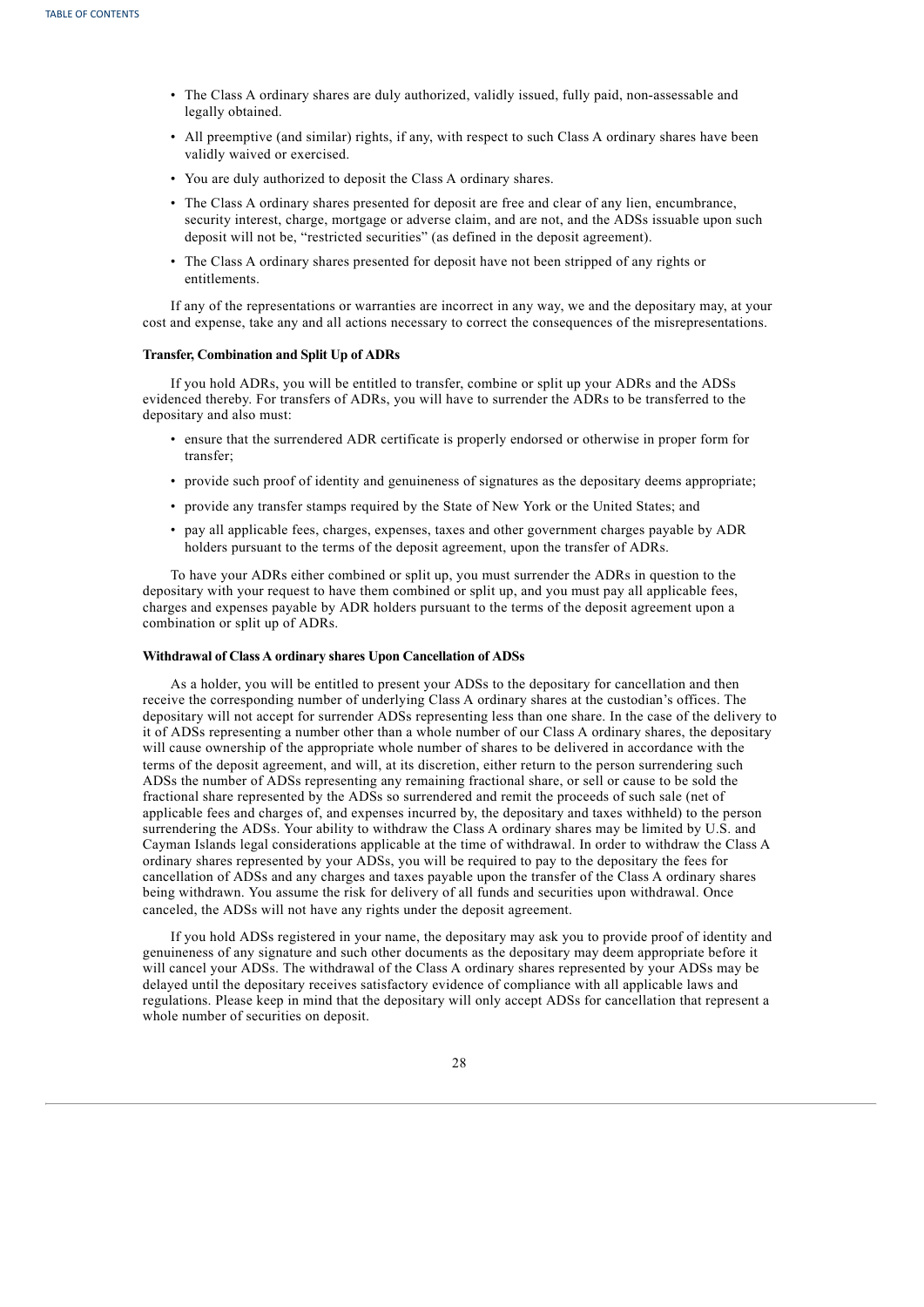You will have the right to withdraw the securities represented by your ADSs at any time except for:

- temporary delays that may arise because (i) the transfer books for the Class A ordinary shares or ADSs are closed or (ii) Class A ordinary shares are immobilized on account of a shareholders' meeting or a payment of dividends;
- obligations to pay fees, taxes and similar charges; and
- restrictions imposed because of laws or regulations applicable to ADSs or the withdrawal of securities on deposit.

The deposit agreement may not be modified to impair your right to withdraw the securities represented by your ADSs except to comply with mandatory provisions of law.

## **Voting Rights**

As a holder, you generally have the right under the deposit agreement to instruct the depositary to exercise the voting rights for the Class A ordinary shares represented by your ADSs.

If we ask for your instructions in a timely manner pursuant to the deposit agreement, as soon as practicable after receiving notice of any meeting or solicitation of consents or proxies from us, the depositary will distribute to the registered ADS holders a notice stating such information as is contained in the voting materials received by the depositary and describing how you may instruct the depositary to exercise the voting rights for the shares which underlie your ADSs, including circumstances under which a discretionary proxy may be given to a person designated by us. At our request, the depositary will distribute to you any notice of shareholders' meeting received from us together with information explaining how to instruct the depositary to exercise the voting rights of the securities represented by ADSs. In lieu of distributing such materials, the depositary bank may distribute to holders of ADSs instructions on how to retrieve such materials upon request.

Voting at our shareholders' meetings is by show of hands unless a poll is demanded. A poll may be demanded by one or more of our registered shareholders present in person or by proxy entitled to vote and who together hold not less than 10 percent of the paid up voting share capital of our company. If the depositary bank timely receives voting instructions from a holder of ADSs, the depositary bank will endeavor to cause the Class A ordinary shares on deposit to be voted as follows: (a) in the event voting takes place at a shareholders' meeting by show of hands, the depositary bank will instruct the custodian to vote, directly or by proxy, all Class A ordinary shares on deposit in accordance with the voting instructions received from a majority of the holders of ADSs who provided voting instructions; or (b) in the event voting takes place at a shareholders' meeting by poll, the depositary bank will instruct the custodian to vote, directly or by proxy, the Class A ordinary shares on deposit in accordance with the voting instructions received from holders of ADSs.

In the event of voting by poll, holders of ADSs in respect of which no timely voting instructions have been received shall be deemed to have instructed the depositary to give a discretionary proxy to a person designated by us to vote the Class A ordinary shares represented by such holders' ADSs; provided, that no such instruction shall be deemed given and no such discretionary proxy shall be given with respect to any matter as to which we inform the depositary that we do not wish such proxy to be given; provided, further, that no such discretionary proxy shall be given (x) with respect to any matter as to which we inform the depositary that (i) there exists substantial opposition, or (ii) the rights of holders of ADSs or the shareholders of the Company will be adversely affected and (y) in the event that the vote is on a show of hands.

Please note that the ability of the depositary to carry out voting instructions may be limited by practical and legal limitations and the terms of the securities on deposit. We cannot assure you that you will receive voting materials in time to enable you to return voting instructions to the depositary in a timely manner.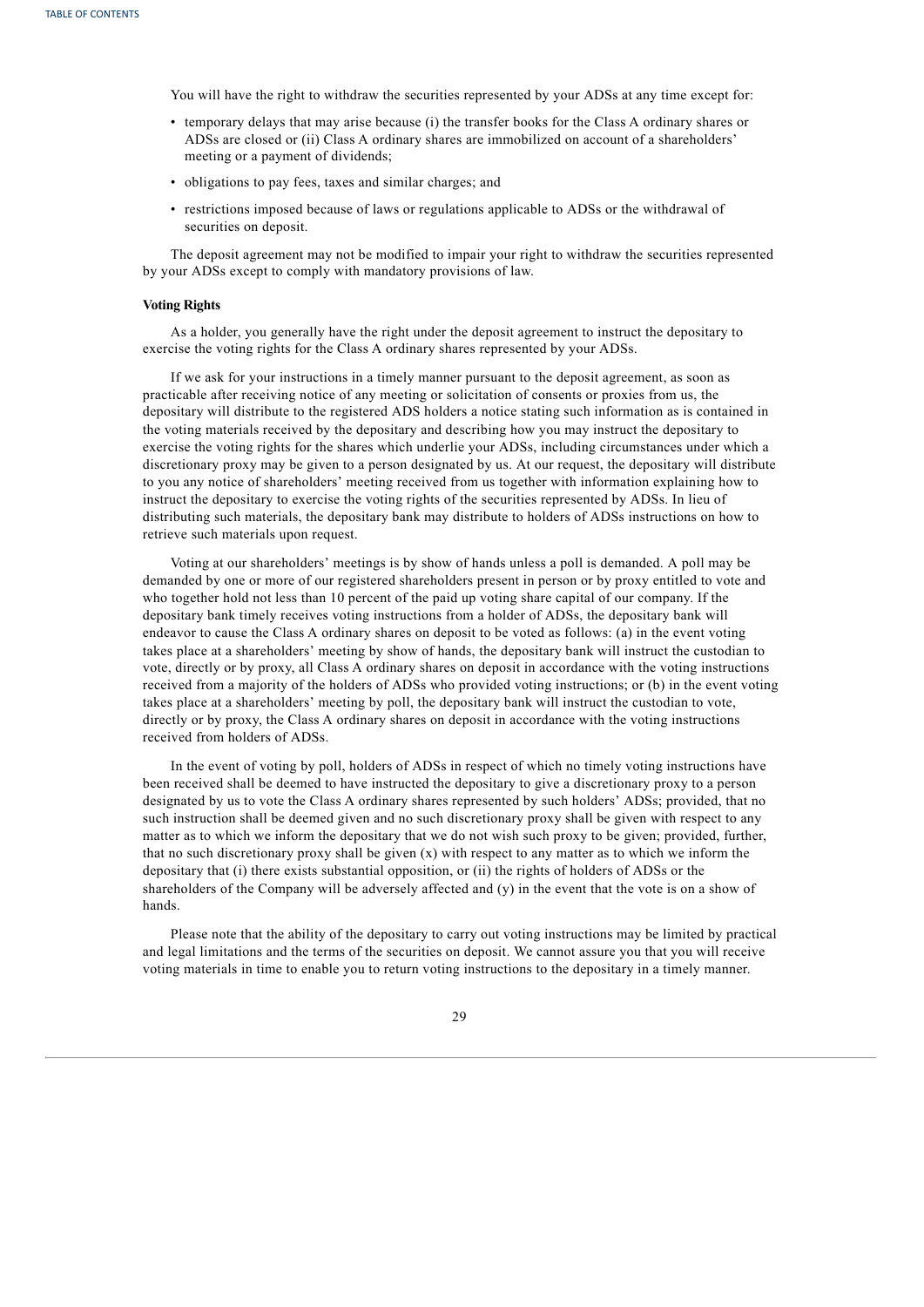## **Fees and Expenses**

ADS holders will be required to pay the following service fees to the depository:

| <b>Service</b>                                                                                      | Fees                                                                                          |
|-----------------------------------------------------------------------------------------------------|-----------------------------------------------------------------------------------------------|
| Issuance of ADSs                                                                                    | Up to US\$0.05 per ADS issued                                                                 |
| Cancelation of ADSs                                                                                 | Up to US\$0.05 per ADS canceled                                                               |
| Distribution of cash dividends or other cash<br>distributions                                       | Up to US\$0.05 per ADS held                                                                   |
| Distribution of ADSs pursuant to stock dividends,<br>free stock distributions or exercise of rights | Up to US\$0.05 per ADS held                                                                   |
| Distribution of securities other than ADSs or rights<br>to purchase additional ADSs                 | Up to US\$0.05 per ADS held                                                                   |
| Depositary services                                                                                 | Up to US\$0.05 per ADS held on the applicable<br>record date(s) established by the depositary |

As an ADS holder you will also be responsible to pay certain charges such as:

- taxes (including applicable interest and penalties) and other governmental charges;
- such registration fees as may from time to time be in effect for the registration of shares or other deposited securities on the share register and applicable to transfers of shares or other deposited securities to or from the name of the custodian, the depositary or any nominees upon the making of deposits and withdrawals, respectively;
- such cable, telex and facsimile transmission and delivery expenses as are expressly provided in the Deposit Agreement to be at the expense of the person depositing or withdrawing shares or holders and beneficial owners of ADSs;
- the expenses and charges incurred by the depositary in the conversion of foreign currency;
- such fees and expenses as are incurred by the depositary in connection with compliance with exchange control regulations and other regulatory requirements applicable to shares, deposited securities, ADSs and ADRs; and
- the fees and expenses incurred by the depositary, the custodian, or any nominee in connection with the servicing or delivery of deposited securities.

Depositary Fees payable upon (i) deposit of Shares against issuance of ADSs and (ii) surrender of ADSs for cancellation and withdrawal of Deposited Securities will be charged by the depositary to the person to whom the ADSs so issued are delivered (in the case of ADS issuances) and to the person who delivers the ADSs for cancellation to the depositary (in the case of ADS cancellations). In the case of ADSs issued by the depositary into DTC or presented to the depositary via DTC, the ADS issuance and cancellation fees will be payable to the depositary by the DTC participant(s) receiving the ADSs from the depositary or the DTC participant(s) surrendering the ADSs to the depositary for cancellation, as the case may be, on behalf of the Beneficial Owner(s) and will be charged by the DTC participant(s) to the account(s) of the applicable Beneficial Owner(s) in accordance with the procedures and practices of the DTC participant(s) as in effect at the time. Depositary fees in respect of distributions and the depositary services fee are payable to the depositary by Holders as of the applicable ADS Record Date established by the depositary. In the case of distributions of cash, the amount of the applicable depositary fees is deducted by the depositary from the funds being distributed. In the case of distributions other than cash and the depositary service fee, the depositary will invoice the applicable Holders as of the ADS Record Date established by the depositary. For ADSs held through DTC, the depositary fees for distributions other than cash and the depositary service fee are charged by the depositary to the DTC participants in accordance with the procedures and practices prescribed by DTC from time to time and the DTC participants in turn charge the amount of such fees to the Beneficial Owners for whom they hold ADSs.

In the event of refusal to pay the depositary fees, the depositary may, under the terms of the deposit agreement, refuse the requested service until payment is received or may offset the amount of the depositary fees from any distribution to be made to the ADS holder.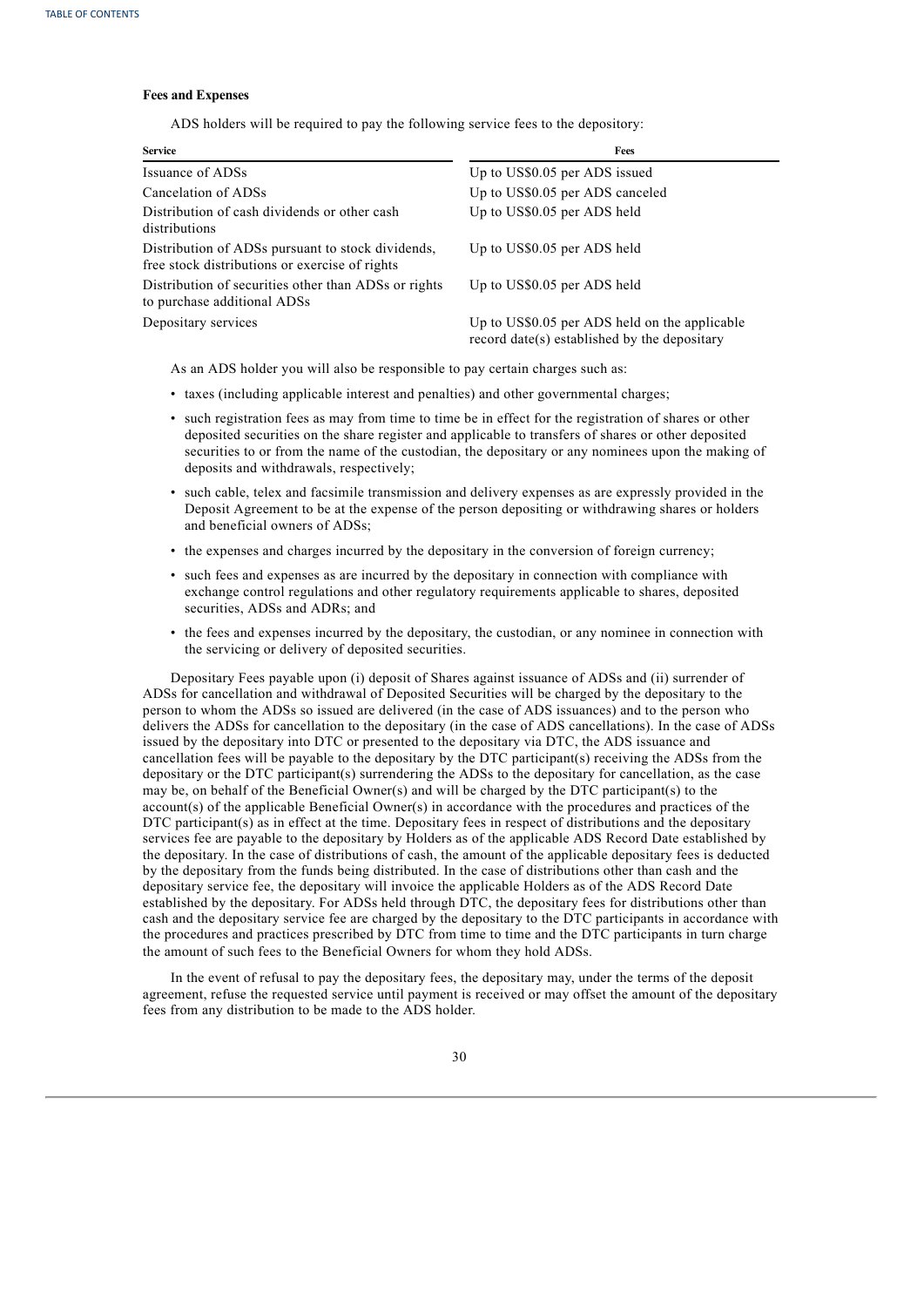The fees and charges that ADS holders may be required to pay may vary over time and may be changed by us and by the depositary.

The depositary may reimburse us for certain expenses incurred by us in respect of the ADR program established pursuant to the deposit agreement, by making available a portion of the depositary fees charged in respect of the ADR program or otherwise, upon such terms and conditions as we and the depositary may agree from time to time. As described in the deposit agreement, we or the depositary may withhold or deduct from any distributions made in respect of Class A ordinary shares and may sell for the account of a holder any or all of the Class A ordinary shares and apply such distributions and sale proceeds in payment of any taxes (including applicable interest and penalties) or charges that are or may be payable by holders in respect of the ADSs.

#### **Amendments and Termination**

We may agree with the depositary to modify the deposit agreement at any time without your consent. We undertake to give holders 30 days' prior notice of any modifications that would materially prejudice any of their substantial rights under the deposit agreement. We will not consider to be materially prejudicial to your substantial rights any modifications or supplements that are reasonably necessary for the ADSs to be registered under the Securities Act or to be eligible for book-entry settlement, in each case without imposing or increasing the fees and charges you are required to pay. In addition, we may not be able to provide you with prior notice of any modifications or supplements that are required to accommodate compliance with applicable provisions of law.

You will be bound by the modifications to the deposit agreement if you continue to hold your ADSs after the modifications to the deposit agreement become effective. The deposit agreement cannot be amended to prevent you from withdrawing the Class A ordinary shares represented by your ADSs (except as permitted by law).

We have the right to direct the depositary to terminate the deposit agreement. Similarly, the depositary may in certain circumstances on its own initiative terminate the deposit agreement. In either case, the depositary must give notice to the holders at least 30 days before termination. Until termination, your rights under the deposit agreement will be unaffected.

After termination, the depositary will continue to collect distributions received (but will not distribute any such property until you request the cancellation of your ADSs) and may sell the securities held on deposit. After the sale, the depositary will hold the proceeds from such sale and any other funds then held for the holders of ADSs in a non-interest bearing account. At that point, the depositary will have no further obligations to holders other than to account for the funds then held for the holders of ADSs still outstanding (after deduction of applicable fees, taxes and expenses).

#### **Books of Depositary**

The depositary will maintain ADS holder records at its depositary office. You may inspect such records at such office during regular business hours but solely for the purpose of communicating with other holders in the interest of business matters relating to the ADSs and the deposit agreement.

The depositary will maintain facilities in New York to record and process the issuance, cancellation, combination, split-up and transfer of ADSs. These facilities may be closed from time to time, to the extent not prohibited by law.

## **Limitations on Obligations and Liabilities**

The deposit agreement limits our obligations and the depositary's obligations to you. Please note the following:

• We and the depositary are obligated only to take the actions specifically stated in the deposit agreement without negligence or bad faith.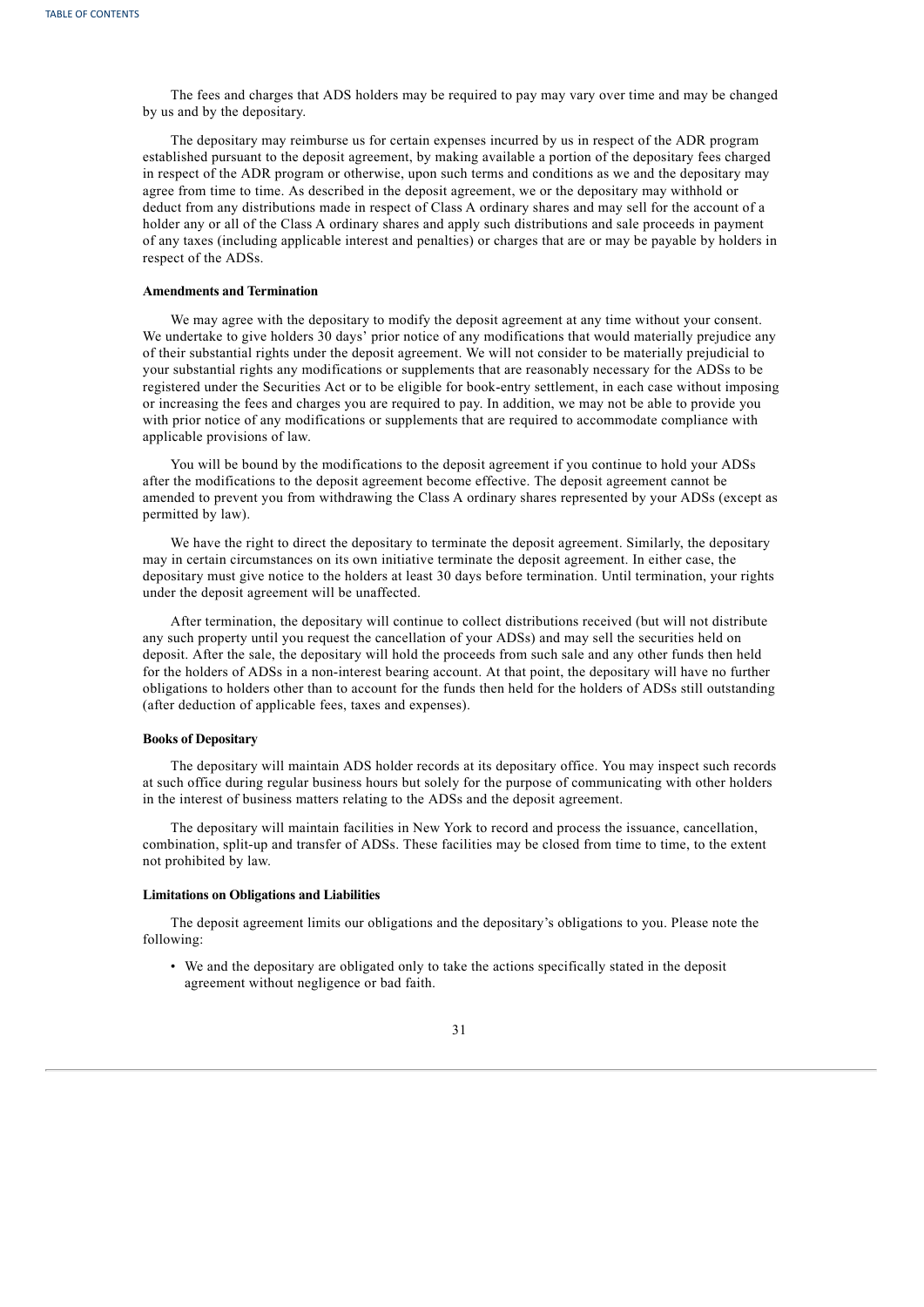- The depositary disclaims any liability for any failure to carry out voting instructions, for any manner in which a vote is cast or for the effect of any vote, provided it acts in good faith and in accordance with the terms of the deposit agreement.
- The depositary disclaims any liability for any failure to determine the lawfulness or practicality of any action, for the content of any document forwarded to you on our behalf or for the accuracy of any translation of such a document, for the investment risks associated with investing in Class A ordinary shares, for the validity or worth of the Class A ordinary shares, for any tax consequences that result from the ownership of ADSs, for the credit-worthiness of any third party, for allowing any rights to lapse under the terms of the deposit agreement, for the timeliness of any of our notices or for any failure by us to give notice.
- We and the depositary will not be obligated to perform any act that is inconsistent with the terms of the deposit agreement.
- We and the depositary disclaim any liability if we or the depositary are prevented or forbidden from or subject to any civil or criminal penalty or restraint on account of, or delayed in, doing or performing any act or thing required by the terms of the deposit agreement, by reason of any provision, present or future of any law or regulation, or by reason of present or future provision of any provision of our articles of association, or any provision of or governing the securities on deposit, or by reason of any act of God or war or other circumstances beyond our control.
- We and the depositary disclaim any liability by reason of any exercise of, or failure to exercise, any discretion provided for the deposit agreement or in our articles of association or in any provisions of or governing the securities on deposit.
- We and the depositary further disclaim any liability for any action or inaction in reliance on the advice or information received from legal counsel, accountants, any person presenting Class A ordinary shares for deposit, any holder of ADSs or authorized representatives thereof, or any other person believed by either of us in good faith to be competent to give such advice or information.
- We and the depositary also disclaim liability for the inability of a holder to benefit from any distribution, offering, right or other benefit that is made available to holders of Class A ordinary shares but is not, under the terms of the deposit agreement, made available to you.
- We and the depositary may rely without any liability upon any written notice, request or other document believed to be genuine and to have been signed or presented by the proper parties.
- We and the depositary also disclaim liability for any consequential or punitive damages for any breach of the terms of the deposit agreement.

*As the above limitations relate to our obligations and the depositary's obligations to you under the* deposit agreement, we believe that, as a matter of construction of the clause, such limitations would likely to continue to apply to ADS holders who withdraw the Class A ordinary shares from the ADS facility with *respect to obligations or liabilities incurred under the deposit agreement before the cancellation of the* ADSs and the withdrawal of the Class A ordinary shares, and such limitations would most likely not apply to ADS holders who withdraw the Class A ordinary shares from the ADS facility with respect to obligations or liabilities incurred after the cancellation of the ADSs and the withdrawal of the Class A ordinary shares *and not under the deposit agreement.*

In any event, you will not be deemed, by agreeing to the terms of the deposit agreement, to have waived *our or the depositary's compliance with U.S. federal securities laws and the rules and regulations promulgated thereunder. In fact, you cannot waive our or the depositary's compliance with U.S. federal securities laws and the rules and regulations promulgated thereunder.*

## **Taxes**

You will be responsible for the taxes and other governmental charges payable on the ADSs and the securities represented by the ADSs. We, the depositary and the custodian may deduct from any distribution the taxes and governmental charges payable by holders and may sell any and all property on deposit to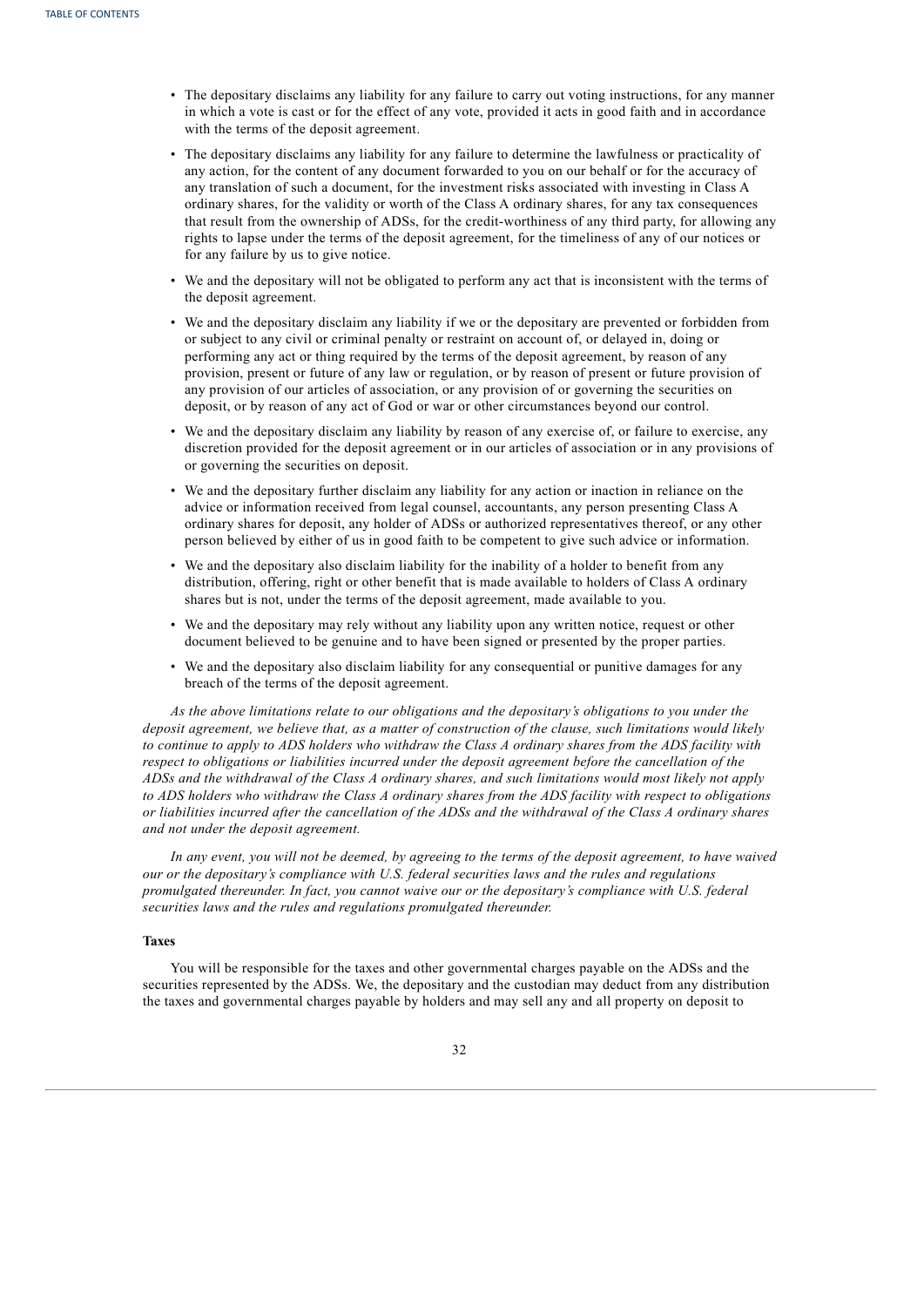pay the taxes and governmental charges payable by holders. You will be liable for any deficiency if the sale proceeds do not cover the taxes that are due.

The depositary may refuse to issue ADSs, to deliver, transfer, split and combine ADRs or to release securities on deposit until all taxes and charges are paid by the applicable holder. The depositary and the custodian may take reasonable administrative actions to obtain tax refunds and reduced tax withholding for any distributions on your behalf. However, you may be required to provide to the depositary and to the custodian proof of taxpayer status and residence and such other information as the depositary bank and the custodian may require to fulfill legal obligations. You are required to indemnify us, the depositary and the custodian for any claims with respect to taxes based on any tax benefit obtained for you.

## **Foreign Currency Conversion**

The depositary will arrange for the conversion of all foreign currency received into U.S. dollars if such conversion is practical, and it will distribute the U.S. dollars in accordance with the terms of the deposit agreement. You may have to pay fees and expenses incurred in converting foreign currency, such as fees and expenses incurred in complying with currency exchange controls and other governmental requirements.

If the conversion of foreign currency is not practical or lawful, or if any required approvals are denied or not obtainable at a reasonable cost or within a reasonable period, the depositary may take the following actions in its discretion:

- Convert the foreign currency to the extent practical and lawful and distribute the U.S. dollars to the holders for whom the conversion and distribution is lawful and practical.
- Distribute the foreign currency to holders for whom the distribution is lawful and practical.
- Hold the foreign currency (without liability for interest) for the applicable holders.

#### **Governing Law**

<span id="page-37-0"></span>The deposit agreement, the ADRs and the ADSs will be interpreted in accordance with the laws of the State of New York. The rights of holders of Class A ordinary shares (including Class A ordinary shares represented by ADSs) are governed by the laws of the Cayman Islands.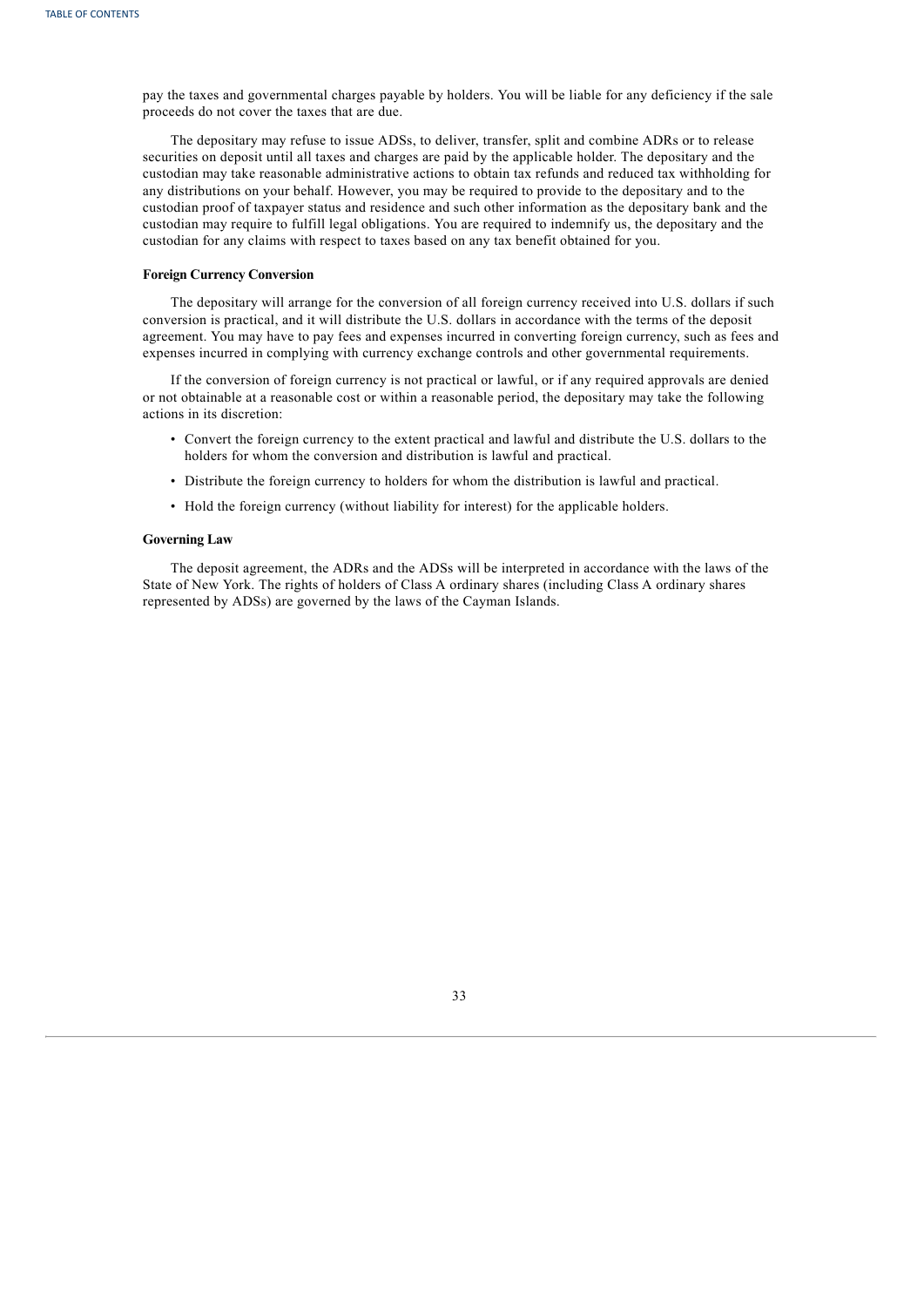## **ENFORCEABILITY OF CIVIL LIABILITIES**

## **Cayman Islands**

We are incorporated in the Cayman Islands as an exempted company with limited liability in order to enjoy the following benefits:

- political and economic stability;
- an effective judicial system;
- a favorable tax system;
- the absence of exchange control or currency restrictions; and
- the availability of professional and support services.

However, certain disadvantages accompany incorporation in the Cayman Islands. These disadvantages include, but are not limited to, the following:

- the Cayman Islands has a less developed body of securities laws as compared to the United States and these securities laws provide significantly less protection to investors; and
- Cayman Islands companies may not have standing to sue before the federal courts of the United States.

Our constitutional documents do not contain provisions requiring that disputes, including those arising under the securities laws of the United States, between us, our officers, directors and shareholders, be arbitrated.

Substantially all of our operations are conducted in China, and substantially all of our assets are located in China. A majority of our directors and executive officers are nationals or residents of jurisdictions other than the United States and a substantial portion of their assets are located outside the United States. As a result, it may be difficult for a shareholder to effect service of process within the United States upon these persons, or to enforce against us or them judgments obtained in United States courts, including judgments predicated upon the civil liability provisions of the securities laws of the United States or any state in the United States.

We have appointed Cogency Global Inc. as our agent upon whom process may be served in any action brought against us under the securities laws of the United States.

Maples and Calder (Hong Kong) LLP, our counsel as to Cayman Islands law, and Zhong Lun Law Firm, our counsel as to PRC law, have advised us, respectively, that there is uncertainty as to whether the courts of the Cayman Islands and China, respectively, would:

- recognize or enforce judgments of United States courts obtained against us or our directors or officers predicated upon the civil liability provisions of the securities laws of the United States or any state in the United States; or
- entertain original actions brought in each respective jurisdiction against us or our directors or officers predicated upon the securities laws of the United States or any state in the United States.

Maples and Calder (Hong Kong) LLP has informed us that although there is no statutory enforcement in the Cayman Islands of judgments obtained in the federal or state courts of the United States (and the Cayman Islands are not a party to any treaties for the reciprocal enforcement or recognition of such judgments), a judgment obtained in such jurisdiction will be recognized and enforced in the courts of the Cayman Islands at common law, without any reexamination of the merits of the underlying dispute, by an action commenced on the foreign judgment debt in the Grand Court of the Cayman Islands, provided such judgment (a) is given by a foreign court of competent jurisdiction, (b) imposes on the judgment debtor a liability to pay a liquidated sum for which the judgment has been given, (c) is final and conclusive, (d) is not in respect of taxes, a fine or a penalty, and (e) is not inconsistent with a Cayman Islands judgment in respect of the same manner, impeachable on the grounds of fraud and is not obtained in a manner and is not of a kind the enforcement of which is contrary to natural justice or the public policy of the Cayman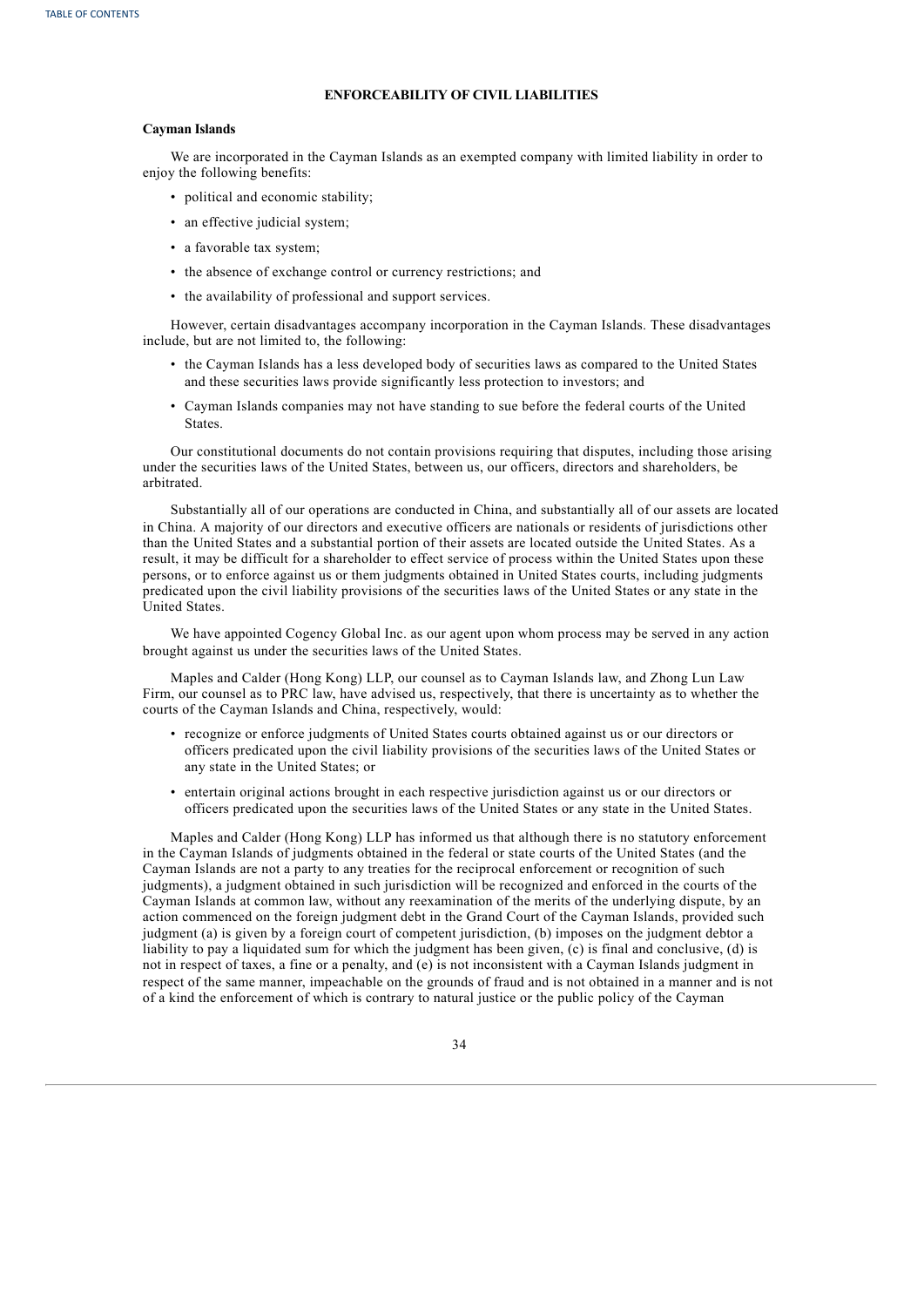Islands. However, the Cayman Islands courts are unlikely to enforce a judgment obtained from the U.S. courts under civil liability provisions of the U.S. federal securities law if such judgment is determined by the courts of the Cayman Islands to give rise to obligations to make payments that are penal or punitive in nature. A Cayman Islands court may stay enforcement proceedings if concurrent proceedings are being brought elsewhere.

## **PRC**

We have been advised by Zhong Lun Law Firm, our PRC legal counsel, that there is uncertainty as to whether the courts of the PRC would enforce judgments of United States courts or Cayman courts obtained against us or these persons predicated upon the civil liability provisions of the United States federal and state securities laws. Zhong Lun Law Firm has further advised us that the recognition and enforcement of foreign judgments are provided for under PRC Civil Procedures Law. PRC courts may recognize and enforce foreign judgments in accordance with the requirements of PRC Civil Procedures Law based either on treaties between China and the country where the judgment is made or on reciprocity between jurisdictions. China does not have any treaties or other form of reciprocity with the United States or the Cayman Islands that provide for the reciprocal recognition and enforcement of foreign judgments. In addition, some of our directors and senior executive officers reside within China for a significant portion of the time and are PRC nationals. Furthermore, according to the PRC Civil Procedures Law, courts in the PRC will not enforce a foreign judgment against us or our directors and officers if they decide that the judgment violates the basic principles of PRC law or national sovereignty, security or public interest. As a result, it may be difficult or impossible for our shareholders to effect service of process upon us or these persons inside China, and it is uncertain whether and on what basis a PRC court would enforce a judgment rendered by a court in the United States or in the Cayman Islands. Under the PRC Civil Procedures Law and the PRC Law on Choice of Law for Foreign-related Civil Relationships, foreign shareholders may originate actions based on PRC law against us in the PRC, if they can establish sufficient nexus to the PRC for a PRC court to have jurisdiction, and meet other procedural requirements, including, among others, the plaintiff must have a direct interest in the case, and there must be a concrete claim, a factual basis and a cause for the suit. However, it would be difficult for foreign shareholders to establish sufficient nexus to the PRC by virtue only of holding the ADSs or ordinary shares.

<span id="page-39-0"></span>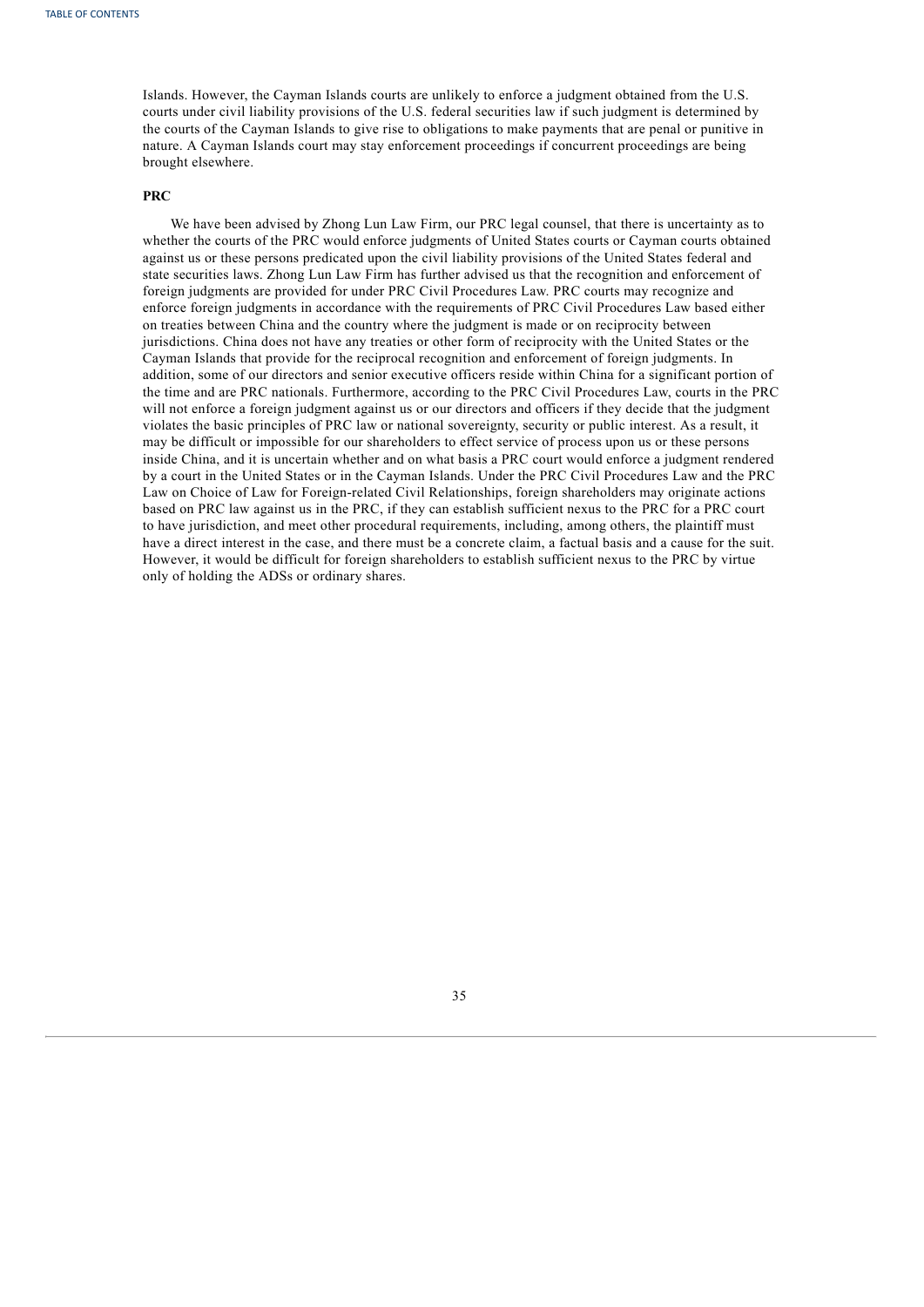# **TAXATION**

<span id="page-40-0"></span>Material Cayman Islands, PRC and United States federal income tax consequences of the ownership and disposition of the securities offered by this prospectus will be set forth in any accompanying prospectus supplement or free writing prospectus relating to the offering of those securities.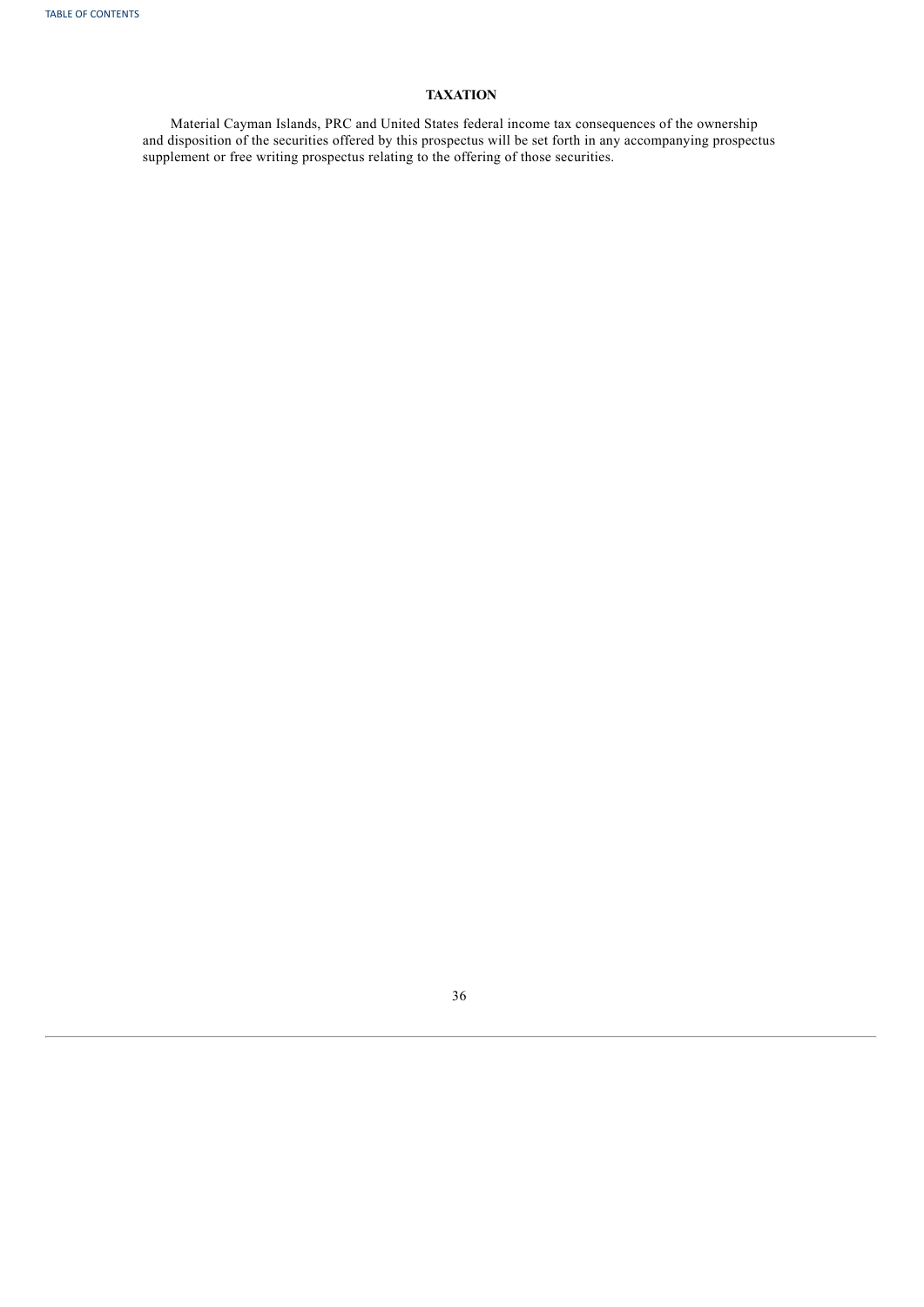## **SELLING SHAREHOLDERS**

Selling shareholders (if any) to be named in a prospectus supplement may, from time to time, offer, sell and lend some or all of the ordinary shares or ADSs of our company held by them pursuant to this prospectus and the applicable prospectus supplement. Such selling shareholders (if any) may sell the ordinary shares or ADSs to or through underwriters, dealers or agents or directly to purchasers or as otherwise set forth in the applicable prospectus supplement. See "Plan of Distribution." Such selling shareholders (if any) may also sell, transfer or otherwise dispose of ordinary shares or ADSs in transactions exempt from the registration requirements of the Securities Act.

<span id="page-41-0"></span>If any selling shareholder is to offer and sell ordinary shares or ADSs pursuant to this prospectus, we will provide you with a prospectus supplement, which will set forth the name of each such selling shareholder, the number of ordinary shares or ADSs beneficially owned by each such selling shareholder, and the number of ordinary shares or ADSs they are offering. The prospectus supplement also will disclose whether any of the selling shareholders (if any) have held any position or office with, have been employed by, or otherwise have had a material relationship with us during the three years prior to the date of the prospectus supplement.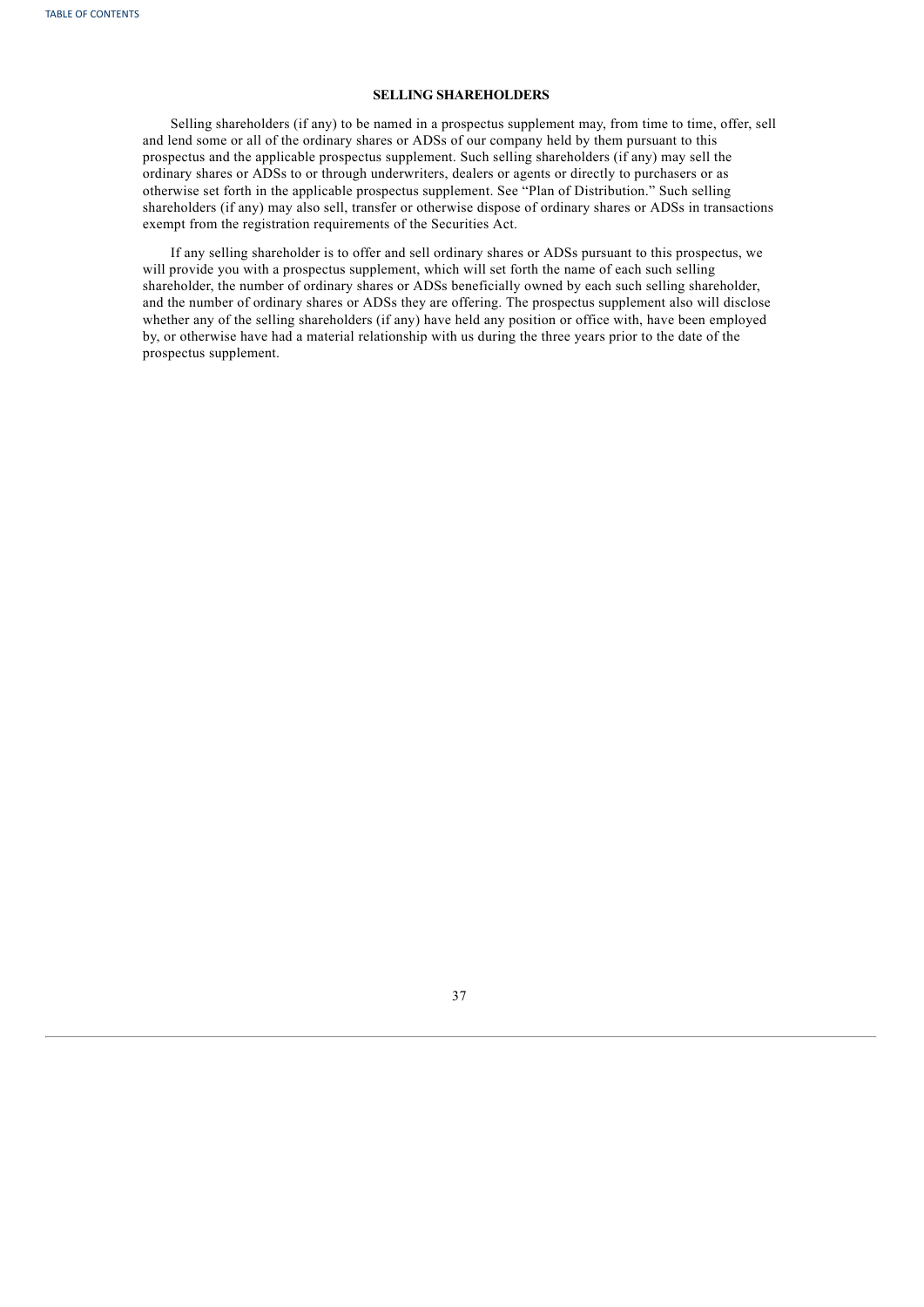## **PLAN OF DISTRIBUTION**

We and/or the selling shareholders named in the applicable prospectus supplement may sell the securities described in this prospectus from time to time in one or more transactions, including without limitation:

- to or through underwriters, brokers or dealers;
- through agents;
- on any national exchange on which the securities offered by this prospectus are listed or any automatic quotation system through which the securities may be quoted;
- through a block trade in which the broker or dealer engaged to handle the block trade will attempt to sell the securities as agent, but may position and resell a portion of the block as principal to facilitate the transaction;
- directly to one or more purchasers in negotiated sales or competitively bid transactions; or
- through a combination of any of these methods.

In addition, we may enter into derivative or hedging transactions with third parties, or sell securities not covered by this prospectus to third parties in privately negotiated transactions. In connection with such a transaction, the third parties may sell securities covered by and pursuant to this prospectus and the applicable prospectus supplement. If so, the third party may use securities borrowed from us or others to settle such sales and may use securities received from us to close out any related short positions. We may also loan or pledge securities covered by this prospectus and an applicable prospectus supplement to third parties, who may sell the loaned securities or, in an event of default in the case of a pledge, sell the pledged securities pursuant to this prospectus and the applicable prospectus supplement.

We may issue the securities as a dividend or distribution or in a subscription rights offering to our existing security holders. In some cases, we or dealers acting for us or on our behalf may also repurchase securities and reoffer them to the public by one or more of the methods described above. This prospectus may be used in connection with any offering of our securities through any of these methods or other methods described in the applicable prospectus supplement.

We and/or the selling shareholders named in the applicable prospectus supplement may sell the securities offered by this prospectus at:

- a fixed price or prices, which may be changed;
- market prices prevailing at the time of sale;
- prices related to such prevailing market prices; or
- negotiated prices.

We and/or the selling shareholders named in the applicable prospectus supplement may solicit offers to purchase the securities directly from the public from time to time. We and/or the selling shareholders named in the applicable prospectus supplement may also designate agents from time to time to solicit offers to purchase securities from the public on our or their behalf. The prospectus supplement relating to any particular offering of securities will name any agents designated to solicit offers, and will include information about any commissions to be paid to the agents, in that offering. Agents may be deemed to be "underwriters" as that term is defined in the Securities Act. From time to time, we and/or the selling shareholders named in the applicable prospectus supplement may sell securities to one or more dealers as principals. The dealers, who may be deemed to be "underwriters" as that term is defined in the Securities Act, may then resell those securities to the public. We and/or the selling shareholders named in the applicable prospectus supplement may sell securities from time to time to one or more underwriters, who would purchase the securities as principal for resale to the public, either on a firm-commitment or bestefforts basis. If we and/or the selling shareholders named in the applicable prospectus supplement sell securities to underwriters, we and/or the selling shareholders named in the applicable prospectus supplement will execute an underwriting agreement with them at the time of sale and will name them in the applicable prospectus supplement. In connection with those sales, underwriters may be deemed to have received compensation from us or the selling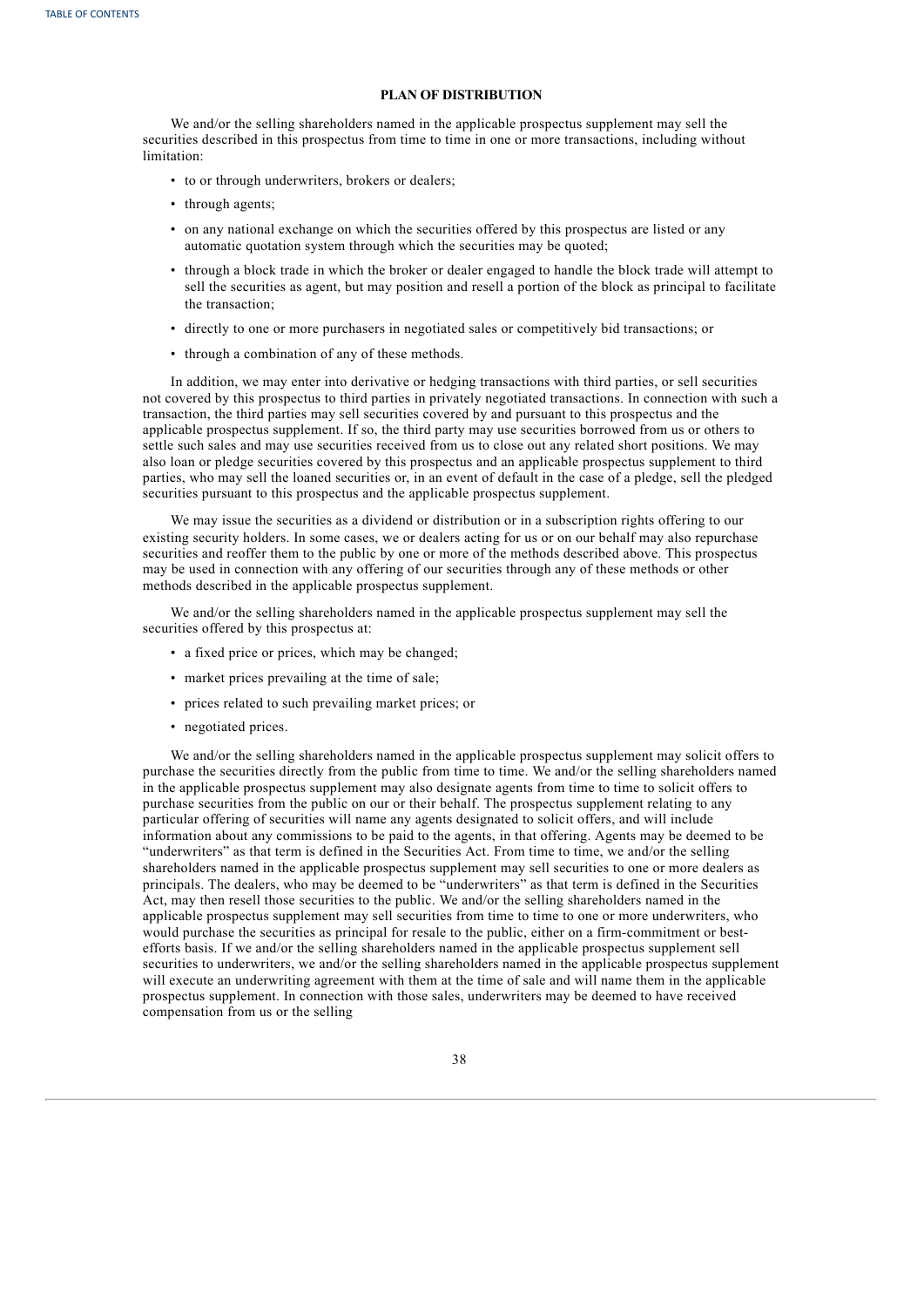shareholders named in the applicable prospectus supplement in the form of underwriting discounts or commissions and may also receive commissions from purchasers of the securities for whom they may act as agents. Underwriters may resell the securities to or through dealers, and those dealers may receive compensation in the form of discounts, concessions or commissions from the underwriters and/or commissions from purchasers for whom they may act as agents. Underwriters, dealers, agents and other persons may be entitled, under agreements that they may enter into with us or the selling shareholders named in the applicable prospectus supplement, to indemnification by us or the selling shareholders named in the applicable prospectus supplement against civil liabilities, including liabilities under the Securities Act, or to contribution with respect to payments which they may be required to make.

The applicable prospectus supplement will describe the terms of the offering of the securities, including the following:

- the name or names of any underwriters, dealers or agents;
- the public offering or purchase price;
- the proceeds from such sale;
- any discounts and commissions to be allowed or paid to the agent or underwriters;
- all other items constituting underwriting compensation;
- any over-allotment options under which underwriters may purchase additional securities from us;
- any discounts and commissions to be allowed or paid to dealers; and
- any exchanges on which the securities will be listed.

If we offer securities in a subscription rights offering to our existing security holders, we may enter into a standby underwriting agreement with dealers, acting as standby underwriters. We may pay the standby underwriters a commitment fee for the securities they commit to purchase on a standby basis. If we do not enter into a standby underwriting arrangement, we may retain a dealer-manager to manage a subscription rights offering for us.

We may pay expenses incurred with respect to the registration of shares owned by any selling shareholders.

The underwriters, dealers and agents, as well as their associates, may be customers of or lenders to, and may engage in transactions with and perform services for, Noah Holdings Limited and its subsidiaries. In addition, we may offer securities to or through our affiliates, as underwriters, dealers or agents. Our affiliates may also offer the securities in other markets through one or more selling agents, including one another. If so indicated in an applicable prospectus supplement, we will authorize dealers or other persons acting as our agent to solicit offers by some institutions to purchase securities from us pursuant to contracts providing for payment and delivery on a future date. Institutions with which these contracts may be made include commercial and savings banks, insurance companies, pension funds, investment companies, educational and charitable institutions and others.

In order to facilitate the offering of the securities, any underwriters may engage in transactions that stabilize, maintain or otherwise affect the price of the securities or any other securities the prices of which may be used to determine payments on such securities. Specifically, any underwriters may overallot in connection with the offering, creating a short position for their own accounts. In addition, to cover overallotments or to stabilize the price of the securities or of any such other securities, the underwriters may bid for, and purchase, the securities or any such other securities in the open market. Finally, in any offering of the securities through a syndicate of underwriters, the underwriting syndicate may reclaim selling concessions allowed to an underwriter or a dealer for distributing the securities in the offering if the syndicate repurchases previously distributed securities in transactions to cover syndicate short positions, in stabilization transactions or otherwise. Any of these activities may stabilize or maintain the market price of the securities above independent market levels. Any such underwriters are not required to engage in these activities and may end any of these activities at any time.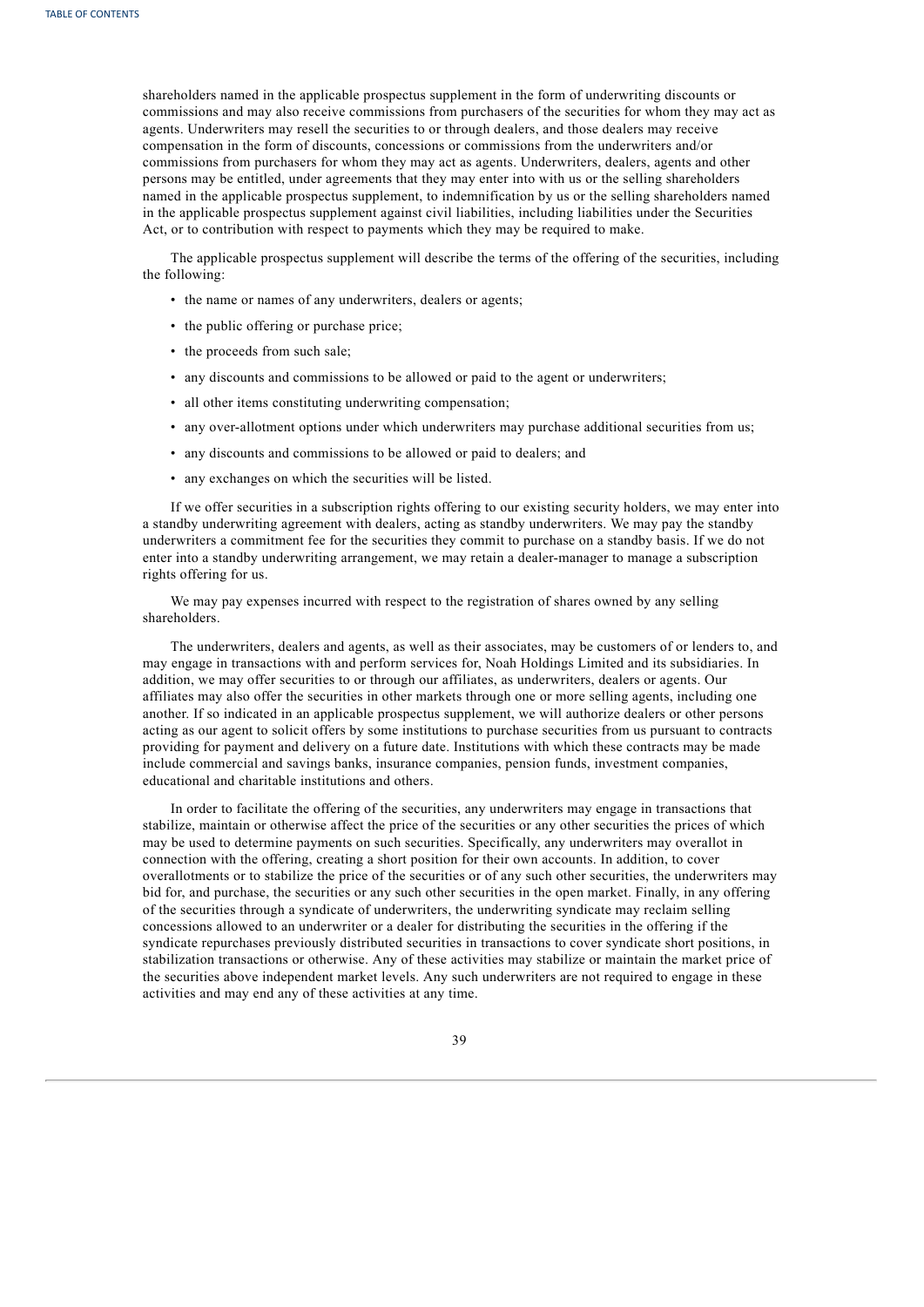Unless otherwise indicated in an applicable prospectus supplement or confirmation of sale, the purchase price of the securities will be required to be paid in immediately available funds in New York City.

<span id="page-44-0"></span>The securities may be new issues of securities and may have no established trading market. The securities may or may not be listed on a national securities exchange. We can make no assurance as to the liquidity of or the existence of trading markets for any of the securities.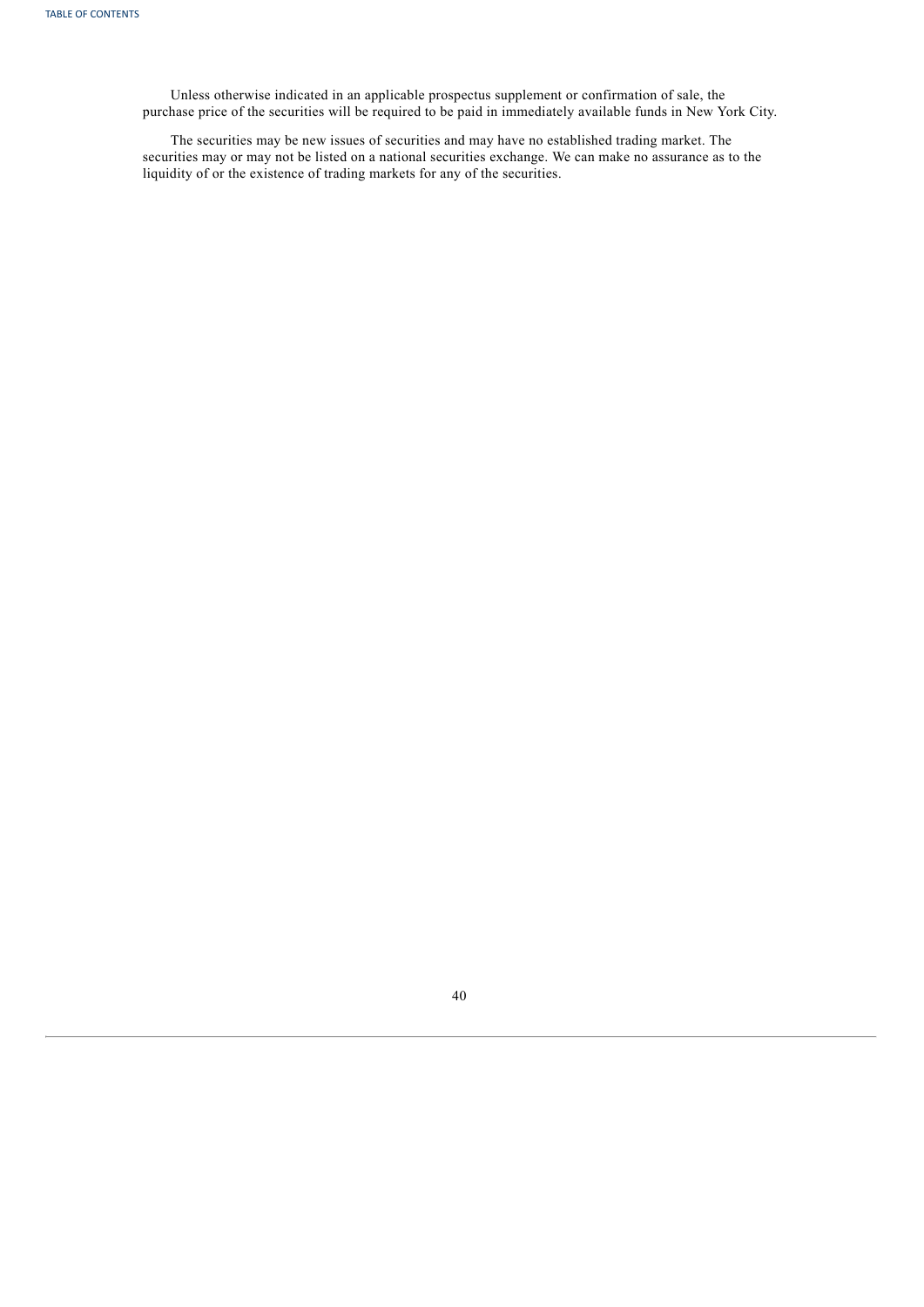## **LEGAL MATTERS**

<span id="page-45-0"></span>We are being represented by Kirkland & Ellis International LLP with respect to certain legal matters as to United States federal securities and New York State law. The validity of the Class A ordinary shares offered in any offering and legal matters as to Cayman Islands law will be passed upon for us by Maples and Calder (Hong Kong) LLP. Certain legal matters as to PRC law will be passed upon for us by Zhong Lun Law Firm. Kirkland & Ellis International LLP may rely upon Maples and Calder (Hong Kong) LLP with respect to matters governed by Cayman Islands law and Zhong Lun Law Firm with respect to matters governed by PRC law. Certain legal matters in connection with any offering made pursuant to this prospectus will be passed upon for the underwriters by a law firm or firms named in the applicable prospectus supplement.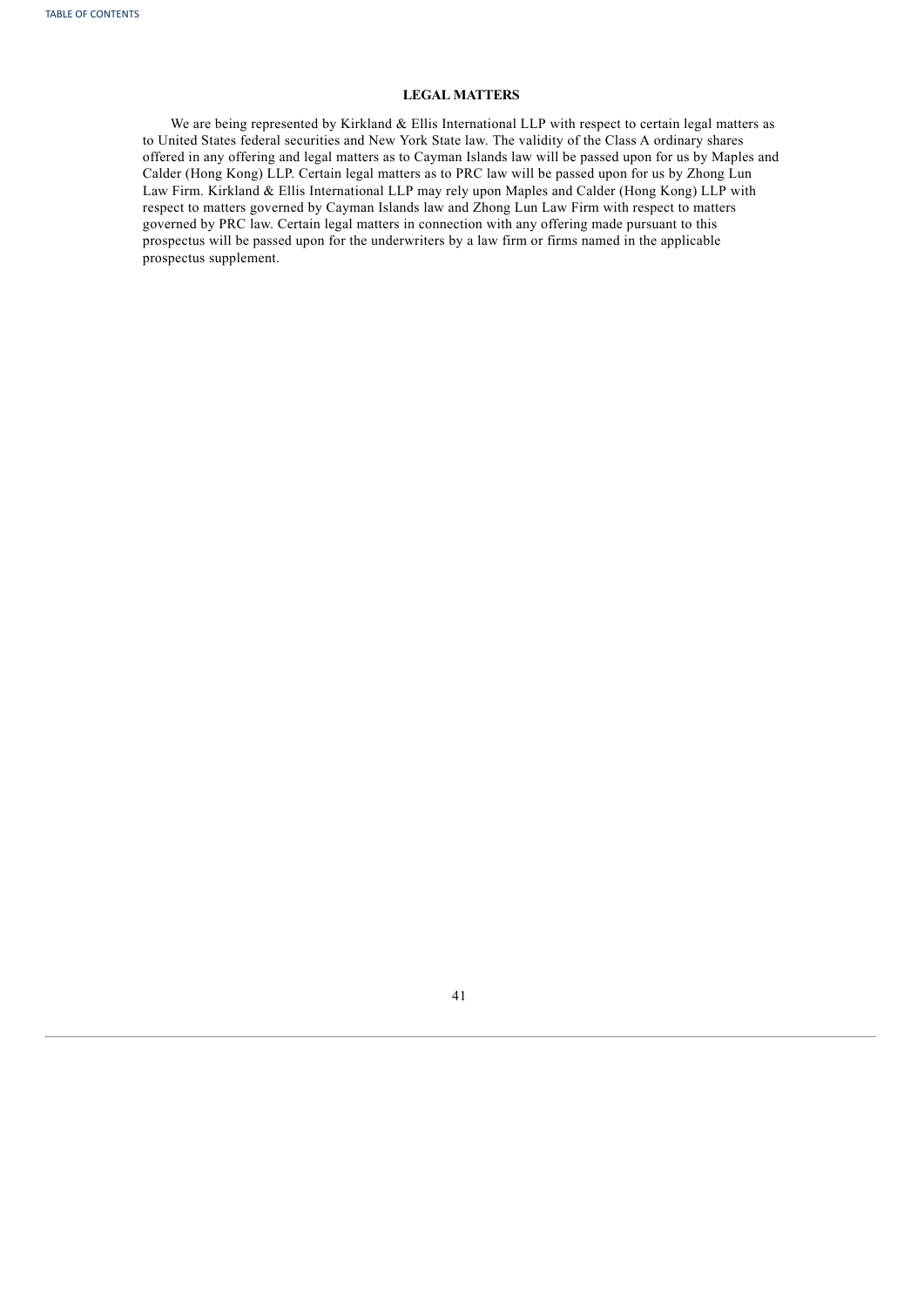## **EXPERTS**

The financial statements of Noah Holdings Limited incorporated by reference in this prospectus, and the effectiveness of Noah Holdings Limited's internal control over financial reporting have been audited by Deloitte Touche Tohmatsu Certified Public Accountants LLP, an independent registered public accounting firm, as stated in their reports. Such financial statements are incorporated by reference in reliance upon the reports of such firm, given their authority as experts in accounting and auditing.

<span id="page-46-0"></span>The registered business address of Deloitte Touche Tohmatsu Certified Public Accountants LLP is 30/F, Bund Center, 222 Yan An Road East, Shanghai, the People's Republic of China.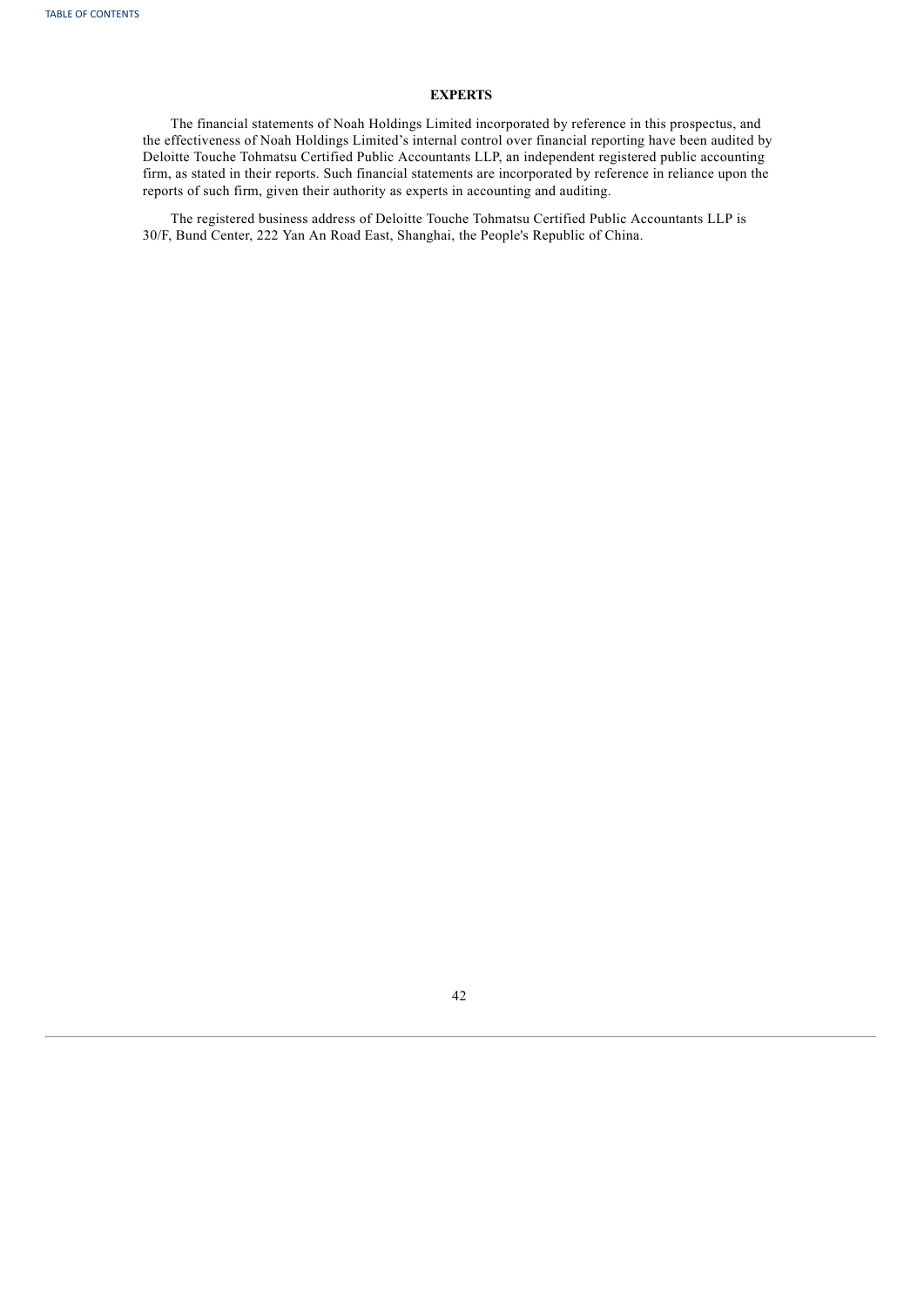## **WHERE YOU CAN FIND MORE INFORMATION ABOUT US**

We are subject to the reporting requirements of the Exchange Act, and in accordance with the Exchange Act, we file annual reports and other information with the SEC. Information we file with the SEC can be obtained over the internet on the SEC's website at www.sec.gov. You can also find information on our website ir.noahgroup.com. The information contained on our website is not a part of this prospectus.

This prospectus is part of a registration statement we have filed with the SEC. This prospectus omits some information contained in the registration statement in accordance with SEC rules and regulations. You should review the information and exhibits in the registration statement for further information on us and the securities being offered. Statements in this prospectus concerning any document that we filed as an exhibit to the registration statement or that we otherwise filed with the SEC are not intended to be comprehensive and are qualified by reference to these filings. You should review the complete document to evaluate these statements.

<span id="page-47-0"></span>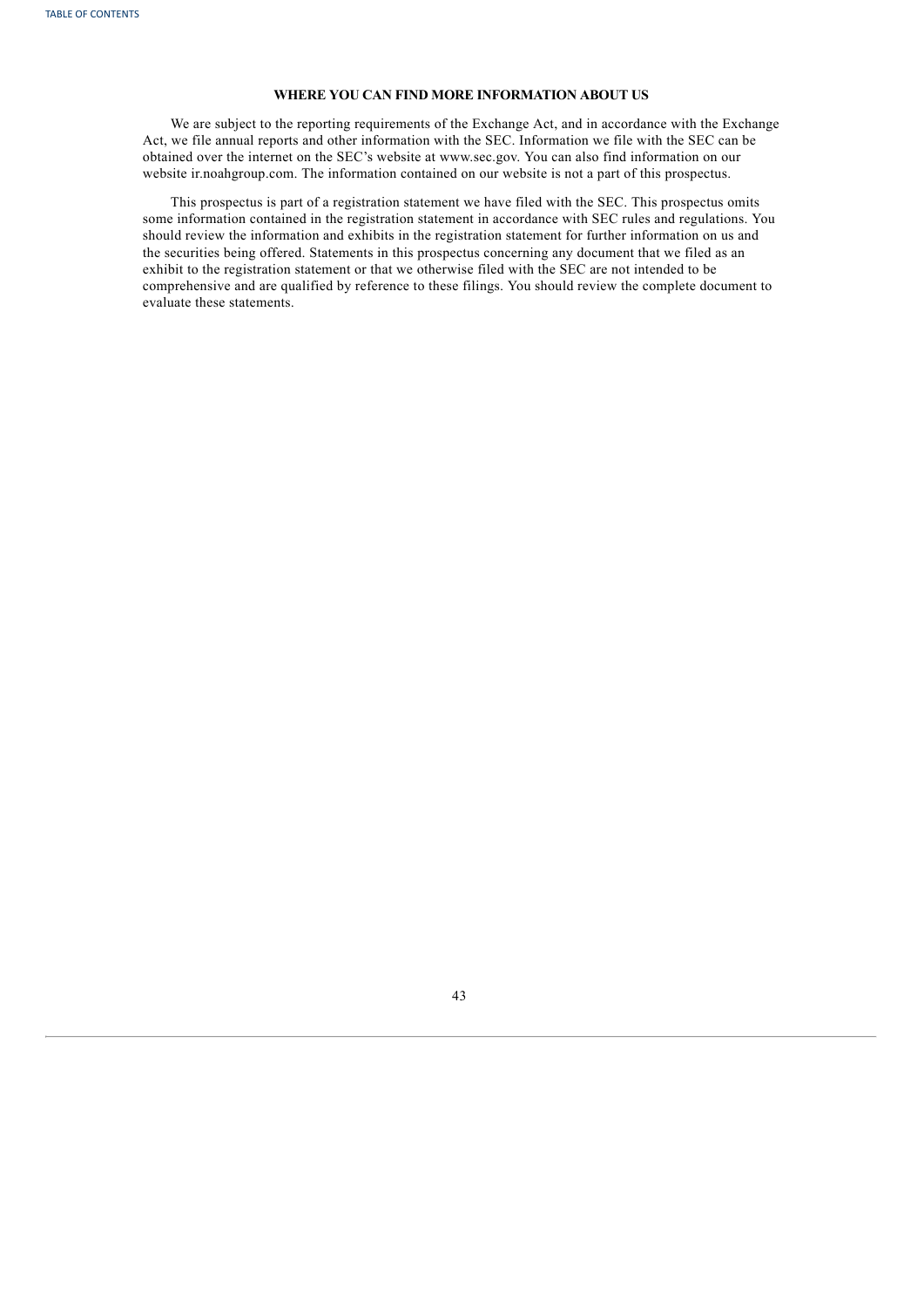## **INCORPORATION OF DOCUMENTS BY REFERENCE**

The SEC allows us to "incorporate by reference" the information we file with them. This means that we can disclose important information to you by referring you to those documents. Each document incorporated by reference is current only as of the date of such document, and the incorporation by reference of such documents shall not create any implication that there has been no change in our affairs since the date thereof or that the information contained therein is current as of any time subsequent to its date. The information incorporated by reference is considered to be a part of this prospectus and should be read with the same care. When we update the information contained in documents that have been incorporated by reference by making future filings with the SEC, the information incorporated by reference in this prospectus is considered to be automatically updated and superseded. In other words, in the case of a conflict or inconsistency between information contained in this prospectus and information incorporated by reference into this prospectus, you should rely on the information contained in the document that was filed later.

We incorporate by reference the following documents:

- our annual report on Form 20-F for the fiscal year ended December 31, 2021 filed with the SEC on April 6, 2022 (File No. [001-34936\),](http://www.sec.gov/ix?doc=/Archives/edgar/data/1499543/000110465922042988/noah-20220331x20f.htm) or the 2021 Form 20-F;
- any future annual reports on Form 20-F filed with the SEC after the date of this prospectus and prior to the termination of the offering of the securities offered by this prospectus;
- the description of the securities contained in our registration statement on Form 8-A filed on October 28, 2010 pursuant to Section 12 of the Exchange Act, together with all [amendments](http://www.sec.gov/Archives/edgar/data/1499543/000119312510238218/d8a12b.htm) and reports filed for the purpose of updating that description; and
- any future reports on Form 6-K that we furnish to the SEC after the date of this prospectus that are identified in such reports as being incorporated by reference in this prospectus.

Copies of all documents incorporated by reference in this prospectus, other than exhibits to those documents unless such exhibits are specially incorporated by reference in this prospectus, will be provided at no cost to each person, including any beneficial owner, who receives a copy of this prospectus on the written or oral request of that person made to:

> Noah Holdings Limited Building 2, 1687 Changyang Road, Shanghai 200090 People's Republic of China +86 (21) 8035-9221 Attention: Investor Relations

You should rely only on the information that we incorporate by reference or provide in this prospectus or in any applicable prospectus supplement. We have not authorized anyone to provide you with different information. We are not making any offer of these securities in any jurisdiction where the offer is not permitted. You should not assume that the information in this prospectus is accurate as of any date other than the date on the front of those documents.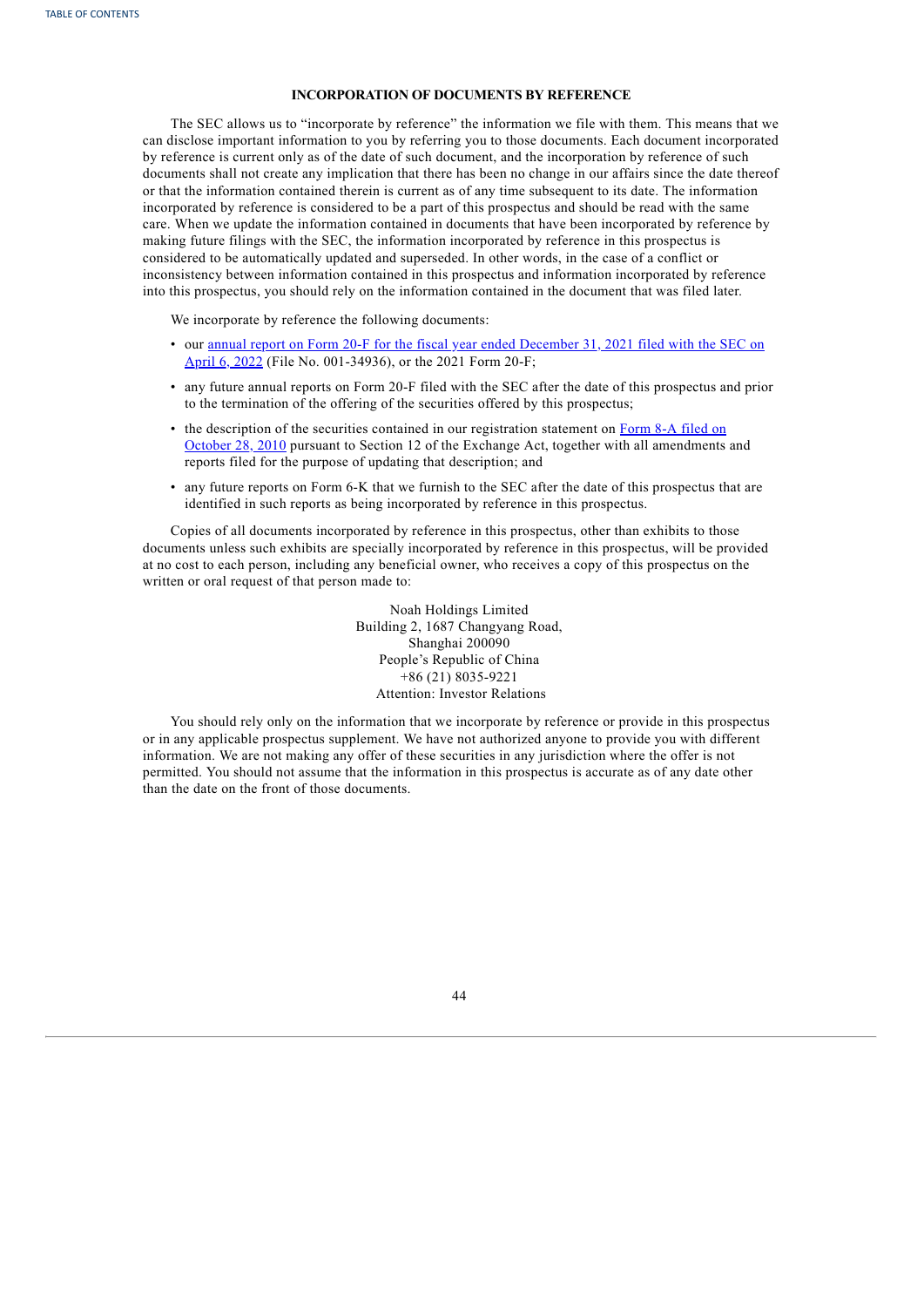## **PART II**

#### **INFORMATION NOT REQUIRED IN PROSPECTUS**

#### **Item 8. Indemnification of Directors and Officers**

Cayman Islands law does not limit the extent to which a company's memorandum and articles of association may provide for indemnification of officers and directors, except to the extent any such provision may be held by the Cayman Islands courts to be contrary to public policy, such as to provide indemnification against conduct amounting to willful default, willful neglect, fraud or dishonesty, for example, civil fraud or the consequences of committing a crime. Our articles of association provide for indemnification of officers and directors for losses, damages, costs and expenses incurred in their capacities as such, except through their own dishonesty, willful default or fraud.

Pursuant to the indemnification agreements, the form of which has been filed as Exhibit 10.3 to our registration statement on F-1 (File No. 333-170055), as amended, we agreed to indemnify our directors and officers against certain liabilities and expenses incurred by such persons in connection with claims made by reason of their being such a director or officer.

Any underwriting agreement that we may enter into in connection with an offering of securities pursuant to this registration statement may also provide for indemnification by the underwriters of us and our officers and directors for certain liabilities, including liabilities arising under the Securities Act, but only to the extent that such liabilities are caused by information relating to the underwriters furnished to us in writing expressly for use in this registration statement and certain other disclosure documents.

Insofar as indemnification for liabilities arising under the Securities Act may be permitted to directors, officers or persons controlling us pursuant to the foregoing provisions, we have been informed that in the opinion of the SEC such indemnification is against public policy as expressed in the Securities Act and is therefore unenforceable.

#### **Item 9. Exhibits**

See Exhibit Index beginning on page [II-4](#page-51-0) of this registration statement.

## **Item 10. Undertakings**

- (a) The undersigned registrant hereby undertakes:
	- (1) To file, during any period in which offers or sales are being made, a post-effective amendment to this registration statement:
		- (i) To include any prospectus required by Section  $10(a)(3)$  of the Securities Act;
		- (ii) To reflect in the prospectus any facts or events arising after the effective date of the registration statement (or the most recent post-effective amendment thereof) which, individually or in the aggregate, represent a fundamental change in the information set forth in the registration statement. Notwithstanding the foregoing, any increase or decrease in volume of securities offered (if the total dollar value of securities offered would not exceed that which was registered) and any deviation from the low or high end of the estimated maximum offering range may be reflected in the form of prospectus filed with the SEC pursuant to Rule 424(b) if, in the aggregate, the changes in volume and price represent no more than 20% change in the maximum aggregate offering price set forth in the "Calculation of Registration Fee" table in the effective registration statement; and
		- (iii) To include any material information with respect to the plan of distribution not previously disclosed in the registration statement or any material change to such information in the registration statement;

*provided*, *however*, that paragraphs (a)(1)(i), (a)(1)(ii) and (a)(1)(iii) of this item do not apply if the information required to be included in a post-effective amendment by those paragraphs is contained in periodic reports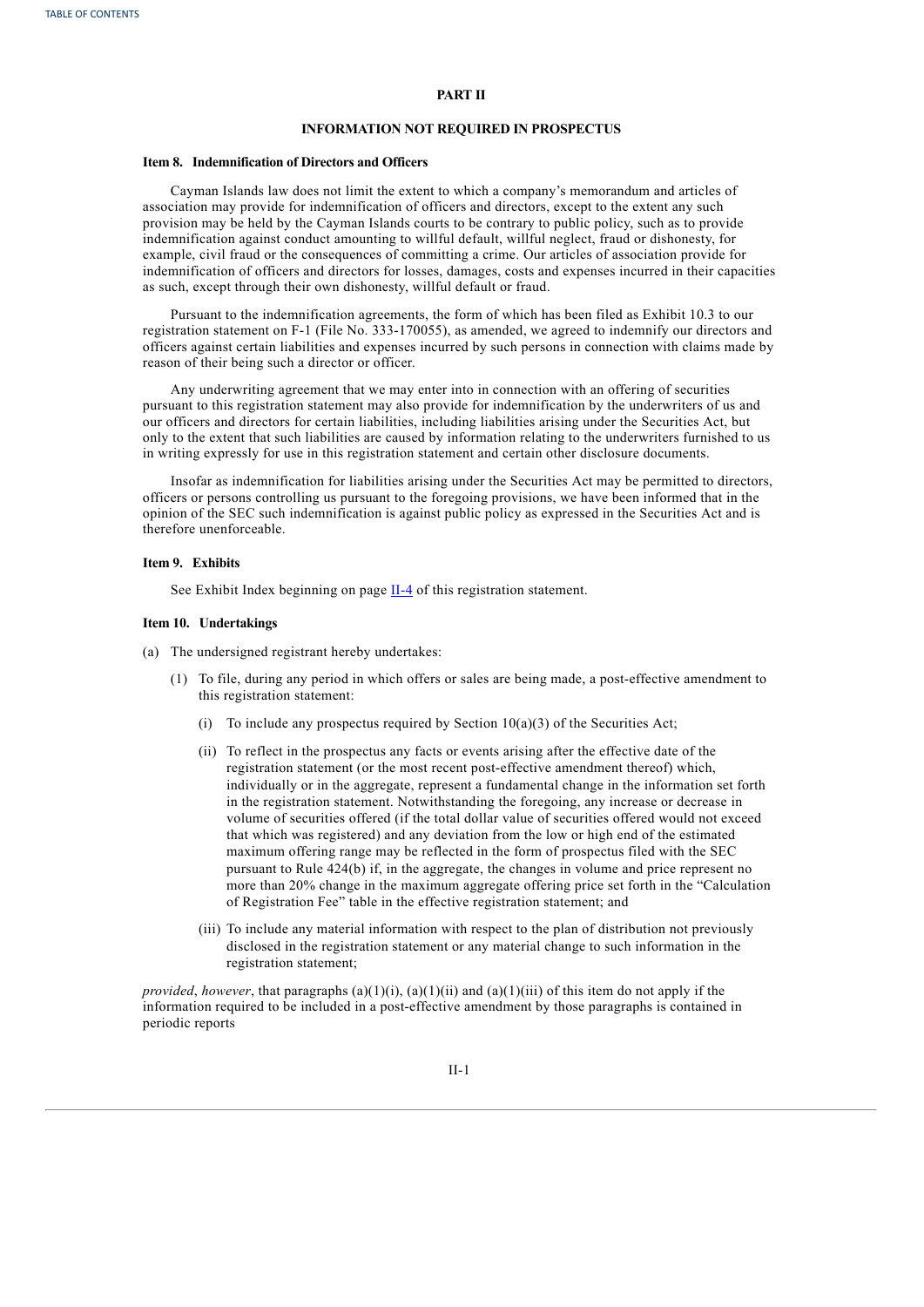filed with or furnished to the SEC by the registrant pursuant to Section 13 or Section 15(d) of the Exchange Act that are incorporated by reference in the registration statement, or is contained in a form of prospectus filed pursuant to Rule 424(b) that is part of the registration statement.

- (2) That, for the purpose of determining any liability under the Securities Act, each such posteffective amendment shall be deemed to be a new registration statement relating to the securities offered therein, and the offering of such securities at that time shall be deemed to be the initial bona fide offering thereof.
- (3) To remove from registration by means of a post-effective amendment any of the securities being registered which remain unsold at the termination of the offering.
- (4) To file a post-effective amendment to the registration statement to include any financial statements required by Item 8.A of Form 20-F at the start of any delayed offering or throughout a continuous offering. Financial statements and information otherwise required by Section 10(a)(3) of the Securities Act need not be furnished, *provided* that the registrant includes in the prospectus, by means of a post-effective amendment, financial statements required pursuant to this paragraph (a) (4) and other information necessary to ensure that all other information in the prospectus is at least as current as the date of those financial statements. Notwithstanding the foregoing, a post-effective amendment need not be filed to include financial statements and information required by Section 10(a)(3) of the Securities Act or Item 8.A of Form 20-F if such financial statements and information are contained in periodic reports filed with or furnished to the SEC by the registrant pursuant to Section 13 or Section 15(d) of the Exchange Act that are incorporated by reference in this registration statement.
- (5) That, for the purpose of determining liability under the Securities Act to any purchaser:
	- (i) Each prospectus filed by the registrant pursuant to Rule  $424(b)(3)$  shall be deemed to be part of the registration statement as of the date the filed prospectus was deemed part of and included in the registration statement; and
	- (ii) Each prospectus required to be filed pursuant to Rule  $424(b)(2)$ , (b)(5) or (b)(7) as part of a registration statement in reliance on Rule 430B relating to an offering made pursuant to Rule  $415(a)(1)(i)$ , (vii) or (x) for the purpose of providing the information required by Section 10(a) of the Securities Act shall be deemed to be part of and included in the registration statement as of the earlier of the date such form of prospectus is first used after effectiveness or the date of the first contract of sale of securities in the offering described in the prospectus. As provided in Rule 430B, for liability purposes of the issuer and any person that is at that date an underwriter, such date shall be deemed to be a new effective date of the registration statement relating to the securities in the registration statement to which that prospectus relates, and the offering of such securities at that time shall be deemed to be the initial bona fide offering thereof. *Provided, however,* that no statement made in a registration statement or prospectus that is part of the registration statement or made in a document incorporated or deemed incorporated by reference into the registration statement or prospectus that is part of the registration statement will, as to a purchaser with a time of contract of sale prior to such effective date, supersede or modify any statement that was made in the registration statement or prospectus that was part of the registration statement or made in any such document immediately prior to such effective date.
- (6) That, for the purpose of determining liability of the registrant under the Securities Act to any purchaser in the initial distribution of the securities:

The undersigned registrant undertakes that in a primary offering of securities of the undersigned registrant pursuant to this registration statement, regardless of the underwriting method used to sell the securities to the purchaser, if the securities are offered or sold to such purchaser by means of any of the following communications, the undersigned registrant will be a seller to the purchaser and will be considered to offer or sell such securities to such purchaser:

II-2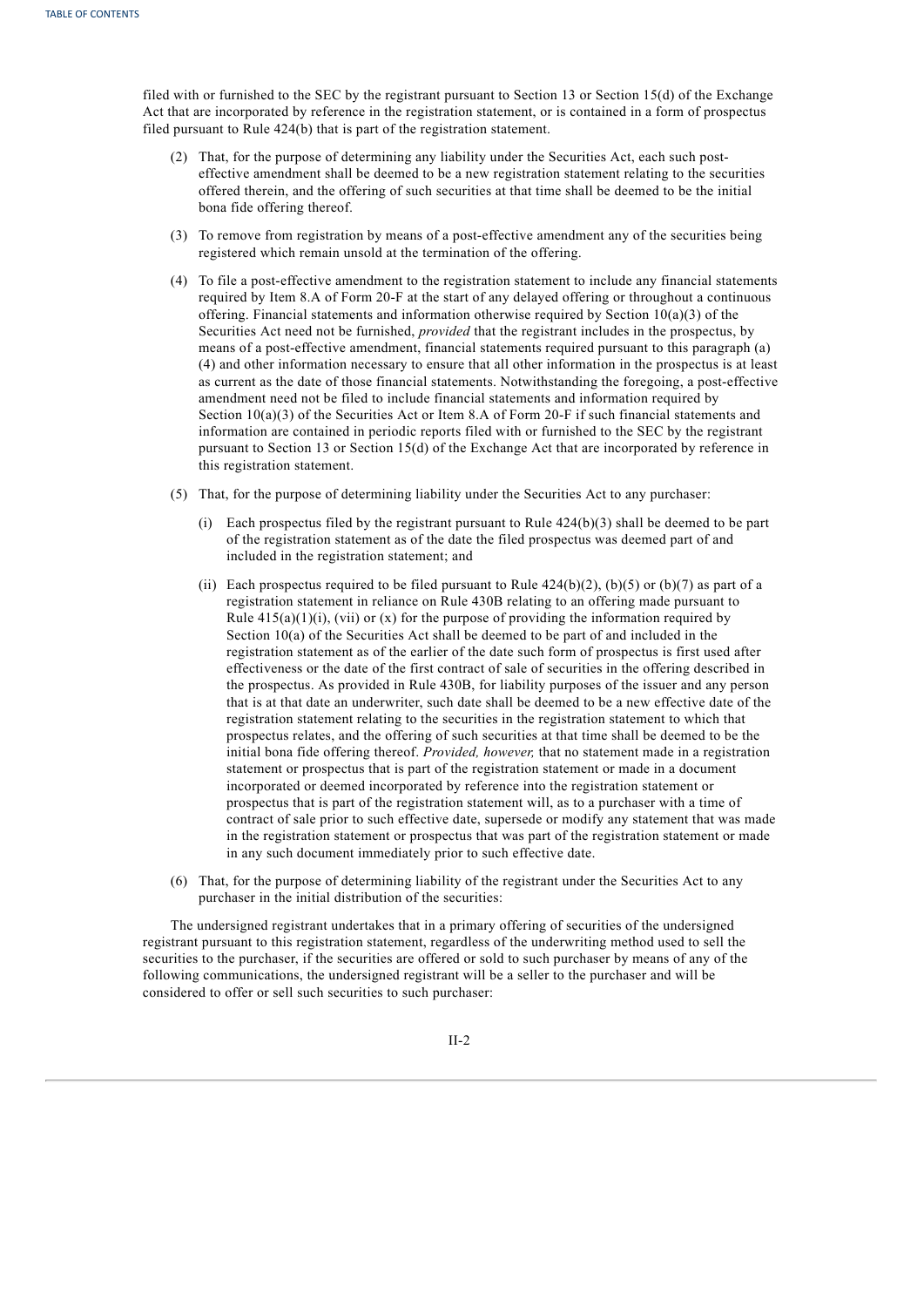(i) Any preliminary prospectus or prospectus of the undersigned registrant relating to the offering required to be filed pursuant to Rule 424;

(ii) Any free writing prospectus relating to the offering prepared by or on behalf of the undersigned registrant or used or referred to by the undersigned registrant;

(iii) The portion of any other free writing prospectus relating to the offering containing material information about the undersigned registrant or its securities provided by or on behalf of the undersigned registrant; and

(iv) Any other communication that is an offer in the offering made by the undersigned registrant to the purchaser.

- (b) The undersigned registrant hereby undertakes that, for purposes of determining any liability under the Securities Act, each filing of the registrant's annual report pursuant to Section 13(a) or 15(d) of the Exchange Act (and, where applicable, each filing of an employee benefit plan's annual report pursuant to Section 15(d) of the Exchange Act) that is incorporated by reference in the registration statement shall be deemed to be a new registration statement relating to the securities offered therein, and the offering of such securities at that time shall be deemed to be the initial bona fide offering thereof.
- (c) Insofar as indemnification for liabilities arising under the Securities Act may be permitted to directors, officers and controlling persons of the registrant pursuant to the foregoing provisions, or otherwise, the registrant has been advised that in the opinion of the SEC such indemnification is against public policy as expressed in the Securities Act and is, therefore, unenforceable. In the event that a claim for indemnification against such liabilities (other than the payment by the registrant of expenses incurred or paid by a director, officer or controlling person of the registrant in the successful defense of any action, suit or proceeding) is asserted by such director, officer or controlling person in connection with the securities being registered, the registrant will, unless in the opinion of its counsel the matter has been settled by controlling precedent, submit to a court of appropriate jurisdiction the question whether such indemnification by it is against public policy as expressed in the Securities Act and will be governed by the final adjudication of such issue.

<span id="page-51-0"></span>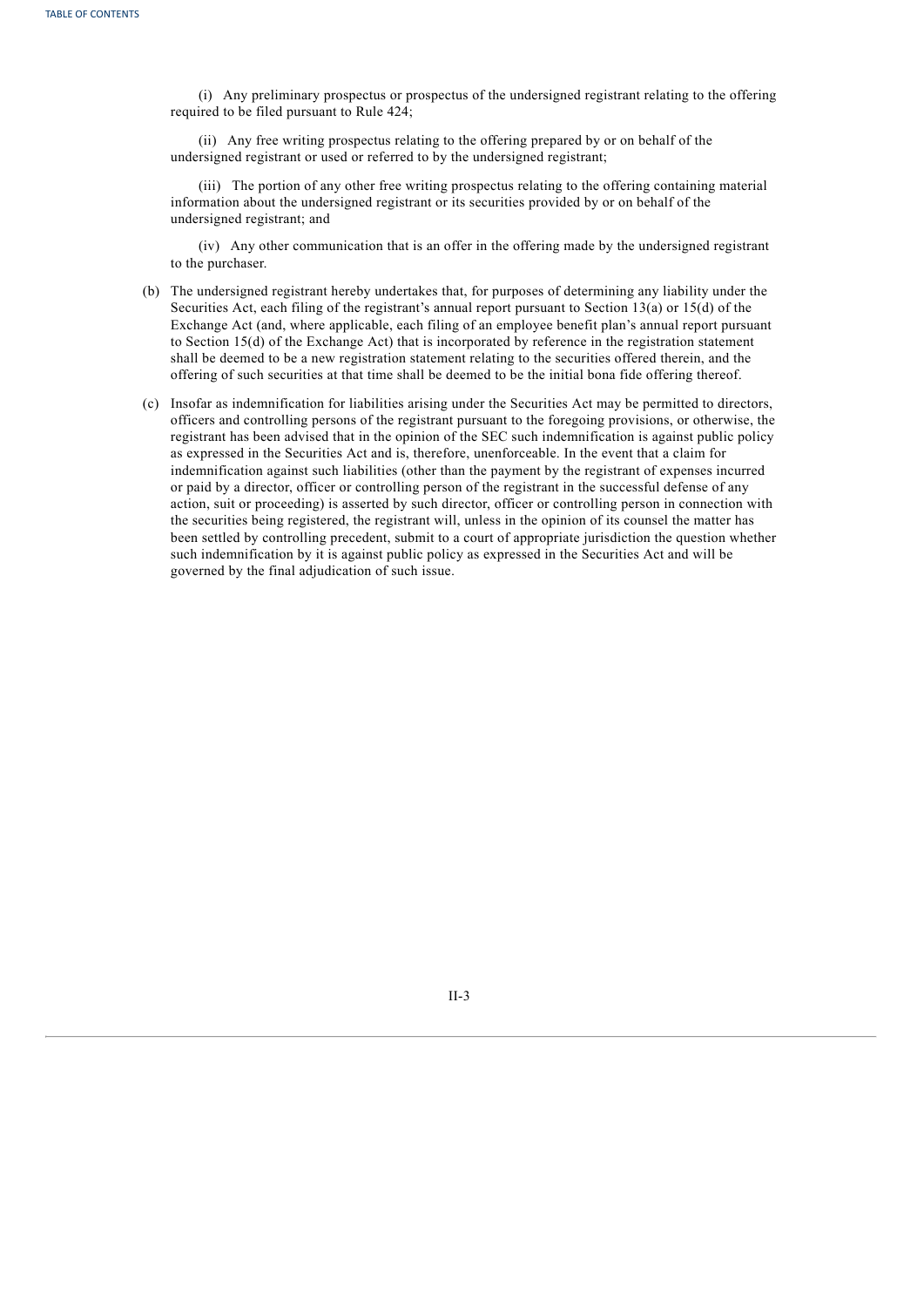# **INDEX TO EXHIBITS**

| <b>Exhibit</b><br><b>Number</b> | <b>Description</b>                                                                                                                                                                                                                                                                                                                                                        |
|---------------------------------|---------------------------------------------------------------------------------------------------------------------------------------------------------------------------------------------------------------------------------------------------------------------------------------------------------------------------------------------------------------------------|
| $1.1*$                          | Form of Underwriting Agreement                                                                                                                                                                                                                                                                                                                                            |
| $4.1*$                          | Registrant's Specimen Certificate for Class A Ordinary Shares                                                                                                                                                                                                                                                                                                             |
| 4.2                             | Deposit Agreement among the Registrant, the depositary and holders and beneficial holders of<br>the American Depositary Shares (incorporated by reference to Exhibit 4.3 to the registration<br>statement on the Form S-8 (File No. 333-171541), as amended, filed with the Commission on<br>January 5, 2011)                                                             |
| 4.3                             | <u>Amendment No. 1 to Deposit Agreement among the Registrant, the depositary and holders and</u><br>beneficial holders of the American Depositary Shares (incorporated by reference to Exhibit (a)<br>(i) to the Post-Effective Amendment No.1 to the registration statement on the Form F-6 (File<br><u>No. 333-170167) filed with the Commission on March 15, 2016)</u> |
| 4.4                             | <u>Specimen American Depositary Receipt of the Registrant (incorporated by reference to</u><br>Exhibit 4.3 to the registration statement on the Form S-8 (File No. 333-171541), as amended,<br>filed with the Commission on January 5, 2011)                                                                                                                              |
| $51**$                          | Opinion of Maples and Calder (Hong Kong) LLP regarding the validity of the ordinary shares<br>being registered                                                                                                                                                                                                                                                            |
| $8.1**$                         | Opinion of Maples and Calder (Hong Kong) LLP regarding certain Cayman Islands tax matters<br>(included in Exhibit 5.1)                                                                                                                                                                                                                                                    |
| $8.2*$                          | Opinion of Zhong Lun Law Firm regarding certain PRC law matters                                                                                                                                                                                                                                                                                                           |
| $23.1**$                        | <b>Consent of Deloitte Touche Tohmatsu Certified Public Accountants LLP, an independent</b><br>registered public accounting firm                                                                                                                                                                                                                                          |
| $23.2**$                        | <u>Consent of Maples and Calder (Hong Kong) LLP (included in Exhibit 5.1)</u>                                                                                                                                                                                                                                                                                             |
| $23.3**$                        | <b>Consent of Zhong Lun Law Firm</b>                                                                                                                                                                                                                                                                                                                                      |
| $23.4*$                         | Consent of Zhong Lun Law Firm (included in Exhibit 8.2)                                                                                                                                                                                                                                                                                                                   |
| $24.1**$                        | <u>Power of attorney (included on signature page hereof)</u>                                                                                                                                                                                                                                                                                                              |
| $107.1**$                       | <b>Filing Fee Table</b>                                                                                                                                                                                                                                                                                                                                                   |

<sup>\*</sup> To be filed as an exhibit to a post-effective amendment to this registration statement or as an exhibit to a report filed under the Securities Exchange Act of 1934 and incorporated herein by reference.

<span id="page-52-0"></span>\*\* Filed herewith.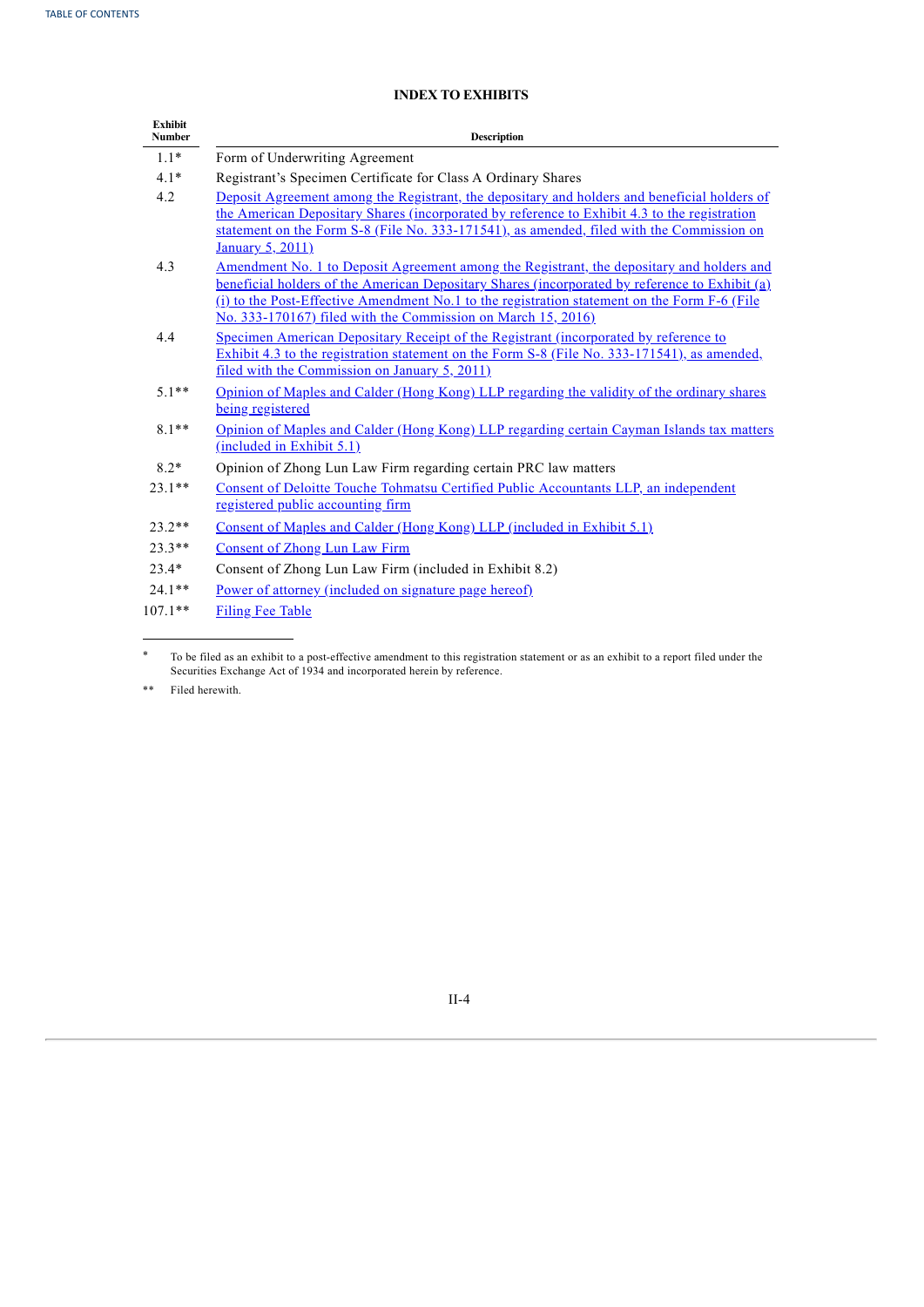## **SIGNATURES**

Pursuant to the requirements of the Securities Act of 1933, as amended, the registrant certifies that it has reasonable grounds to believe that it meets all of the requirements for filing on Form F-3 and has duly caused this registration statement to be signed on its behalf by the undersigned, thereunto duly authorized, in Shanghai, China, on June 21, 2022.

## **NOAH HOLDINGS LIMITED**

By: /s/ Qing Pan

Name: Qing Pan Title: Chief Financial Officer

## **POWER OF ATTORNEY**

Each person whose signature appears below constitutes and appoints each of Jingbo Wang and Qing Pan as his or her true and lawful attorney-in-fact and agent, with full power of substitution and resubstitution, for him or her and in his or her name, place and stead, in any and all capacities, to sign any or all amendments (including post-effective amendments) to this registration statement and any and all related registration statements pursuant to Rule 462(b) of the Securities Act of 1933, as amended (the "Securities Act"), and to file the same, with all exhibits thereto, and other documents in connection therewith, with the SEC, hereby ratifying and confirming all that said attorney-in-fact and agent, or its substitute or substitutes, may lawfully do or cause to be done by virtue hereof.

Pursuant to the requirements of the Securities Act, this registration statement has been signed by the following persons in the capacities set forth below on June 21, 2022.

| <b>Signature</b>           | <b>Title</b>                                      |  |  |  |  |  |
|----------------------------|---------------------------------------------------|--|--|--|--|--|
| /s/ Jingbo Wang            | Co-founder, chairwoman of the board and chief     |  |  |  |  |  |
| Jingbo Wang                | executive officer of the group                    |  |  |  |  |  |
| $/s/$ Zhe Yin              | Co-founder, director and chairman of Gopher Asset |  |  |  |  |  |
| Zhe Yin                    | Management                                        |  |  |  |  |  |
| /s/ Chia-Yue Chang         | Director                                          |  |  |  |  |  |
| Chia-Yue Chang             |                                                   |  |  |  |  |  |
| /s/ Neil Nanpeng Shen      | Director                                          |  |  |  |  |  |
| Neil Nanpeng Shen          |                                                   |  |  |  |  |  |
| /s/ Boquan He              | Independent director                              |  |  |  |  |  |
| Boquan He                  |                                                   |  |  |  |  |  |
| /s/ May Yihong Wu          | Independent director                              |  |  |  |  |  |
| May Yihong Wu              |                                                   |  |  |  |  |  |
| /s/ Tze-Kaing Yang         | Independent director                              |  |  |  |  |  |
| Tze-Kaing Yang             |                                                   |  |  |  |  |  |
| /s/ Jinbo Yao<br>Jinbo Yao | Independent director                              |  |  |  |  |  |
|                            |                                                   |  |  |  |  |  |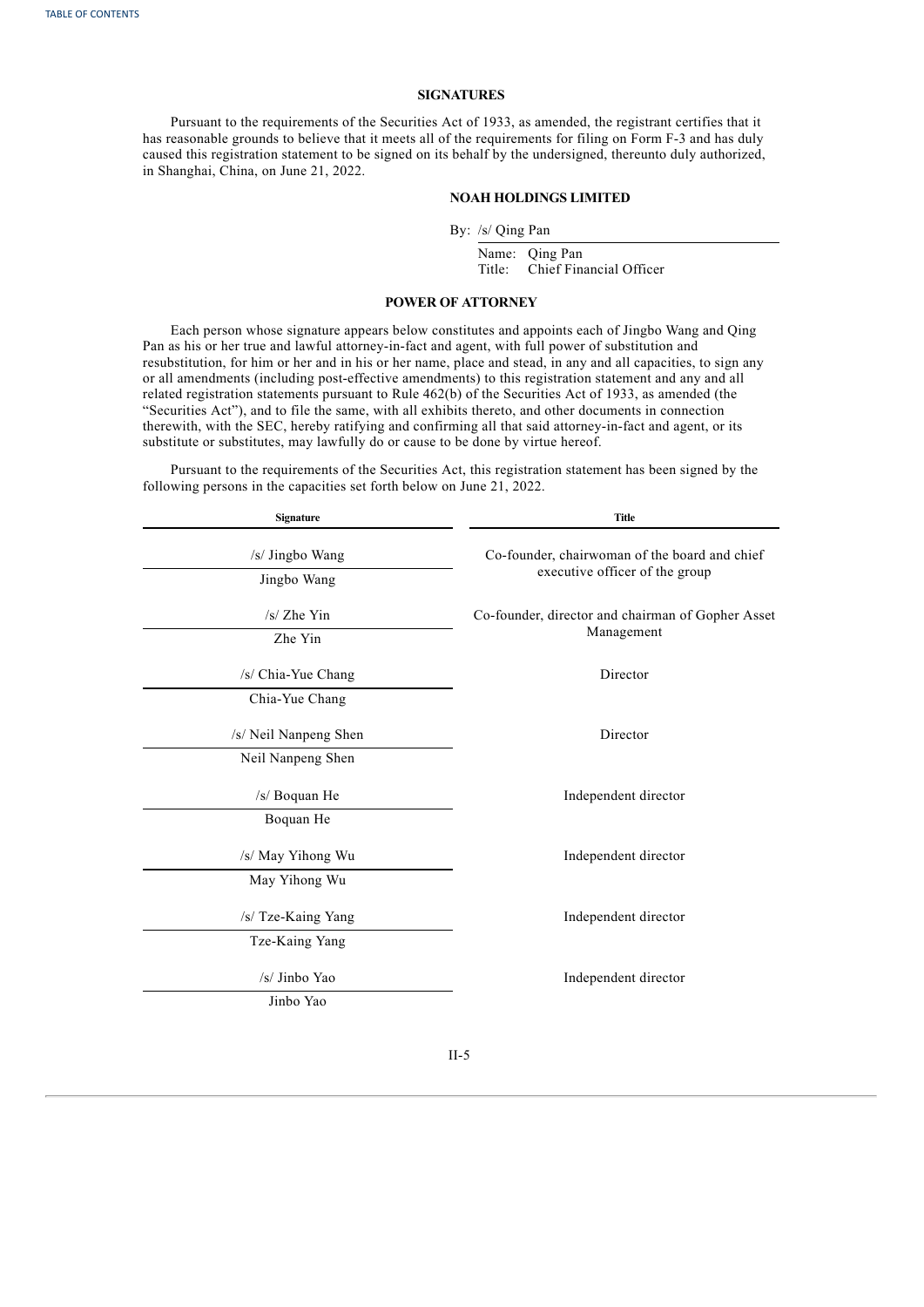| <b>Signature</b> | Title                   |  |  |  |  |
|------------------|-------------------------|--|--|--|--|
| /s/ Zhiwu Chen   | Independent director    |  |  |  |  |
| Zhiwu Chen       |                         |  |  |  |  |
| /s/ Qing Pan     | Chief financial officer |  |  |  |  |
| Qing Pan         |                         |  |  |  |  |

II-6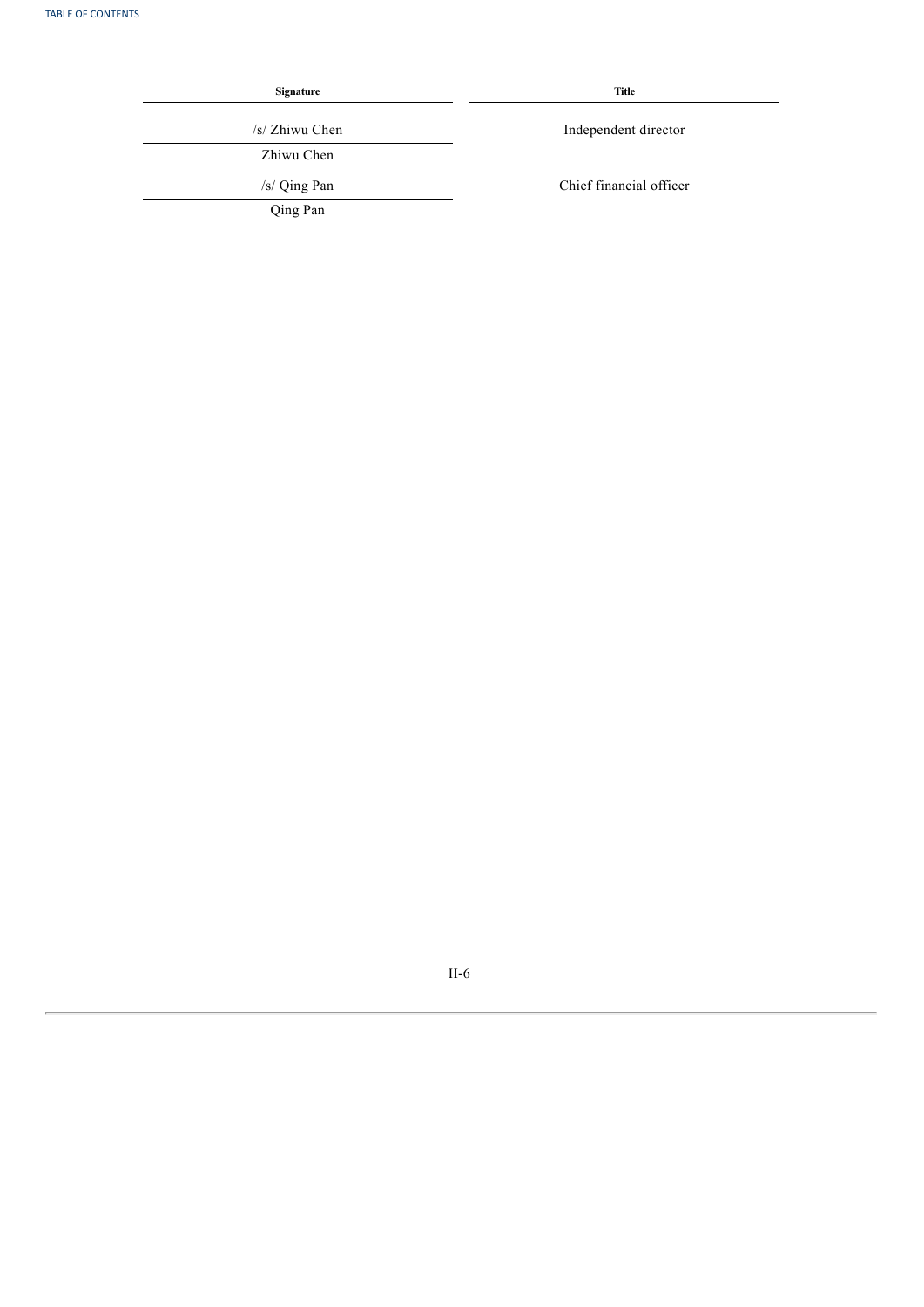## **SIGNATURE OF AUTHORIZED UNITED STATES REPRESENTATIVE**

Pursuant to the Securities Act of 1933, the undersigned, the duly authorized representative in the United States of Noah Holdings Limited has signed this registration statement or amendment thereto in New York on June 21, 2022.

Authorized U.S. Representative

## **Cogency Global Inc.**

By: /s/ Colleen A. De Vries

Name: Colleen A. De Vries Title: Senior Vice President

II-7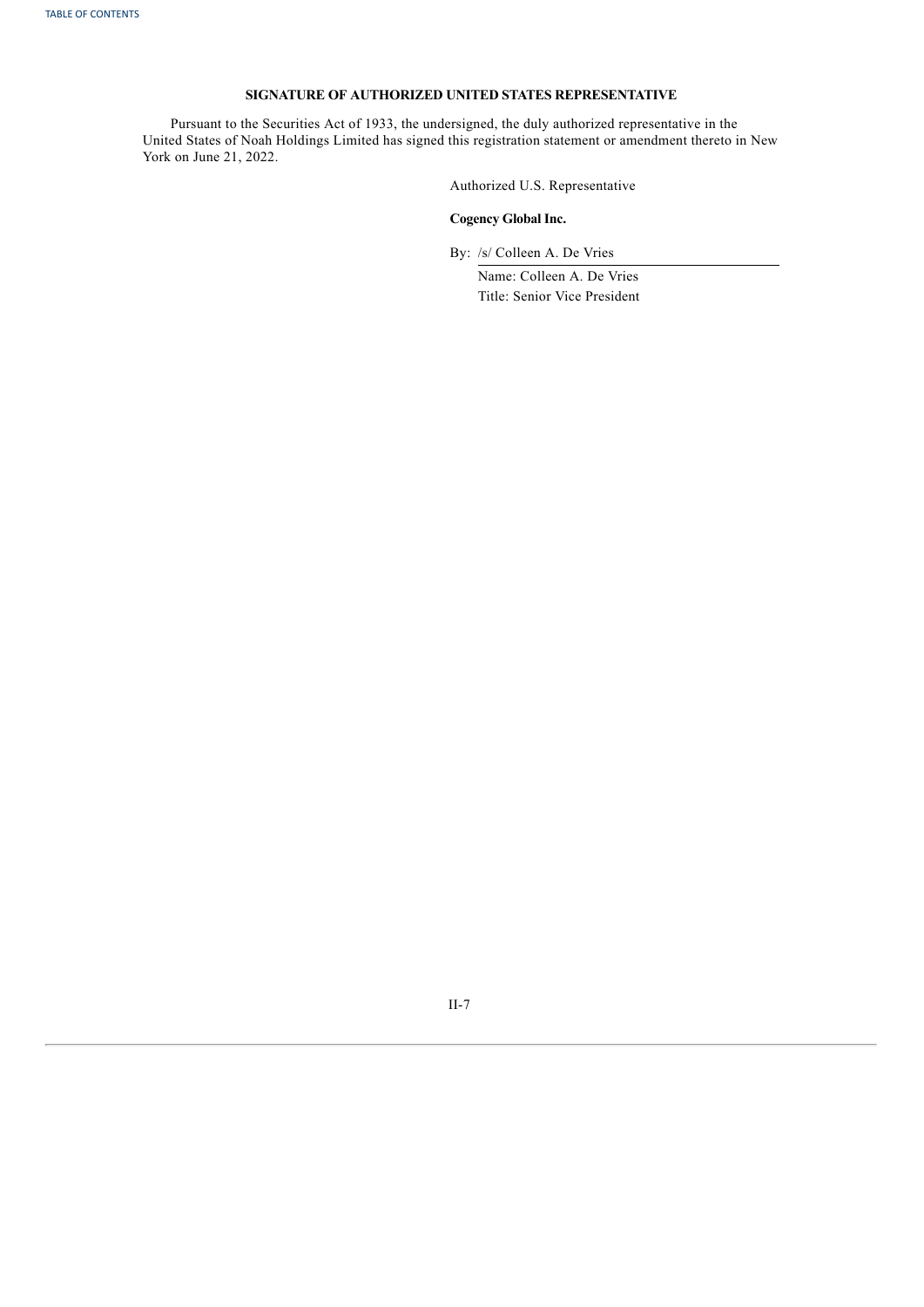## <span id="page-56-0"></span>**Our ref VSL/658613-000005/24282587v1**

Noah Holdings Limited Building 2, 1687 Changyang Road Shanghai 200090 People's Republic of China

21 June 2022

Dear Sirs

## **Noah Holdings Limited**

We have acted as Cayman Islands legal advisers to Noah Holdings Limited (the "Company") in connection with the Company's registration statement on Form F-3, including all amendments or supplements thereto (the **"Registration Statement"**), filed with the Securities and Exchange Commission under the U.S. Securities Act of 1933, as amended to date relating to the offering by the Company of certain of the Company's class A ordinary shares of par value US\$0.0005 each (the **"Shares"**), including Shares represented by American depositary shares (the **"ADSs"**).

We are furnishing this opinion as Exhibits 5.1, 8.1 and 23.2 to the Registration Statement.

## **1 Documents Reviewed**

For the purposes of this opinion, we have reviewed only originals, copies or final drafts of the following documents:

- 1.1 The certificate of incorporation of dated 29 June 2007 issued by the Registrar of Companies in the Cayman Islands.
- 1.2 The fifth amended and restated memorandum and articles of association of the Company as adopted by special resolution dated 28 January 2016 (the **"Memorandum and Articles"**).
- 1.3 The written resolutions of the board of directors of the Company dated 28 March 2022 and 21 June 2022 (together, the **"Board Resolutions"**).
- 1.4 A certificate from a director of the Company, a copy of which is attached hereto (the **"Director's Certificate"**).
- 1.5 A certificate of good standing dated 7 June 2022, issued by the Registrar of Companies in the Cayman Islands (the **"Certificate of Good Standing"**).
- 1.6 The Registration Statement.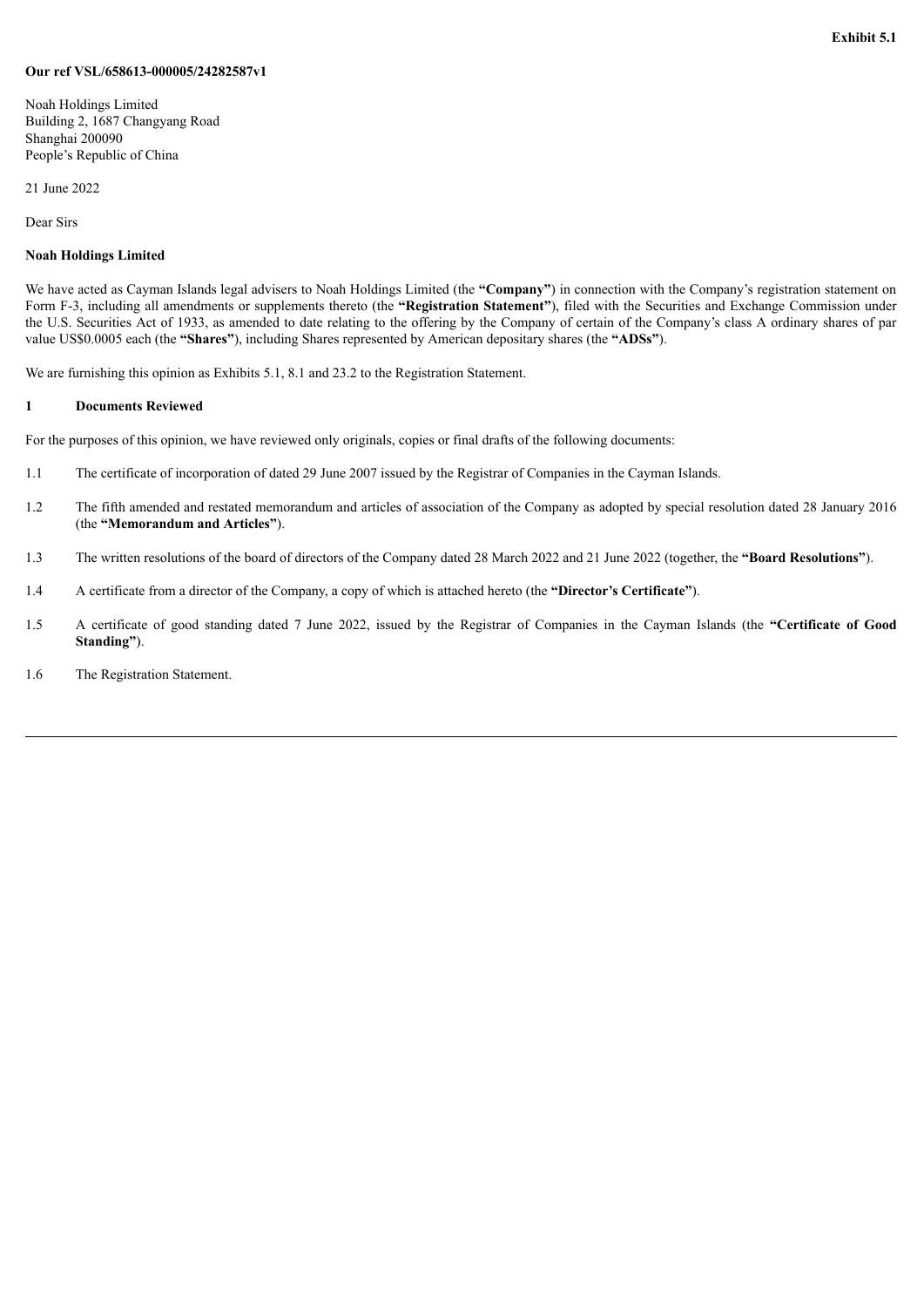## **Assumptions**

The following opinions are given only as to, and based on, circumstances and matters of fact existing and known to us on the date of this opinion letter. These opinions only relate to the laws of the Cayman Islands which are in force on the date of this opinion letter. In giving these opinions we have relied (without further verification) upon the completeness and accuracy, as of the date of this opinion letter, of the Director's Certificate and the Certificate of Good Standing. We have also relied upon the following assumptions, which we have not independently verified:

- 1.7 Copies of documents, conformed copies or drafts of documents provided to us are true and complete copies of, or in the final forms of, the originals.
- 1.8 All signatures, initials and seals are genuine.
- 1.9 There is nothing under any law (other than the law of the Cayman Islands), which would or might affect the opinions set out below.

## **2 Opinion**

Based upon the foregoing and subject to the qualifications set out below and having regard to such legal considerations as we deem relevant, we are of the opinion that:

- 2.1 The Company has been duly incorporated as an exempted company with limited liability and is validly existing and in good standing with the Registrar of Companies under the laws of the Cayman Islands.
- 2.2 The authorised share capital of the Company is US\$50,000 divided into (i) 91,394,900 Class A Ordinary Shares of a nominal or par value of US\$0.0005 each, and (ii) 8,605,100 Class B Ordinary Shares of a nominal or par value of US\$0.0005 each.
- 2.3 The issue and allotment of the Shares have been duly authorised and when allotted, issued and paid for as contemplated in the Registration Statement, the Shares will be legally issued and allotted, fully paid and non-assessable. As a matter of Cayman law, a share is only issued when it has been entered in the register of members (shareholders).
- 2.4 The statements under the caption "Taxation" in the prospectus forming part of the Registration Statement are accurate in so far as such statements are summaries of or relate to Cayman Islands law, and such statements constitute our opinion.

## **3 Qualifications**

In this opinion the phrase "non-assessable" means, with respect to the Shares in the Company, that a shareholder shall not, solely by virtue of its status as a shareholder, and in absence of a contractual arrangement, or an obligation pursuant to the memorandum and articles of association, to the contrary, be liable for additional assessments or calls on the Shares by the Company or its creditors (except in exceptional circumstances, such as involving fraud, the establishment of an agency relationship or an illegal or improper purpose or other circumstances in which a court may be prepared to pierce or lift the corporate veil).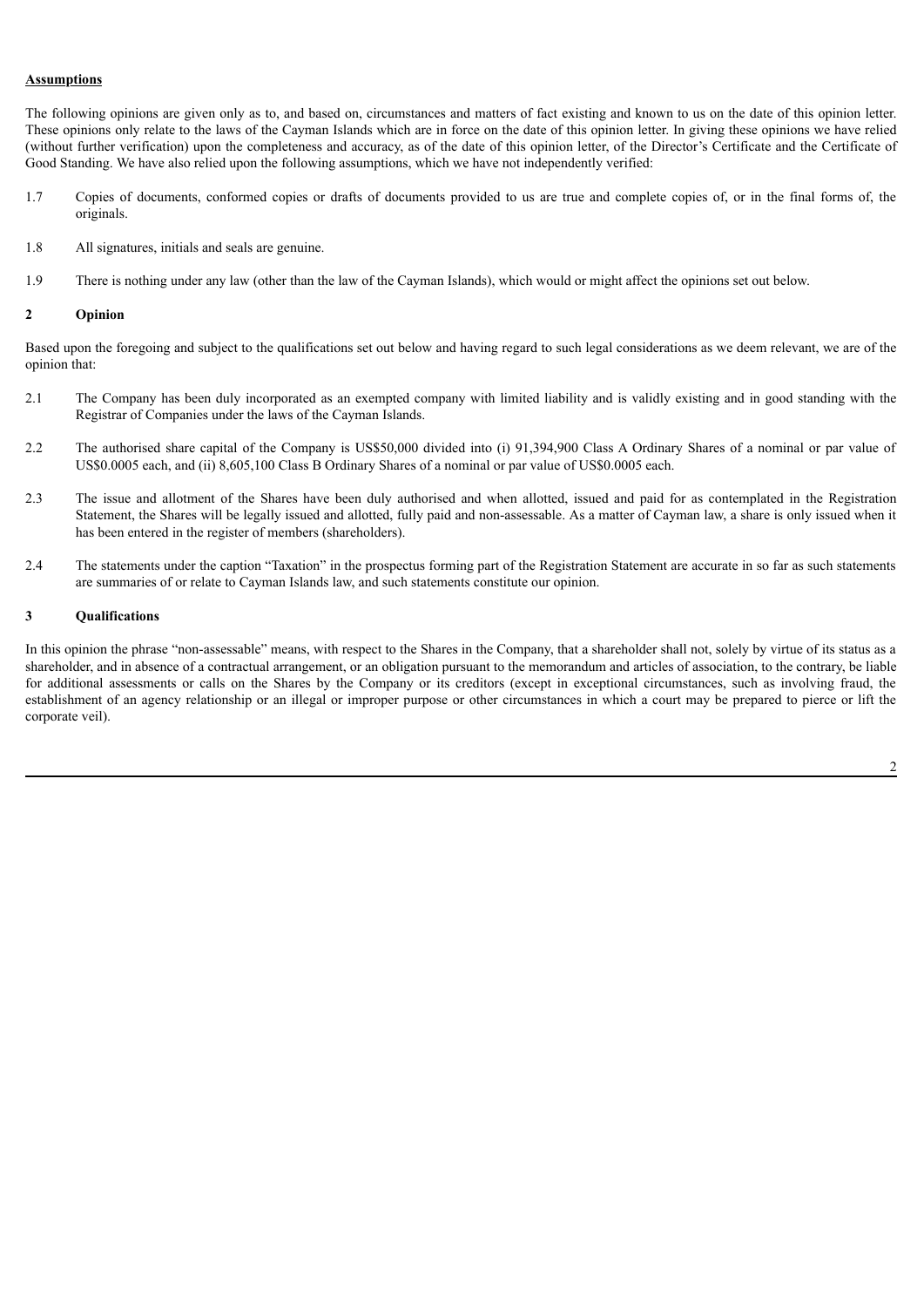Except as specifically stated herein, we make no comment with respect to any representations and warranties which may be made by or with respect to the Company in any of the documents or instruments cited in this opinion or otherwise with respect to the commercial terms of the transactions, which are the subject of this opinion.

We hereby consent to the filing of this opinion as an exhibit to the Registration Statement and to the reference to our name under the headings "Enforceability of Civil Liabilities", "Taxation" and "Legal Matters" and elsewhere in the prospectus included in the Registration Statement. In giving such consent, we do not thereby admit that we come within the category of persons whose consent is required under Section 7 of the U.S. Securities Act of 1933, as amended, or the Rules and Regulations of the Commission thereunder.

Yours faithfully

/s/ Maples and Calder (Hong Kong) LLP

Maples and Calder (Hong Kong) LLP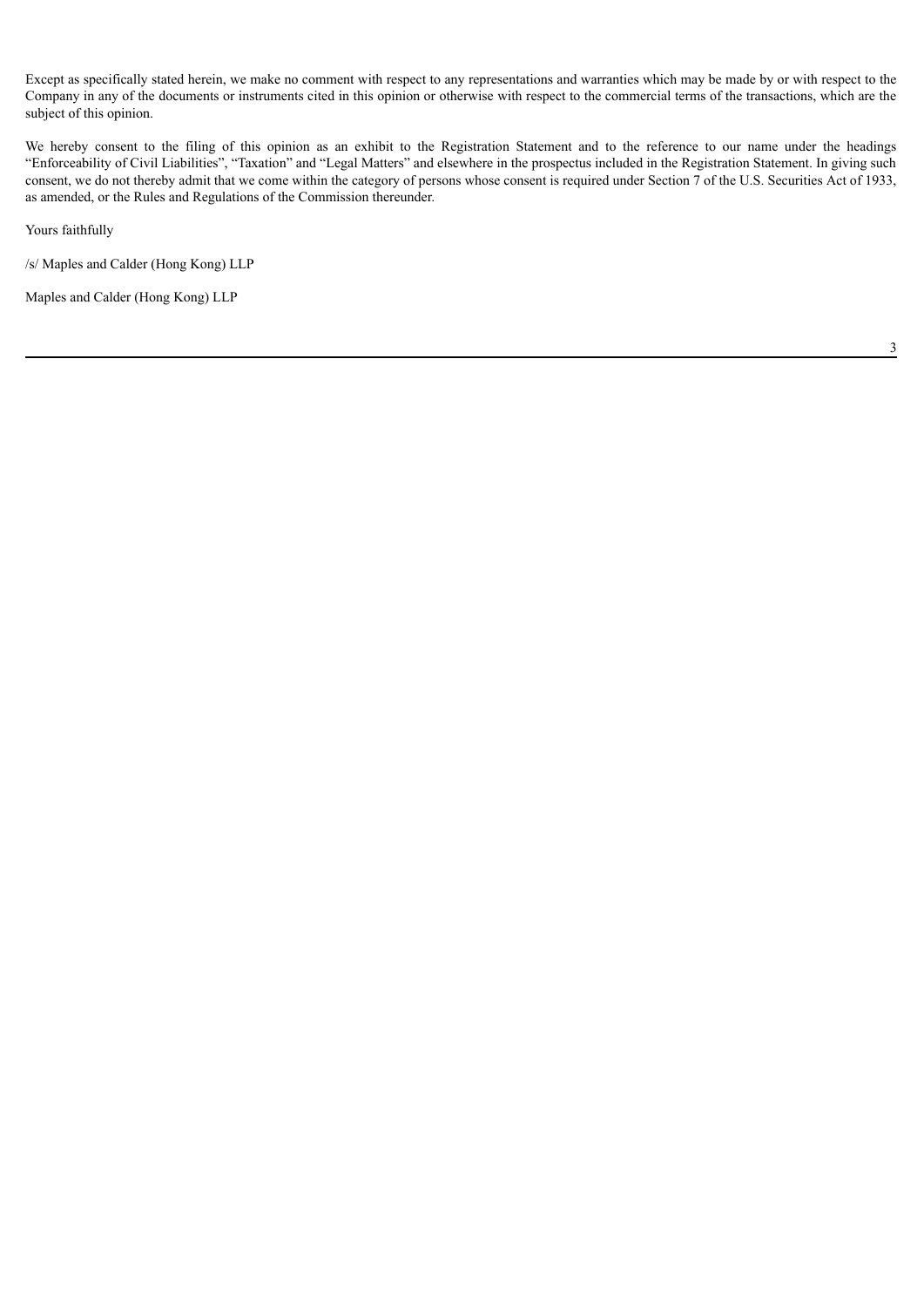## **CONSENT OF INDEPENDENT REGISTERED PUBLIC ACCOUNTING FIRM**

<span id="page-59-0"></span>We consent to the incorporation by reference in this Registration Statement on Form F-3 of our reports dated March 30, 2022, relating to the financial statements of Noah Holdings Limited (the "Company") and the effectiveness of the Company's internal control over financial reporting, appearing in the Annual Report on Form 20-F of the Company for the year ended December 31, 2021. We also consent to the reference to us under the heading "Experts" in such Registration Statement.

/s/ Deloitte Touche Tohmatsu Certified Public Accountants LLP

Shanghai, China

June 21, 2022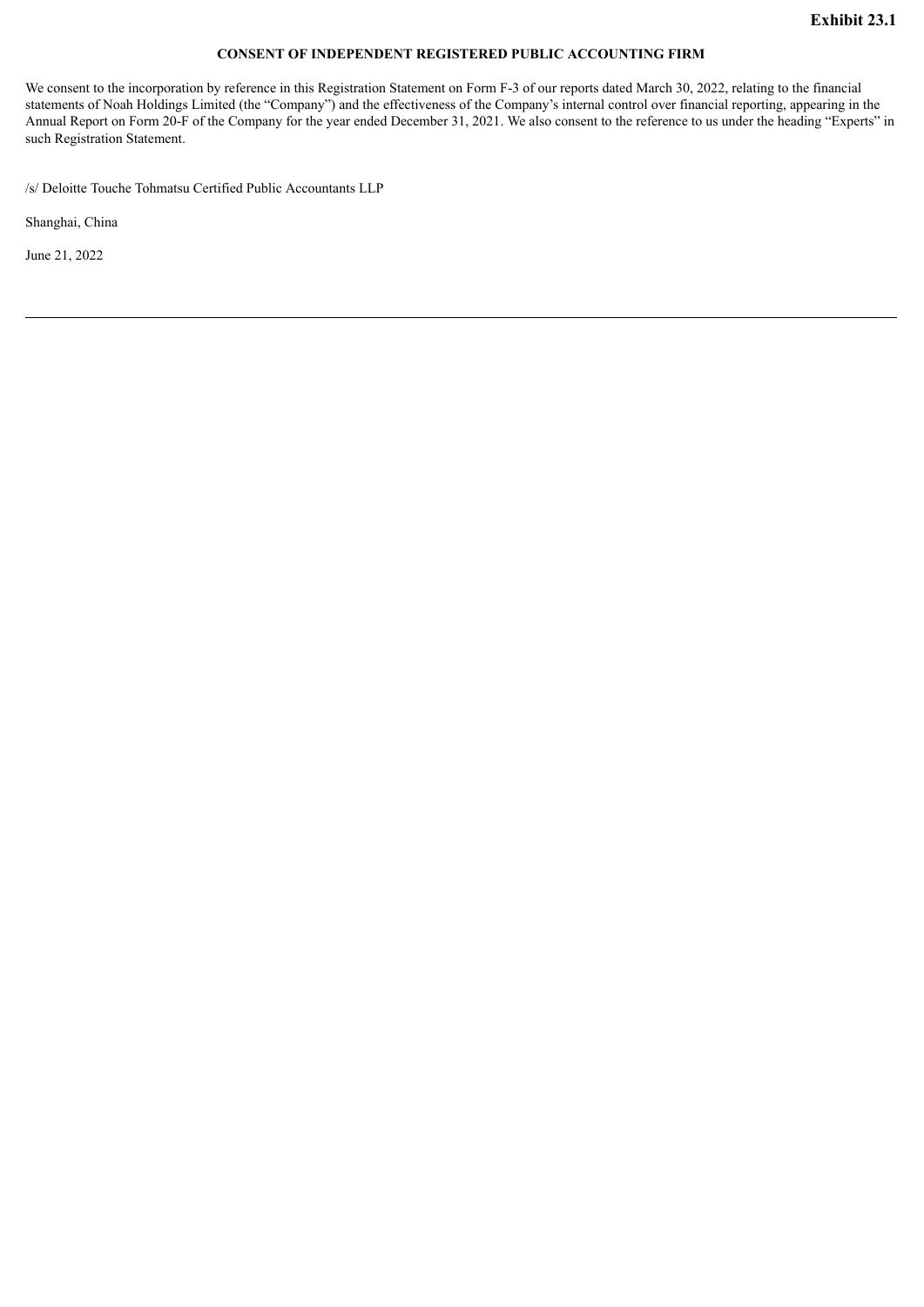

上海市浦东新区世纪大道 8号国金中心二期 6/10/11/16/17 层, 邮编 200120 网址: www.zhonglun.com

<span id="page-60-0"></span>To **Noah Holdings Limited** Building 2, 1687 Changyang Road, Shanghai 200090 People's Republic of China

June 21, 2022

Dear Sir/Madam:

We consent to the reference to our firm's name under the caption "Enforceability of Civil Liabilities" and "Legal Matters" in the registration statement on Form F-3 (the "**Registration Statement**"), filed by Noah Holdings Limited on June 21, 2022, with the U.S. Securities and Exchange Commission (the "SEC") under the U.S. Securities Act of 1933, as amended. We also consent to the filing of this consent letter as an exhibit to the Registration Statement with the SEC.

In giving such consent, we do not hereby admit that we come within the category of persons whose consent is required under Section 7 of the U.S. Securities Act of 1933, or under the U.S. Securities Exchange Act of 1934, in each case, as amended, or the regulations promulgated thereunder.

Yours faithfully,

/s/ Zhong Lun Law Firm

Zhong Lun Law Firm